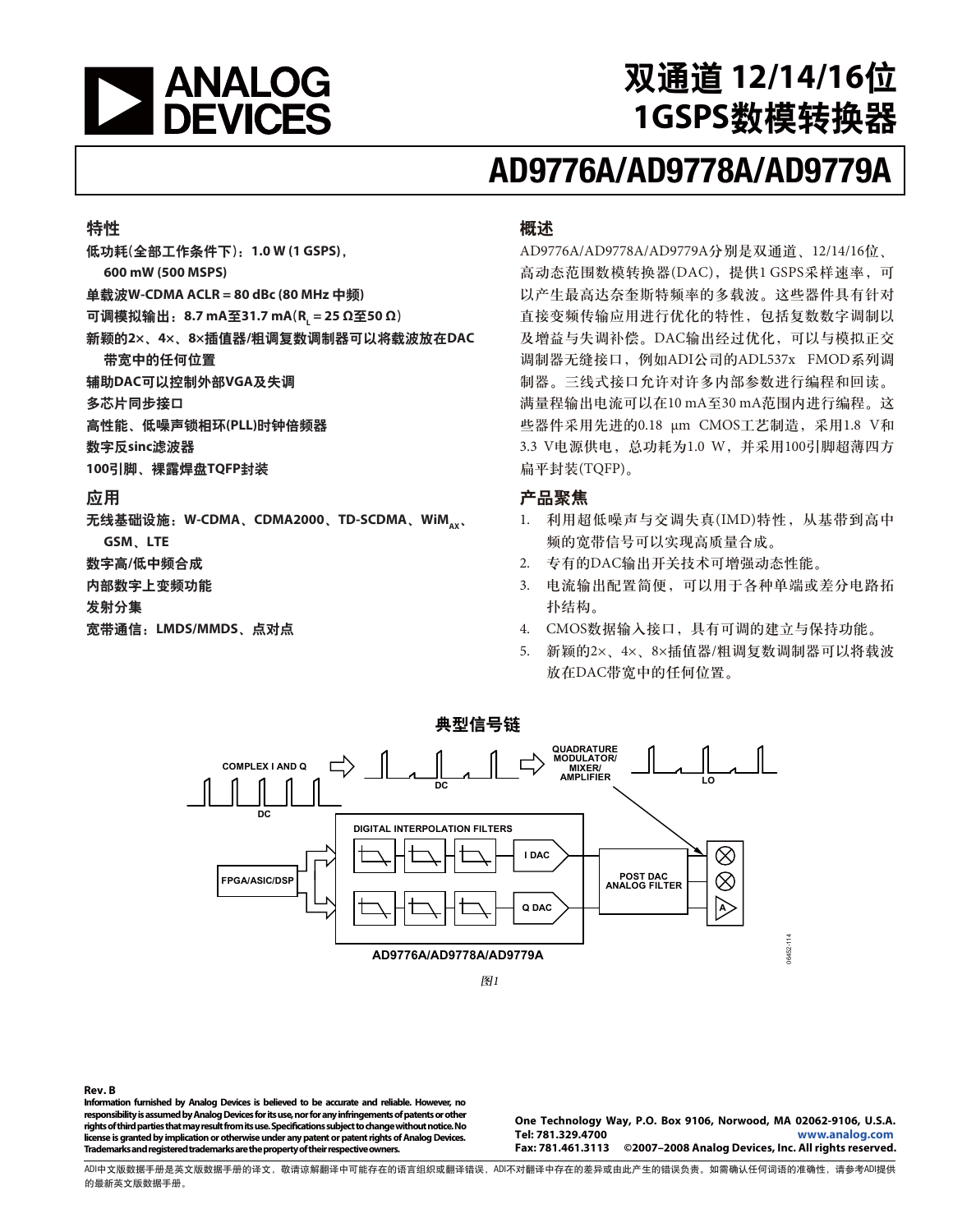# 目录

| 特性                                    | 1  |
|---------------------------------------|----|
| 应用                                    | 1  |
| 概述                                    | 1  |
|                                       | 1  |
|                                       | 1  |
|                                       | 3  |
|                                       | 4  |
|                                       |    |
|                                       |    |
| 数字规格                                  | 6  |
|                                       |    |
|                                       | 8  |
|                                       | 9  |
|                                       | 9  |
|                                       | 9  |
|                                       |    |
|                                       |    |
| 术语                                    |    |
|                                       |    |
| AD9776/AD9778/AD9779与AD9776A/AD9778A/ |    |
|                                       | 25 |
|                                       | 26 |
|                                       |    |
|                                       |    |
|                                       |    |
|                                       |    |
|                                       | 28 |
|                                       |    |
|                                       |    |
|                                       |    |

|      | 38 |
|------|----|
|      | 39 |
|      |    |
|      |    |
|      |    |
|      |    |
|      | 43 |
|      | 44 |
|      |    |
|      |    |
|      | 45 |
|      | 45 |
|      | 46 |
|      | 46 |
|      | 46 |
|      | 46 |
|      | 47 |
|      | 48 |
|      | 49 |
|      | 49 |
|      | 50 |
|      | 50 |
|      | 51 |
|      | 52 |
|      | 53 |
|      | 53 |
|      | 55 |
| 订购指南 | 55 |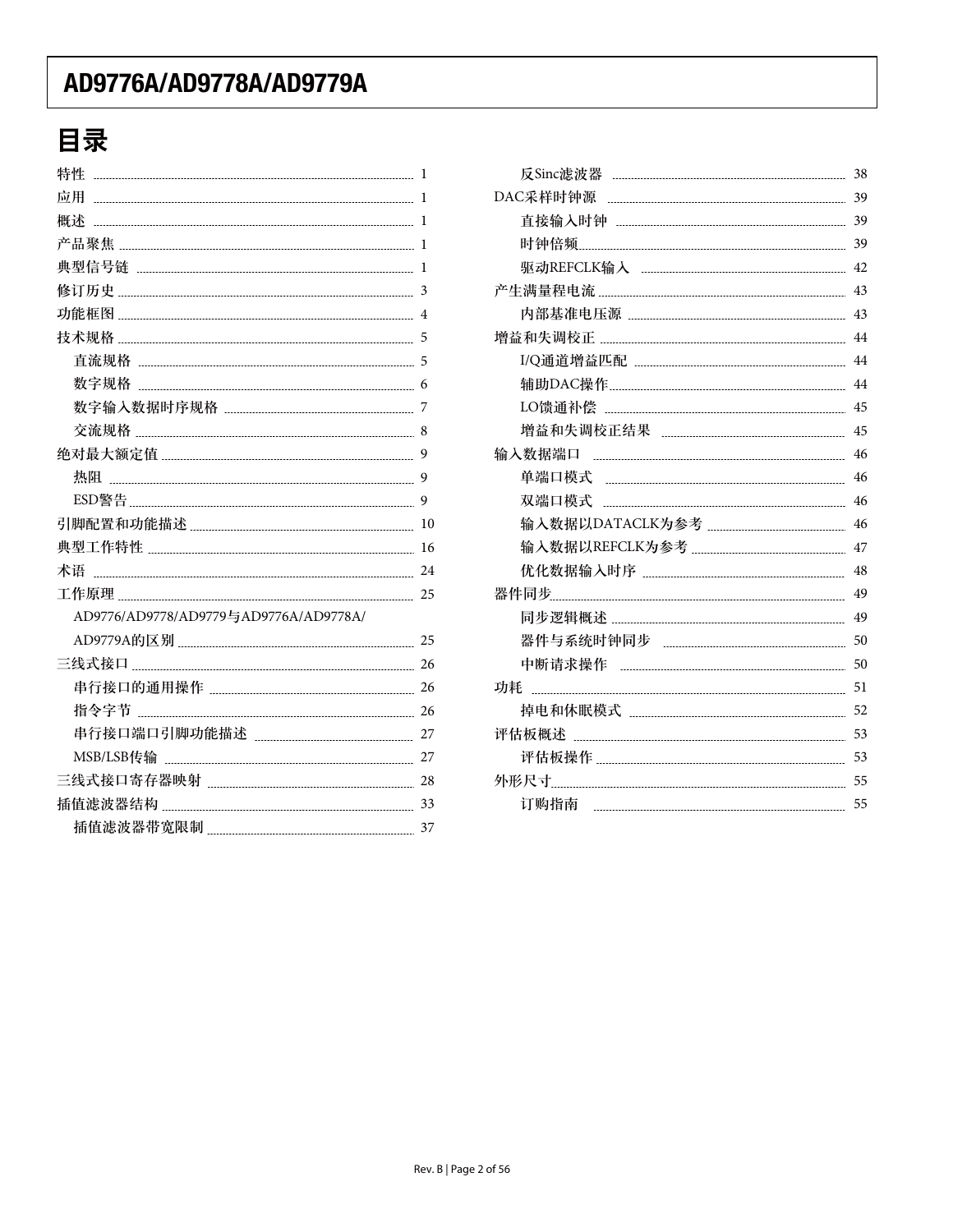## 修订历史

## $2008$ 年9月—修订版A至修订版B

| 更改表2的DAC时钟输入(REFCLK+, REFCLK-)参数  6 |    |
|-------------------------------------|----|
|                                     |    |
|                                     |    |
|                                     |    |
|                                     |    |
|                                     |    |
|                                     |    |
|                                     | 12 |
|                                     |    |
|                                     |    |
|                                     |    |
|                                     |    |
|                                     |    |
|                                     |    |
|                                     |    |
|                                     |    |
|                                     |    |
|                                     |    |
|                                     |    |
|                                     |    |
|                                     |    |
|                                     |    |
| 增加反Sinc滤波器部分                        |    |
|                                     |    |
|                                     |    |
| 更改图72                               | 39 |
|                                     |    |
|                                     |    |
|                                     |    |
|                                     |    |
|                                     |    |
|                                     |    |
| 发射路径增益和失调校正标题改为增益和失调校正  44          |    |
|                                     |    |
|                                     |    |
|                                     |    |
|                                     |    |

|                        | 41 |
|------------------------|----|
|                        | 45 |
| 更改表28                  | 47 |
|                        | 48 |
|                        | 49 |
| 更改图88                  | 49 |
|                        | 53 |
|                        | 51 |
| 删除评估板原理图部分和图105;重新按序编号 | 52 |
|                        | 53 |
|                        | 54 |
|                        | 55 |
|                        | 56 |
|                        | 57 |
| 删除图111                 | 58 |
|                        | 59 |
|                        | 60 |

### 2008年3月—修订版0至修订版A

| 更改特性            | 1  |
|-----------------|----|
| 增加注释2           | 4  |
| 更改表2            | 5  |
| 更改表3            | 6  |
| 更改热阻部分          | 7  |
| 插入表6            | 8  |
| 更改表7的引脚39描述     | 9  |
| 更改表8的引脚39描述     | 10 |
| 更改表9的引脚39描述     | 12 |
| 更改工作原理部分        | 23 |
| 更改表10           | 23 |
| 更改表13           | 26 |
| 更改表14           | 27 |
| 更改插值滤波器结构部分     | 33 |
| 替换DAC采样时钟源部分    | 36 |
| 替换发射路径增益和失调校正部分 | 40 |
| 替换输入数据端口部分      | 42 |
| 替换器件同步部分        | 45 |
| 删除图112至图117     | 58 |

2007年8月––修订版0:初始版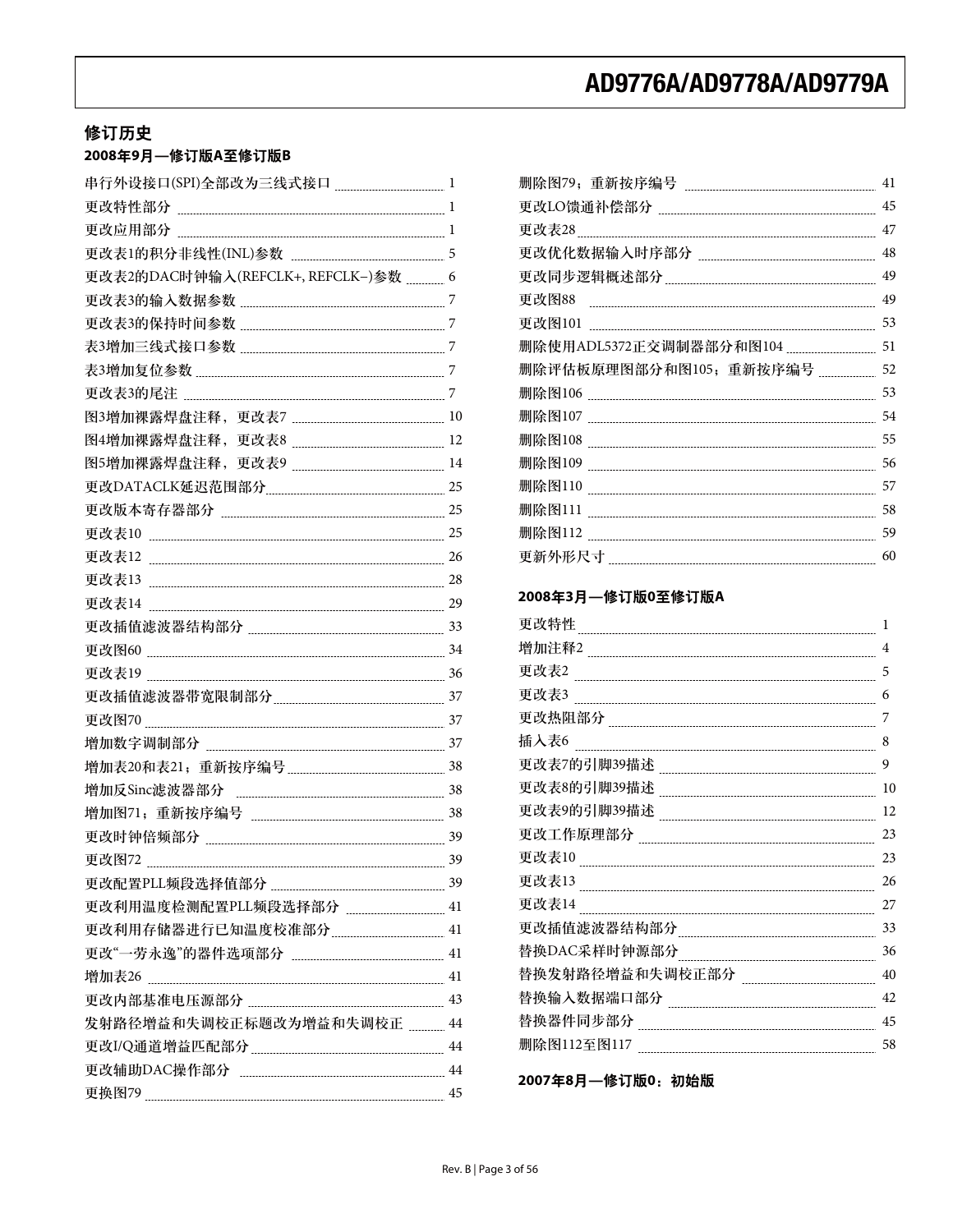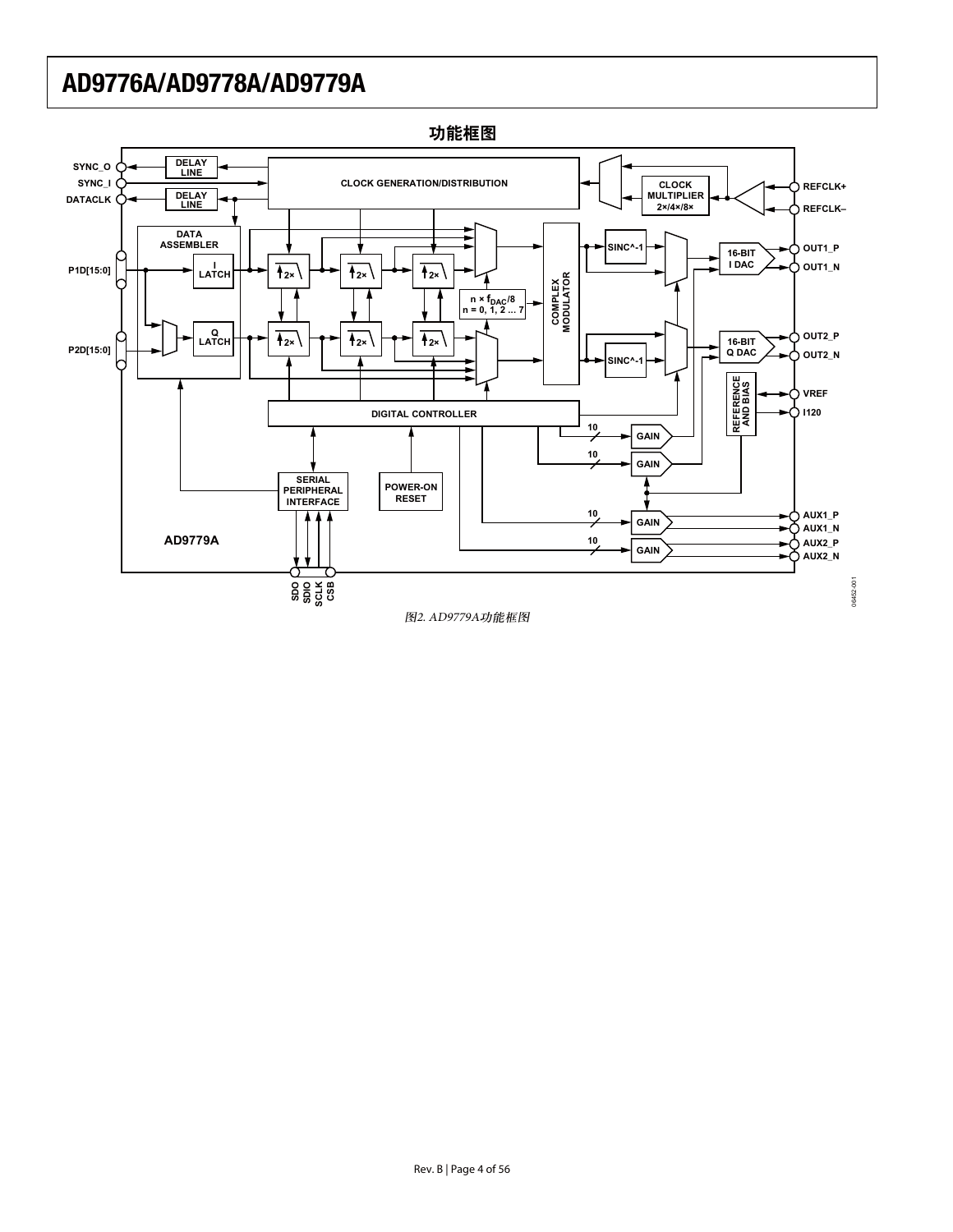# 技术规格

## 直流规格

 $T_{MIN} \le T_{MAX}$ , AVDD33 = 3.3 V, DVDD33 = 3.3 V, DVDD18 = 1.8 V, CVDD18 = 1.8 V, I<sub>OUTFs</sub> = 20 mA, 最大采样速率, 除非另有说明,

### 表1

|                                                          |             | <b>AD9776A</b> |          |          | <b>AD9778A</b> |          |             | <b>AD9779A</b> |          |             |
|----------------------------------------------------------|-------------|----------------|----------|----------|----------------|----------|-------------|----------------|----------|-------------|
| 参数                                                       | 最小值         |                | 典型值 最大值  | 最小值      |                | 典型值 最大值  | 最小值         |                | 典型值 最大值  | 单位          |
| 分辨率                                                      |             | 12             |          |          | 14             |          |             | 16             |          | <b>Bits</b> |
| 精度                                                       |             |                |          |          |                |          |             |                |          |             |
| 微分非线性(DNL)                                               |             | ±0.1           |          |          | $\pm 0.65$     |          |             | ±2.1           |          | <b>LSB</b>  |
| 积分非线性(INL)                                               |             | ±0.86          |          |          | ±1.5           |          |             | ±6.0           |          | <b>LSB</b>  |
| 主DAC输出                                                   |             |                |          |          |                |          |             |                |          |             |
| 失调误差                                                     | $-0.001$    | 0              | $+0.001$ | $-0.001$ | 0              | $+0.001$ | $-0.001$    | 0              | $+0.001$ | %FSR        |
| 增益误差(使用内部基准电压源)                                          |             | ±2             |          |          | ±2             |          |             | ±2             |          | %FSR        |
| 满量程输出电流1                                                 | 8.66        | 20.2           | 31.66    | 8.66     | 20.2           | 31.66    | 8.66        | 20.2           | 31.66    | mA          |
| 输出电压范围                                                   | $-1.0$      |                | $+1.0$   | $-1.0$   |                | $+1.0$   | $-1.0$      |                | $+1.0$   | V           |
| 输出电阻                                                     |             | 10             |          |          | 10             |          |             | 10             |          | ΜΩ          |
| 主DAC单调性                                                  |             | 保证             |          |          | 保证             |          |             | 保证             |          |             |
| 主DAC温度漂移                                                 |             |                |          |          |                |          |             |                |          |             |
| 失调                                                       |             | 0.04           |          |          | 0.04           |          |             | 0.04           |          | ppm/°C      |
| 增益                                                       |             | 100            |          |          | 100            |          |             | 100            |          | ppm/°C      |
| 基准电压                                                     |             | 30             |          |          | 30             |          |             | 30             |          | ppm/°C      |
| 辅助DAC输出                                                  |             |                |          |          |                |          |             |                |          |             |
| 分辨率                                                      |             | 10             |          |          | 10             |          |             | 10             |          | <b>Bits</b> |
| 满量程输出电流1                                                 | $-1.998$    |                | $+1.998$ | $-1.998$ |                | $+1.998$ | $-1.998$    |                | $+1.998$ | mA          |
| 输出电压范围(源)                                                | $\mathbf 0$ |                | 1.6      | 0        |                | 1.6      | $\mathbf 0$ |                | 1.6      | v           |
| 输出电压范围 (吸)                                               | 0.8         |                | 1.6      | 0.8      |                | 1.6      | 0.8         |                | 1.6      | V           |
| 输出电阻                                                     |             | $\mathbf{1}$   |          |          | $\mathbf{1}$   |          |             | $\mathbf{1}$   |          | MΩ          |
| 辅助DAC单调性                                                 |             | 保证             |          |          | 保证             |          |             | 保证             |          |             |
| 基准电压                                                     |             |                |          |          |                |          |             |                |          |             |
| 内部基准电压.                                                  |             | 1.2            |          |          | 1.2            |          |             | 1.2            |          | v           |
| 输出电阻                                                     |             | 5              |          |          | 5              |          |             | 5              |          | kΩ          |
| 模拟电源电压                                                   |             |                |          |          |                |          |             |                |          |             |
| AVDD33                                                   | 3.13        | 3.3            | 3.47     | 3.13     | 3.3            | 3.47     | 3.13        | 3.3            | 3.47     | V           |
| CVDD18                                                   | 1.70        | 1.8            | 2.05     | 1.70     | 1.8            | 2.05     | 1.70        | 1.8            | 2.05     | v           |
| 数字电源电压                                                   |             |                |          |          |                |          |             |                |          |             |
| DVDD33                                                   | 3.13        | 3.3            | 3.47     | 3.13     | 3.3            | 3.47     | 3.13        | 3.3            | 3.47     | V           |
| DVDD18                                                   | 1.70        | 1.8            | 2.05     | 1.70     | 1.8            | 2.05     | 1.70        | 1.8            | 2.05     | V           |
| 功耗2                                                      |             |                |          |          |                |          |             |                |          |             |
| 1×模式, f <sub>DAC</sub> =100 MSPS, IF=1MHz                |             | 250            | 300      |          | 250            | 300      |             | 250            | 300      | mW          |
| 2×模式, f <sub>DAC</sub> = 320 MSPS, IF = 16 MHz, PLL关     |             | 498            |          |          | 498            |          |             | 498            |          | mW          |
| 2×模式, $f_{DAC}$ = 320 MSPS, IF = 16 MHz, PLL开            |             | 588            |          |          | 588            |          |             | 588            |          | mW          |
| 4×模式, f <sub>pac</sub> /4调制, f <sub>pac</sub> =500 MSPS, |             | 572            |          |          | 572            |          |             | 572            |          | mW          |
| IF = 137.5 MHz, Q DAC关                                   |             |                |          |          |                |          |             |                |          |             |
| 8×模式, $f_{\text{pAC}}/4$ 调制, $f_{\text{pAC}} = 1$ GSPS,  |             | 980            |          |          | 980            |          |             | 980            |          | mW          |
| $IF = 262.5 MHz$                                         |             |                |          |          |                |          |             |                |          |             |
| 掉电模式                                                     |             | 2.5            | 9.8      |          | 2.5            | 9.8      |             | 2.5            | 9.8      | mW          |
| 电源电压抑制比(AVDD33)                                          | $-0.3$      |                | $+0.3$   | $-0.3$   |                | $+0.3$   | $-0.3$      |                | $+0.3$   | % FSR/V     |
| 工作范围                                                     | $-40$       | $+25$          | $+85$    | $-40$    | $+25$          | $+85$    | $-40$       | $+25$          | $+85$    | °C          |

 $1$  基于10 kΩ外部电阻

2 详情见功耗部分。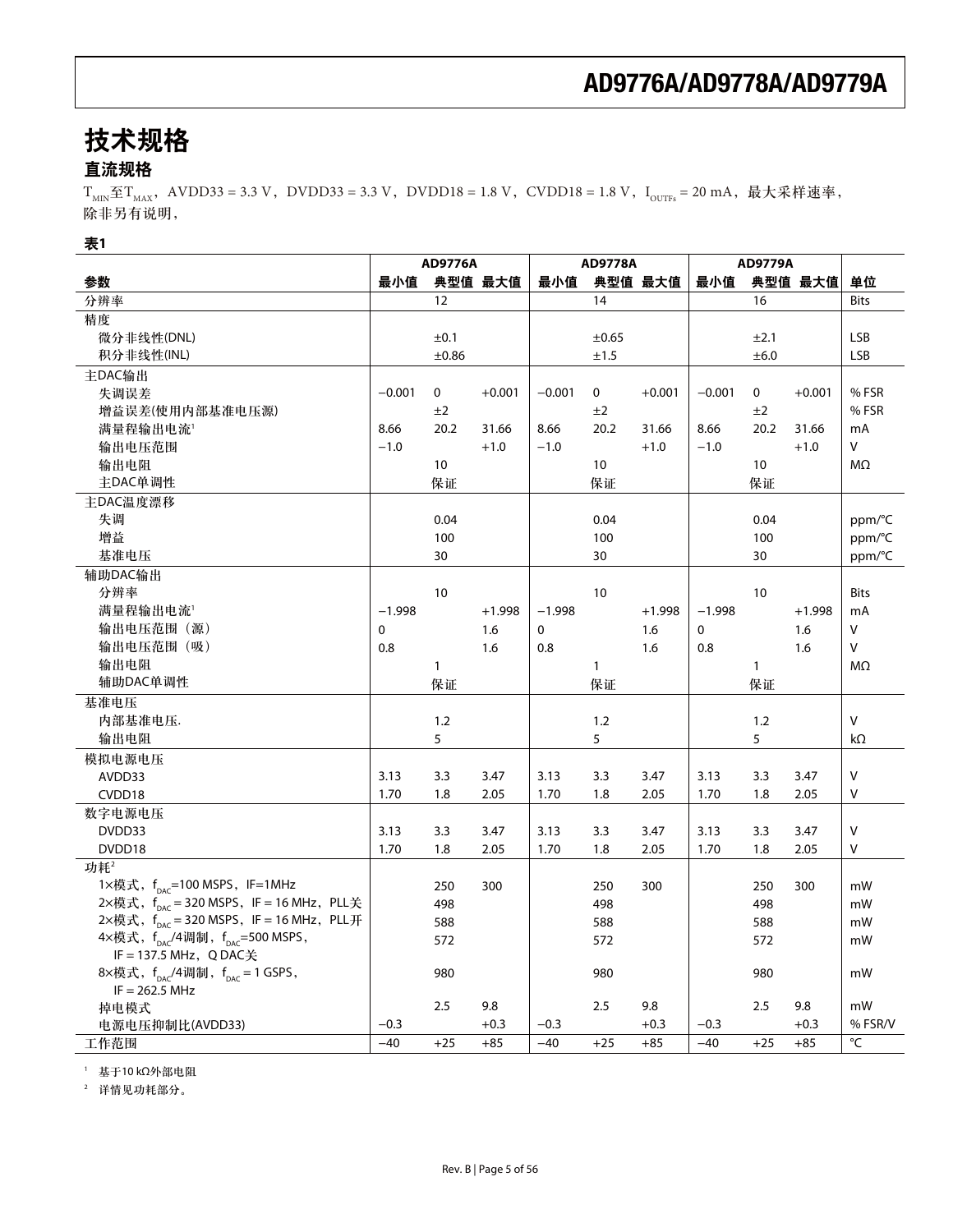## 数字规格

 $T_{MIN} \leq T_{MAX}$ , AVDD33 = 3.3 V, DVDD33 = 3.3 V, DVDD18 = 1.8 V, CVDD18 = 1.8 V, I<sub>OUTFs</sub> = 20 mA, 最大采样速率, 除非 另有说明, LVDS驱动器和接收器兼容IEEE-1596小范围链路, 除非另有说明。

| 表2                                           |                                                                    |             |     |        |             |
|----------------------------------------------|--------------------------------------------------------------------|-------------|-----|--------|-------------|
| 参数                                           | 条件                                                                 | 最小值 典型值 最大值 |     |        | 单位          |
| CMOS输入逻辑电平                                   |                                                                    |             |     |        |             |
| 输入V <sub>M</sub> 逻辑高                         |                                                                    | 2.0         |     |        | V           |
| 输入V <sub>M</sub> 逻辑低                         |                                                                    |             |     | 0.8    | V           |
| 插值时最大输入数据速率                                  |                                                                    |             |     |        |             |
| $1\times$                                    |                                                                    | 300         |     |        | <b>MSPS</b> |
| 2x                                           |                                                                    | 250         |     |        | <b>MSPS</b> |
| $4\times$                                    |                                                                    | 200         |     |        | <b>MSPS</b> |
| $8\times$                                    | DVDD18, CVDD18 = $1.8$ V $\pm$ 5%                                  | 112.5       |     |        | <b>MSPS</b> |
|                                              | DVDD18, CVDD18 = $1.9$ V $\pm$ 5%                                  | 125         |     |        | <b>MSPS</b> |
|                                              | DVDD18, CVDD18 = $2.0$ V $\pm$ 2%                                  | 137.5       |     |        | <b>MSPS</b> |
| CMOS输出逻辑电平(DATACLK, PIN 37) <sup>1</sup>     |                                                                    |             |     |        |             |
| 输出Vour逻辑高                                    |                                                                    | 2.4         |     |        | $\vee$      |
| 输出Vour逻辑低                                    |                                                                    |             |     | 0.4    | V           |
| DATACLK输出占空比                                 | 250 MHz频率, 5 pF负载                                                  | 40          | 50  | 60     | $\%$        |
| LVDS接收器输入(SYNC_I+, SYNC_I-)                  | $SYNC_l += V_{IA}$ , $SYNC_l = V_{IB}$                             |             |     |        |             |
| 输入电压范围V <sub>IA</sub> 或V <sub>IB</sub>       |                                                                    | 825         |     | 1575   | mV          |
| 输入差分阈值VpTH                                   |                                                                    | $-100$      |     | $+100$ | mV          |
| 输入差分迟滞V <sub>IDTHH</sub> -V <sub>IDTHL</sub> |                                                                    |             | 20  |        | mV          |
| 接收器差分输入阻抗R                                   |                                                                    | 80          |     | 120    | Ω           |
| LVDS输入速率                                     | f <sub>SYNC</sub> 应用附加限制; 参见表14中寄存器0x05,                           |             |     | 250    | <b>MSPS</b> |
|                                              | 位[3:1]的描述                                                          |             |     |        |             |
| SYNC_I至REFCLK建立时间                            |                                                                    | 0.4         |     |        | ns          |
| SYNC_I至REFCLK保持时间                            |                                                                    | 0.55        |     |        | ns          |
| LVDS驱动器输出(SYNC_O+, SYNC_O-)                  | SYNC_O+ = V <sub>OA</sub> , SYNC_O- = V <sub>OB</sub> , 100 Ω 端接电阻 |             |     |        |             |
| 输出电压高VoA或VoR                                 |                                                                    |             |     | 1375   | mV          |
| 输出电压低V <sub>OA</sub> 或V <sub>OB</sub>        |                                                                    | 1025        |     |        | mV          |
| 输出差分电压 Vool                                  |                                                                    | 150         | 200 | 250    | mV          |
| 输出失调电压Vos                                    |                                                                    | 1150        |     | 1250   | mV          |
| 输出阻抗R。                                       | 单端                                                                 | 80          | 100 | 120    | Ω           |
| DAC时钟输入(REFCLK+, REFCLK-)                    |                                                                    |             |     |        |             |
| 差分峰峰值电压                                      |                                                                    | 400         | 800 | 2000   | mV          |
| 共模电压                                         |                                                                    | 300         | 400 | 500    | mV          |
| 最大时钟速率                                       | DVDD18, CVDD18 = $1.8$ V $\pm$ 5%, PLL $\neq$                      | 900         |     |        | MHz         |
|                                              | DVDD18, CVDD18 = $1.9$ V $\pm$ 5%, PLL $\neq$                      | 1000        |     |        | MHz         |
|                                              | DVDD18, CVDD18 = 2.0 V ± 2%, PLL关                                  | 1100        |     |        | MHz         |
|                                              | DVDD18, CVDD18 = $2.0$ V $\pm$ 2%, PLL $\overline{H}$              | 250         |     |        | <b>MHz</b>  |

1 条件: 100 MHz DATACLK频率, 1 kΩ负载, 最大8 mA驱动能力。对于更高速度或更大负载, 最佳做法是对此信号使用外部缓冲器。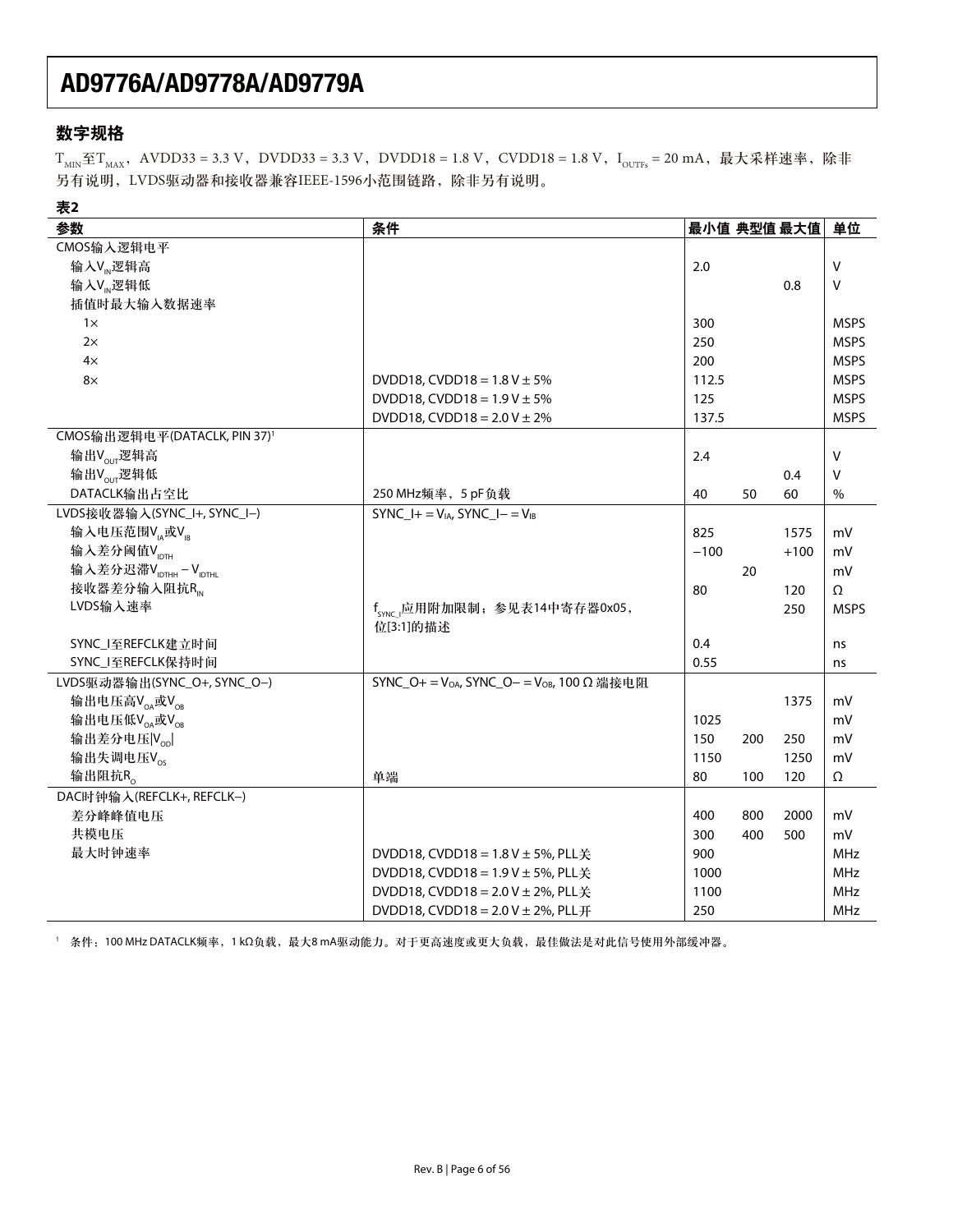## 数字输入数据时序规格

所有模式, -40°C至+85°C。

| 参数              | 条件           | 最小值     | 典型值 | 最大值  | 单位         |
|-----------------|--------------|---------|-----|------|------------|
| 输入数据1           |              |         |     |      |            |
| 建立时间            | 输入数据至DATACLK | 3.0     |     |      | ns         |
| 保持时间            | 输入数据至DATACLK | $-0.05$ |     |      | ns         |
| 建立时间            | 输入数据至REFCLK  | $-0.80$ |     |      | ns         |
| 保持时间            | 输入数据至REFCLK  | 3.80    |     |      | ns         |
| 延迟              |              |         |     |      |            |
| 1×插值            | 有或无调制        |         | 25  |      | DACCLK周期   |
| 2×插值            | 有或无调制        |         | 70  |      | DACCLK周期   |
| 4×插值            | 有或无调制        |         | 146 |      | DACCLK周期   |
| 8×插值            | 有或无调制        |         | 297 |      | DACCLK周期   |
| 反Sinc           |              |         | 18  |      | DACCLK周期   |
| 三线式接口           |              |         |     |      |            |
| 最大时钟速率(SCLK)    |              | 40      |     |      | <b>MHz</b> |
| 最短脉冲宽度(高电平)tpwH |              |         |     | 12.5 | ns         |
| 最短脉冲宽度(低电平)tpwu |              |         |     | 12.5 | ns         |
| 建立时间tps         | SDIO至SCLK    | 2.8     |     |      | ns         |
| 保持时间tpH         | SDIO至SCLK    | 0.0     |     |      | ns         |
| 建立时间trs         | CSB至SCLK     | 2.8     |     |      | ns         |
| 数据有效tpy         | SDO至SCLK     | 2.0     |     |      | ns         |
| 上电时间2           |              |         | 260 |      | ms         |
| 复位              |              |         |     |      |            |
| 最短脉冲宽度(高电平)     |              |         |     | 2    | DACCLK周期   |

□ 额定值在PLL禁用条件下测得。时序与温度的关系以及数据有效阻挡窗口(为确保正确采样,器件有效数据必须出现的 最 短时间)见表28。

 $2$  当寄存器0x00位4从1写为0时, 从CSB上升沿测得的值; VREF去耦电容为0.1 μF。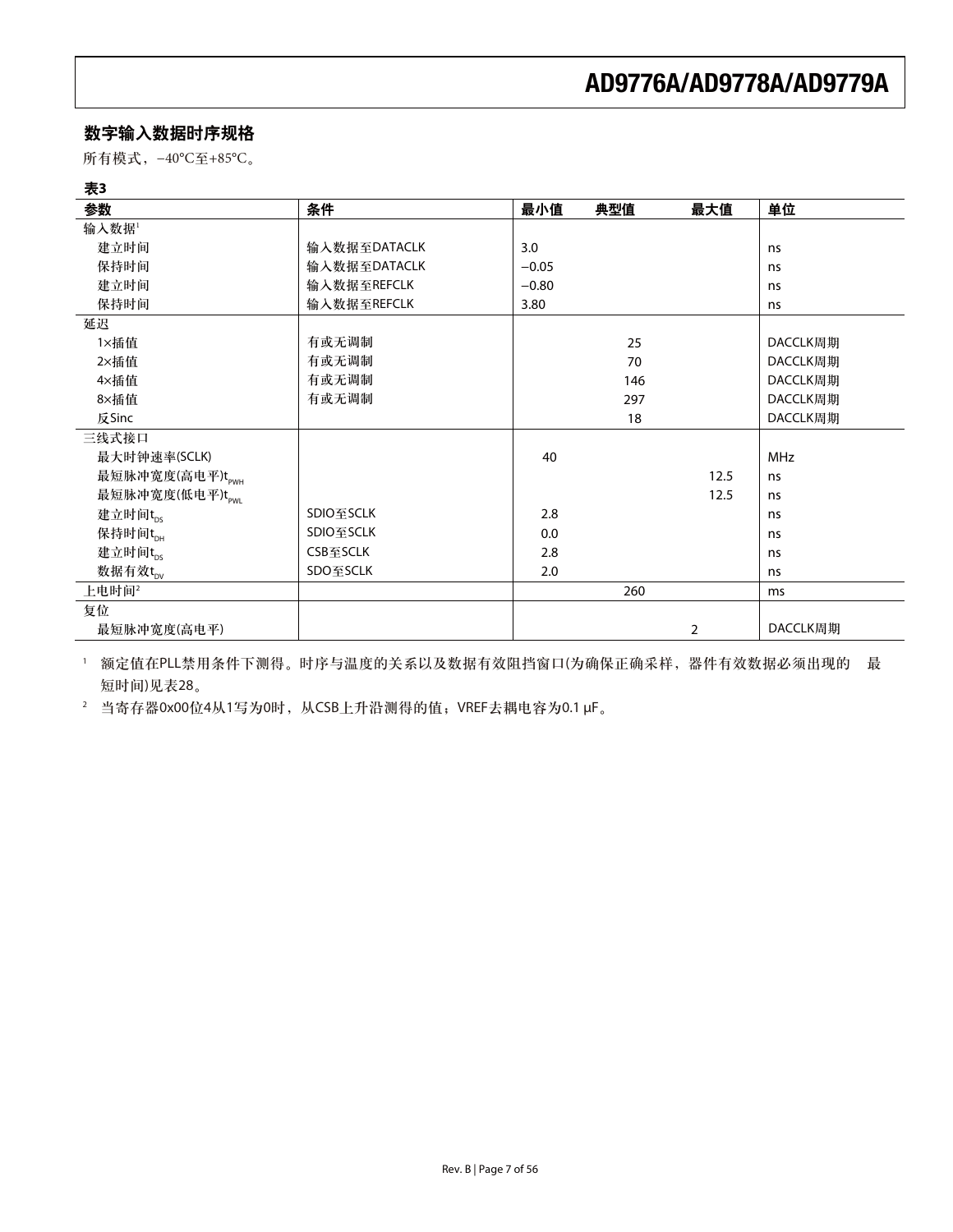## 交流规格

 $T_{MIN} \le T_{MAX}$ , AVDD33 = 3.3 V, DVDD33 = 3.3 V, DVDD18 = 1.8 V, CVDD18 = 1.8 V,  $I_{OUTFs}$  = 20 mA, 最大采样速率, 除非另有说明,

### 表4

|                                                                          | <b>AD9776A</b> | <b>AD9778A</b> | <b>AD9779A</b>      |        |
|--------------------------------------------------------------------------|----------------|----------------|---------------------|--------|
| 参数                                                                       | 最小值 典型值 最大值    |                | 最小值典型值最大值 最小值典型值最大值 | 单位     |
| 无杂散动态范围(SFDR)                                                            |                |                |                     |        |
| $f_{\text{DAC}} = 100$ MSPS, $f_{\text{OUT}} = 20$ MHz                   | 82             | 82             | 82                  | dBc    |
| $f_{\text{DAC}} = 200$ MSPS, $f_{\text{OUT}} = 50$ MHz                   | 81             | 81             | 82                  | dBc    |
| $f_{\text{DAC}} = 400$ MSPS, $f_{\text{OUT}} = 70$ MHz                   | 80             | 80             | 80                  | dBc    |
| $f_{\text{DAC}} = 800$ MSPS, $f_{\text{OUT}} = 70$ MHz                   | 85             | 85             | 87                  | dBc    |
| 双音交调失真(IMD)                                                              |                |                |                     |        |
| $f_{\text{DAC}}$ = 200 MSPS, $f_{\text{OUT}}$ = 50 MHz                   | 87             | 87             | 91                  | dBc    |
| $f_{DAC} = 400$ MSPS, $f_{OUT} = 60$ MHz                                 | 80             | 85             | 85                  | dBc    |
| $f_{\text{DAC}}$ = 400 MSPS, $f_{\text{OUT}}$ = 80 MHz                   | 75             | 81             | 81                  | dBc    |
| $f_{\text{DAC}} = 800$ MSPS, $f_{\text{OUT}} = 100$ MHz                  | 75             | 80             | 81                  | dBc    |
| 噪声谱密度(NSD), 八音, 500 kHz音间距                                               |                |                |                     |        |
| $f_{\text{DAC}} = 200$ MSPS, $f_{\text{OUT}} = 80$ MHz                   | $-152$         | $-155$         | $-158$              | dBm/Hz |
| $f_{\text{DAC}} = 400$ MSPS, $f_{\text{OUT}} = 80$ MHz                   | $-155$         | $-159$         | $-160$              | dBm/Hz |
| $f_{DAC} = 800$ MSPS, $f_{OUT} = 80$ MHz                                 | $-157.5$       | $-160$         | $-161$              | dBm/Hz |
| W-CDMA邻道泄漏比(ACLR), 单载波                                                   |                |                |                     |        |
| $f_{DAC} = 491.52$ MSPS, $f_{OUT} = 100$ MHz                             | 76             | 78             | 79                  | dBc    |
| $f_{\text{DAC}} = 491.52$ MSPS, $f_{\text{OUT}} = 200$ MHz               | 69             | 73             | 74                  | dBc    |
| W-CDMA第二邻道泄漏比(ACLR), 单载波                                                 |                |                |                     |        |
| $f_{\text{DAC}} = 491.52$ MSPS, $f_{\text{OUT}} = 100$ MHz               | 77.5           | 80             | 81                  | dBc    |
| $f_{\text{DAC}} = 491.52 \text{ MSPS}, f_{\text{OUT}} = 200 \text{ MHz}$ | 76             | 78             | 78                  | dBc    |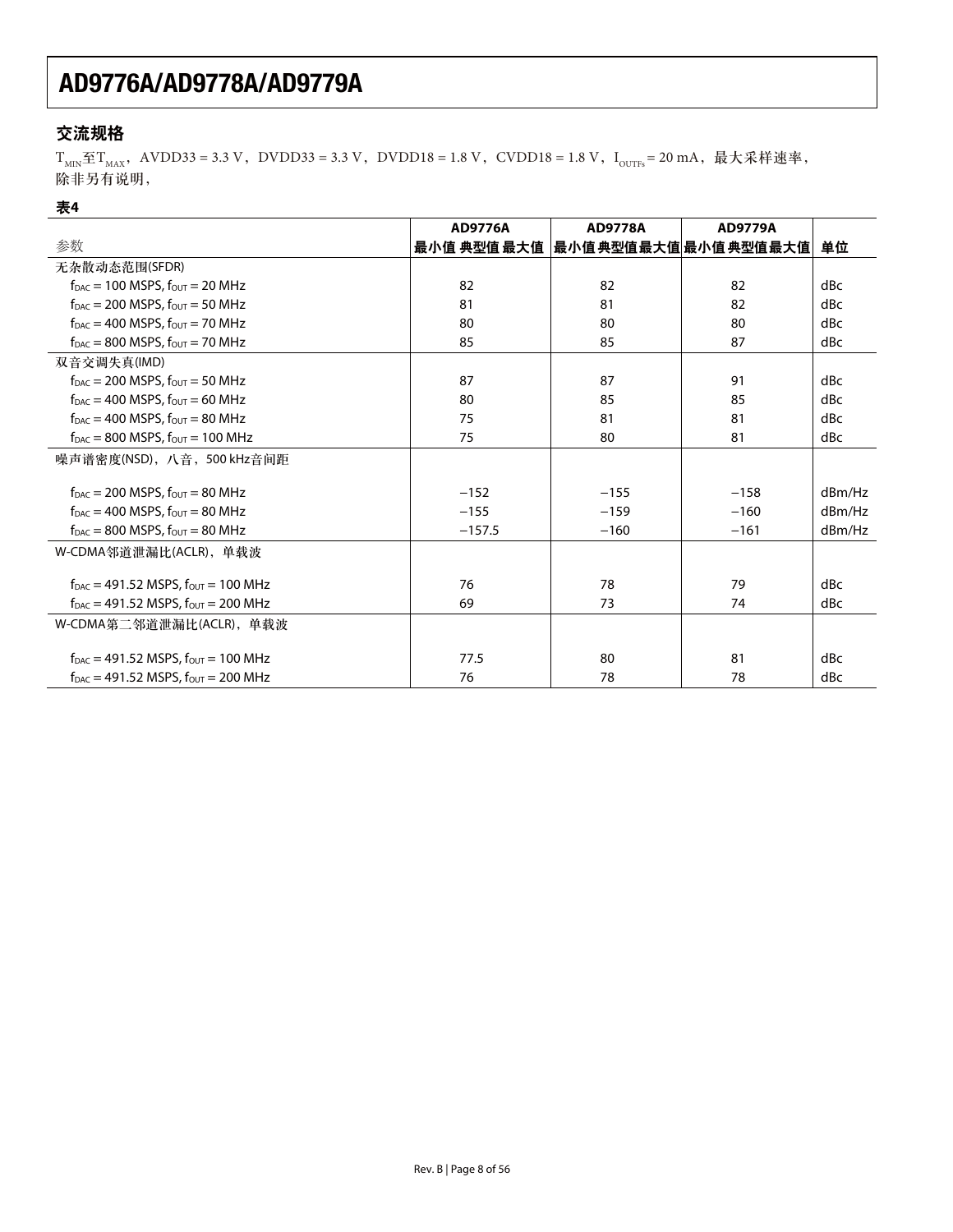# 绝对最大额定值

## 主*c*

| ᅑ                                                                                                               |                     |                                                                    |
|-----------------------------------------------------------------------------------------------------------------|---------------------|--------------------------------------------------------------------|
| 参数                                                                                                              | 相对于                 | 额定值                                                                |
| AVDD33, DVDD33                                                                                                  | AGND, DGND,<br>CGND | $-0.3V \,\text{F} + 3.6V$                                          |
| DVDD18, CVDD18                                                                                                  | AGND, DGND,<br>CGND | $-0.3V$ $\mp$ +2.1 V                                               |
| AGND                                                                                                            | DGND, CGND          | $-0.3$ V $\mp$ +0.3 V                                              |
| <b>DGND</b>                                                                                                     | AGND, CGND          | $-0.3$ V $\overline{4}$ +0.3 V                                     |
| CGND                                                                                                            | AGND, DGND          | $-0.3$ V $\overline{4}$ +0.3 V                                     |
| 1120, VREF, IPTAT                                                                                               | <b>AGND</b>         | $-0.3V$ 至<br>$AVDD33 + 0.3V$                                       |
| OUT1 P, OUT1 N,<br>OUT2_P, OUT2_N,<br>AUX1 P, AUX1 N,<br>AUX2 P, AUX2 N                                         | <b>AGND</b>         | $-1.0V$<br>$AVDD33 + 0.3V$                                         |
| P1D[15:0], P2D[15:0]                                                                                            | <b>DGND</b>         | $-0.3$ $V \ncong$<br>$DVDD33 + 0.3V$                               |
| DATACLK, TXENABLE                                                                                               | <b>DGND</b>         | $-0.3V$ 至<br>$DVDD33 + 0.3V$                                       |
| REFCLK+, REFCLK-                                                                                                | CGND                | $-0.3V$ 至<br>$CVDD18 + 0.3V$                                       |
| RESET, IRO, PLL LOCK,<br>SYNC $O+$ , SYNC $O-$ ,<br>SYNC $H$ , SYNC $H$<br>CSB, SCLK, SDIO, SDO<br>结温<br>存储温度范围 | <b>DGND</b>         | $-0.3V$ 至<br>$DVDD33 + 0.3V$<br>$+125^{\circ}$ C<br>–65°C 至 +150°C |
|                                                                                                                 |                     |                                                                    |

## **AD9776A/AD9778A/AD9779A**

注意, 超出上述绝对最大额定值可能会导致器件永久性损 坏。这些只是最大额定值,不意味着器件可以在这些或者 任何其它超出本技术规格书中功能性操作章节里标明的条 件下能够正常工作。长期在绝对最大额定值条件下工作会 影响器件的可靠性。

### 热阻

对于100引脚、散热增强型TQFP封装, 为实现最佳散热性 能, 应将裸露焊盘(EPAD)焊接至接地层。

典型 $\theta_{I_A}$ 和 $\theta_{I_C}$ 规格适用于静止空气下的4层电路板。空气流 动可增强散热,有效降低 $θ$ <sub>IA</sub>。

#### 表6. 热阻

| .         |               |                             |                      |      |
|-----------|---------------|-----------------------------|----------------------|------|
| 封装类型      | $\theta_{JA}$ | $\theta_{\text{\tiny{JB}}}$ | $\theta_{\text{JC}}$ | 单位   |
| 100引脚TQFP |               |                             |                      |      |
| 焊接EPAD    | 19.1          | 12.4                        | 7.1                  | °C/W |
| 不焊EPAD    | 27.4          |                             |                      | °C/W |

### **ESD 警告**



#### ESD(静电放电)敏感器件。

带电器件和电路板可能会在没有察觉的情况下放电。 尽管本产品具有专利或专有保护电路,但在遇到高能 量ESD时,器件可能会损坏。因此,应当采取适当的 ESD防范措施, 以避免器件性能下降或功能丧失。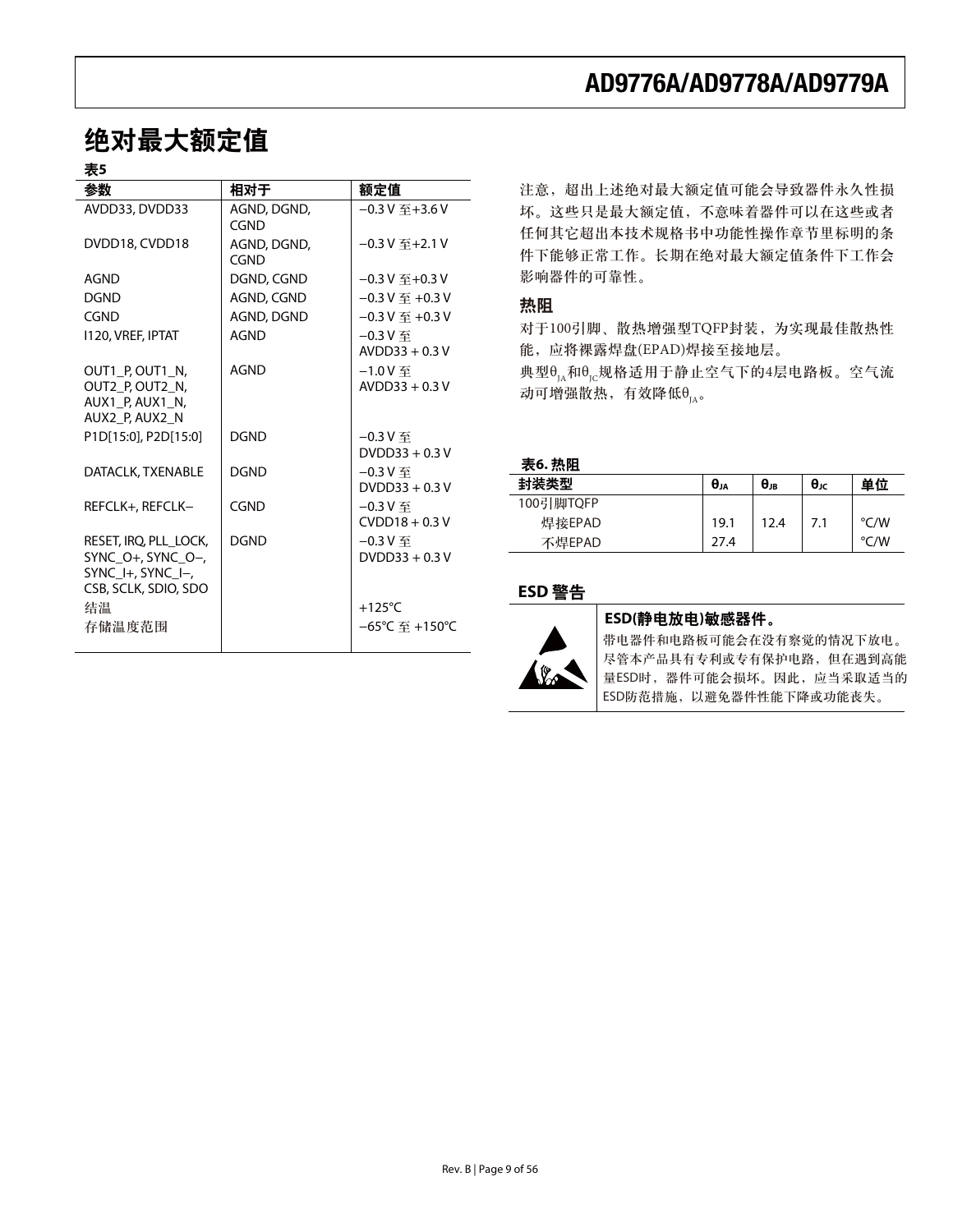# 引脚配置和功能描述



#### 表7. AD9776A引脚功能描述

| 引脚             |                    |           | 引脚 |                               |                 |
|----------------|--------------------|-----------|----|-------------------------------|-----------------|
| 编号             | 引脚名称               | 描述        | 编号 | 引脚名称                          | 描述              |
|                | CVDD18             | 1.8 V时钟电源 | 17 | P1D11                         | 端口1数据输入D11(MSB) |
| $\overline{2}$ | CVDD <sub>18</sub> | 1.8 V时钟电源 | 18 | P1D10                         | 端口1数据输入D10      |
| 3              | <b>CGND</b>        | 时钟地       | 19 | P <sub>1</sub> D <sub>9</sub> | 端口1数据输入D9       |
| 4              | <b>CGND</b>        | 时钟地       | 20 | P <sub>1</sub> D <sub>8</sub> | 端口1数据输入D8       |
| 5              | REFCLK+            | 差分时钟输入    | 21 | P <sub>1</sub> D <sub>7</sub> | 端口1数据输入D7       |
| 6              | REFCLK-            | 差分时钟输入    | 22 | <b>DGND</b>                   | 数字地             |
| 7              | <b>CGND</b>        | 时钟地       | 23 | DVDD18                        | 1.8 V数字电源       |
| 8              | <b>CGND</b>        | 时钟地       | 24 | P <sub>1</sub> D <sub>6</sub> | 端口1数据输入D6       |
| 9              | CVDD <sub>18</sub> | 1.8 V时钟电源 | 25 | P <sub>1</sub> D <sub>5</sub> | 端口1数据输入D5       |
| 10             | CVDD <sub>18</sub> | 1.8 V时钟电源 | 26 | P1D4                          | 端口1数据输入D4       |
| 11             | <b>CGND</b>        | 时钟地       | 27 | P <sub>1</sub> D <sub>3</sub> | 端口1数据输入D3       |
| 12             | AGND               | 模拟地       | 28 | P <sub>1</sub> D <sub>2</sub> | 端口1数据输入D2       |
| 13             | SYNC I+            | 差分同步输入    | 29 | P <sub>1</sub> D <sub>1</sub> | 端口1数据输入D1       |
| 14             | SYNC I-            | 差分同步输入    | 30 | P <sub>1</sub> D <sub>0</sub> | 端口1数据输入D0(LSB)  |
| 15             | <b>DGND</b>        | 数字地       | 31 | NC.                           | 不连接             |
| 16             | DVDD18             | 1.8 V数字电源 | 32 | <b>DGND</b>                   | 数字地             |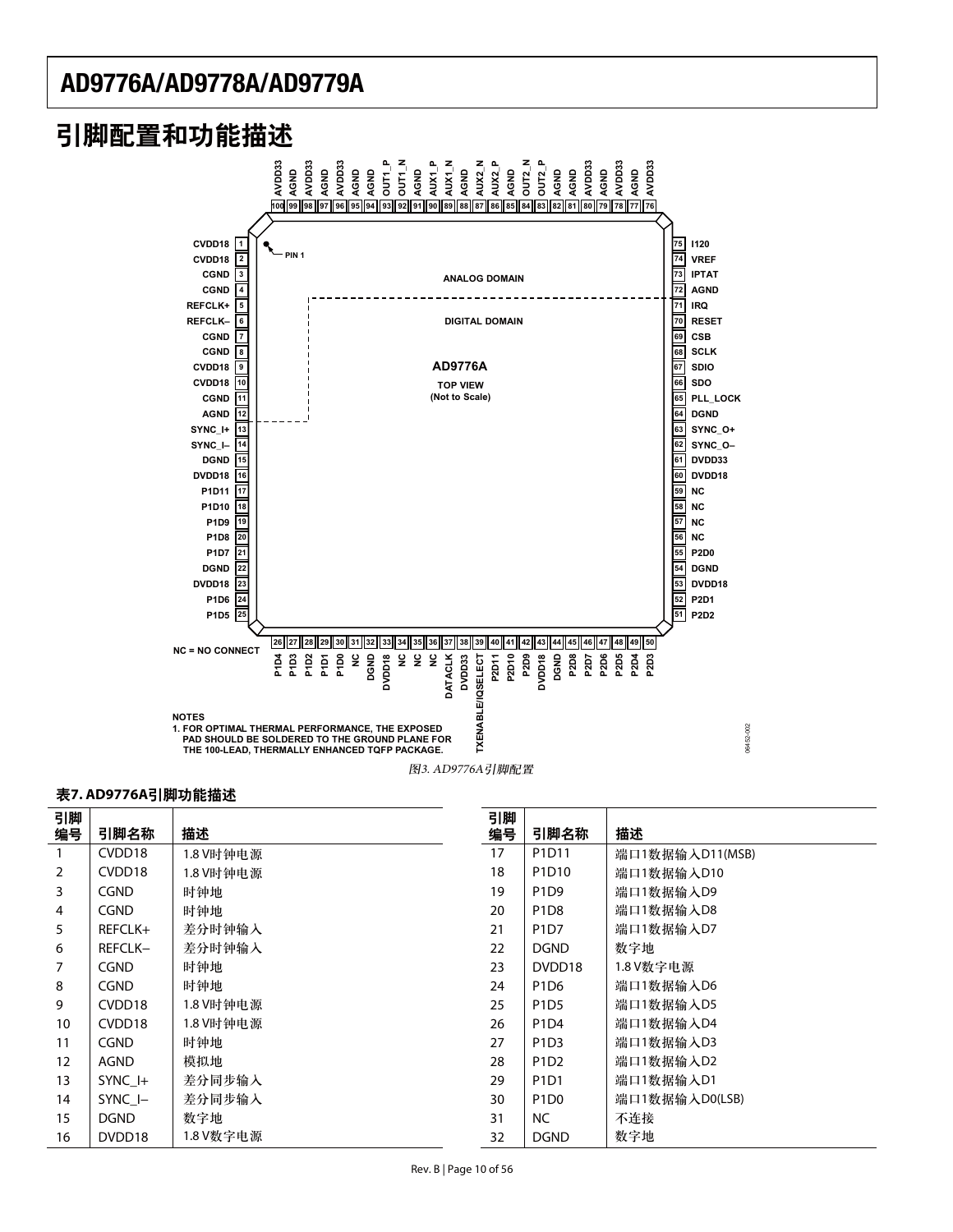| 引脚<br>编号 | 引脚名称                          | 描述               | 引脚<br>编号 | 引脚名称         | 描述                        |
|----------|-------------------------------|------------------|----------|--------------|---------------------------|
| 33       | DVDD18                        | 1.8 V数字电源        | 69       | CSB          | 三线式接口端口片选信号               |
| 34       | <b>NC</b>                     | 不连接              | 70       | <b>RESET</b> | 复位, 高电平有效                 |
| 35       | NC                            | 不连接              | 71       | <b>IRQ</b>   | 中断请求                      |
| 36       | NC                            | 不连接              | 72       | <b>AGND</b>  | 模拟地                       |
| 37       | <b>DATACLK</b>                | 数据时钟输出           | 73       | <b>IPTAT</b> | 工厂测试引脚。                   |
| 38       | DVDD33                        | 3.3 V数字电源        |          |              | 输出电流与绝对温度成比例,             |
| 39       | TXENABLE/                     | 发送使能。单端口模式下,     |          |              | 25℃时约为14 µA, 斜率约为20 nA/℃。 |
|          | <b>IOSELECT</b>               | 此引脚也用作IQSELECT。  |          |              | 此引脚应保持浮空。                 |
| 40       | P2D11                         | 端口2数据输入D11 (MSB) |          |              |                           |
| 41       | P2D10                         | 端口2数据输入D10       | 74       | <b>VREF</b>  | 基准电压输出                    |
| 42       | P <sub>2</sub> D <sub>9</sub> | 端口2数据输入D9        | 75       | 1120         | 120 µA基准电流                |
| 43       | DVDD18                        | 1.8 V数字电源        | 76       | AVDD33       | 3.3 V模拟电源                 |
| 44       | <b>DGND</b>                   | 数字地              | 77       | <b>AGND</b>  | 模拟地                       |
| 45       | P <sub>2</sub> D <sub>8</sub> | 端口2数据输入D8        | 78       | AVDD33       | 3.3 V模拟电源                 |
| 46       | P <sub>2</sub> D <sub>7</sub> | 端口2数据输入D7        | 79       | <b>AGND</b>  | 模拟地                       |
| 47       | P2D6                          | 端口2数据输入D6        | 80       | AVDD33       | 3.3 V模拟电源                 |
| 48       | P <sub>2</sub> D <sub>5</sub> | 端口2数据输入D5        | 81       | <b>AGND</b>  | 模拟地                       |
| 49       | P <sub>2D4</sub>              | 端口2数据输入D4        | 82       | AGND         | 模拟地                       |
| 50       | P <sub>2</sub> D <sub>3</sub> | 端口2数据输入D3        | 83       | OUT2_P       | 通道2差分DAC电流输出              |
| 51       | P <sub>2</sub> D <sub>2</sub> | 端口2数据输入D2        | 84       | OUT2_N       | 通道2差分DAC电流输出              |
| 52       | P <sub>2</sub> D <sub>1</sub> | 端口2数据输入D1        | 85       | <b>AGND</b>  | 模拟地                       |
| 53       | DVDD18                        | 1.8 V数字电源        | 86       | AUX2_P       | 通道2辅助DAC电流输出              |
| 54       | <b>DGND</b>                   | 数字地              | 87       | AUX2_N       | 通道2辅助DAC电流输出              |
| 55       | P2D0                          | 端口2数据输入D0 (LSB)  | 88       | <b>AGND</b>  | 模拟地                       |
| 56       | <b>NC</b>                     | 不连接              | 89       | AUX1_N       | 通道1辅助DAC电流输出              |
| 57       | NC                            | 不连接              | 90       | AUX1_P       | 通道1辅助DAC电流输出              |
| 58       | NC                            | 不连接              | 91       | AGND         | 模拟地                       |
| 59       | NC.                           | 不连接              | 92       | OUT1_N       | 通道1差分DAC电流输出              |
| 60       | DVDD18                        | 1.8 V数字电源        | 93       | OUT1_P       | 通道1差分DAC电流输出              |
| 61       | DVDD33                        | 3.3 V数字电源        | 94       | <b>AGND</b>  | 模拟地                       |
|          |                               | 差分同步输出           | 95       | <b>AGND</b>  | 模拟地                       |
| 62       | SYNC_O-                       |                  | 96       | AVDD33       | 3.3 V模拟电源                 |
| 63       | SYNC_O+                       | 差分同步输出           | 97       | <b>AGND</b>  | 模拟地                       |
| 64       | <b>DGND</b>                   | 数字地              | 98       | AVDD33       | 3.3 V模拟电源                 |
| 65       | PLL_LOCK                      | PLL锁定指示          | 99       | <b>AGND</b>  | 模拟地                       |
| 66       | <b>SDO</b>                    | 三线式接口端口数据输出      | 100      | AVDD33       | 3.3 V模拟电源                 |
| 67       | SDIO                          | 三线式接口端口数据输入/输出   |          |              |                           |
| 68       | <b>SCLK</b>                   | 三线式接口端口时钟        |          |              |                           |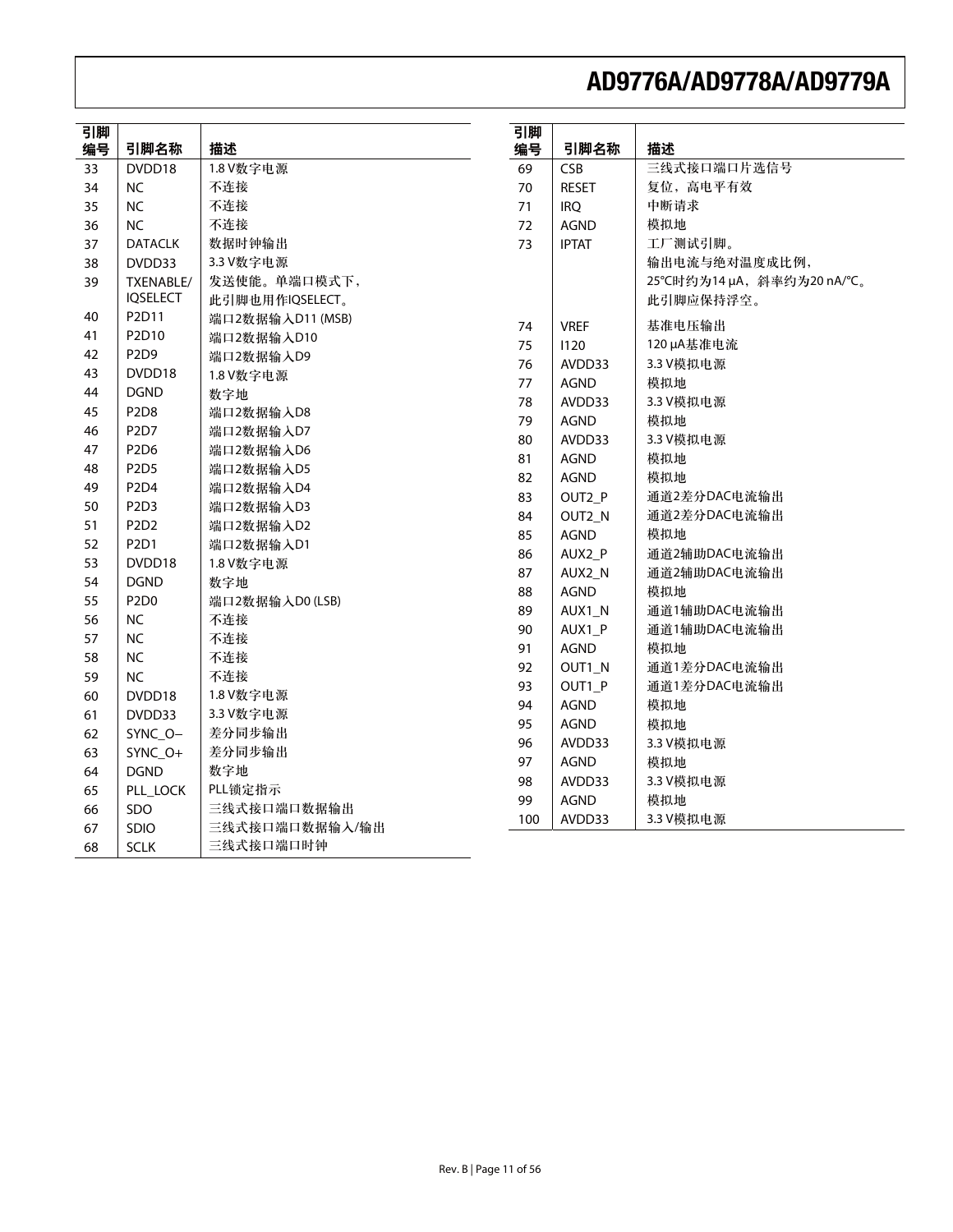

#### 表8. AD9778A引脚功能描述

| 引脚 |                    |                  | 引脚 |                               |                 |
|----|--------------------|------------------|----|-------------------------------|-----------------|
| 编号 | 引脚名称               | 描述               | 编号 | 引脚名称                          | 描述              |
| 1  | CVDD18             | 1.8 V时钟电源        | 19 | P1D11                         | 端口1数据输入D11      |
| 2  | CVDD18             | 1.8 V时钟电源        | 20 | P1D10                         | 端口1数据输入D10      |
| 3  | <b>CGND</b>        | 时钟地              | 21 | P <sub>1</sub> D <sub>9</sub> | 端口1数据输入D9       |
| 4  | <b>CGND</b>        | 时钟地              | 22 | <b>DGND</b>                   | 数字地             |
| 5  | REFCLK+            | 差分时钟输入           | 23 | DVDD18                        | 1.8 V数字电源       |
| 6  | REFCLK-            | 差分时钟输入           | 24 | P <sub>1</sub> D <sub>8</sub> | 端口1数据输入D8       |
| 7  | <b>CGND</b>        | 时钟地              | 25 | P1D7                          | 端口1数据输入D7       |
| 8  | <b>CGND</b>        | 时钟地              | 26 | P <sub>1</sub> D <sub>6</sub> | 端口1数据输入D6       |
| 9  | CVDD <sub>18</sub> | 1.8 V时钟电源        | 27 | P <sub>1</sub> D <sub>5</sub> | 端口1数据输入D5       |
| 10 | CVDD18             | 1.8 V时钟电源        | 28 | P1D4                          | 端口1数据输入D4       |
| 11 | <b>CGND</b>        | 时钟地              | 29 | P <sub>1</sub> D <sub>3</sub> | 端口1数据输入D3       |
| 12 | AGND               | 模拟地              | 30 | P <sub>1</sub> D <sub>2</sub> | 端口1数据输入D2       |
| 13 | SYNC I+            | 差分同步输入           | 31 | P <sub>1</sub> D <sub>1</sub> | 端口1数据输入D1       |
| 14 | SYNC I-            | 差分同步输入           | 32 | <b>DGND</b>                   | 数字地             |
| 15 | <b>DGND</b>        | 数字地              | 33 | DVDD18                        | 1.8 V数字电源       |
| 16 | DVDD18             | 1.8 V数字电源        | 34 | P <sub>1</sub> D <sub>0</sub> | 端口1数据输入D0 (LSB) |
| 17 | P1D13              | 端口1数据输入D13 (MSB) | 35 | NC.                           | 不连接             |
| 18 | P1D12              | 端口1数据输入D12       | 36 | <b>NC</b>                     | 不连接             |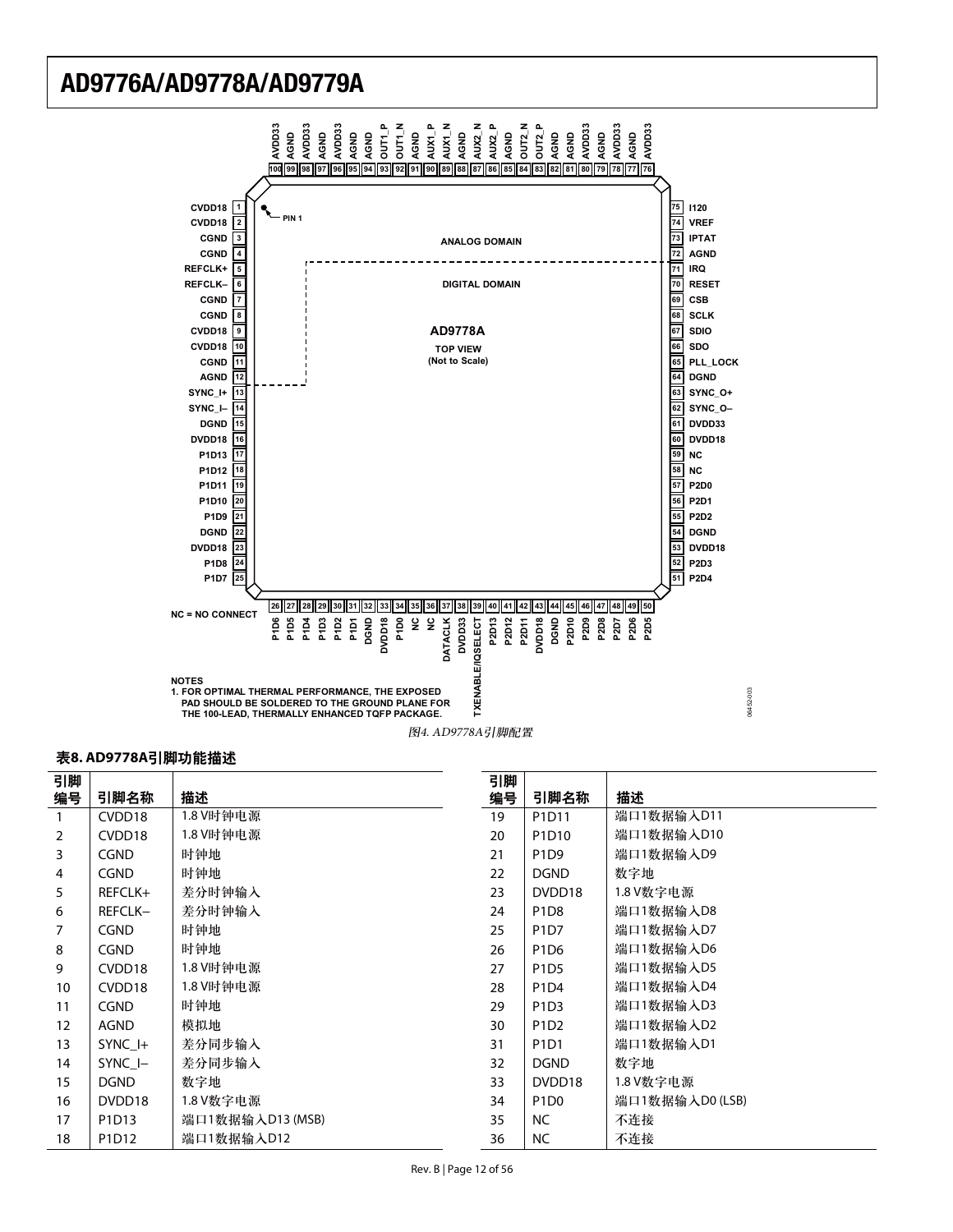| 引脚 |                               |                  | 引脚  |                |                           |
|----|-------------------------------|------------------|-----|----------------|---------------------------|
| 编号 | 引脚名称                          | 描述               | 编号  | 引脚名称           | 描述                        |
| 37 | <b>DATACLK</b>                | 数据时钟输出           | 71  | <b>IRO</b>     | 中断请求                      |
| 38 | DVDD33                        | 3.3 V数字电源        | 72  | <b>AGND</b>    | 模拟地                       |
| 39 | TXENABLE/                     | 发送使能。单端口模式下,     | 73  | <b>IPTAT</b>   | 工厂测试引脚。                   |
|    | <b>IQSELECT</b>               | 此引脚也用作IQSELECT。  |     |                | 输出电流与绝对温度成比例,             |
| 40 | P2D13                         | 端口2数据输入D13 (MSB) |     |                | 25℃时约为14 µA, 斜率约为20 nA/℃。 |
| 41 | P2D12                         | 端口2数据输入D12       |     |                | 此引脚应保持浮空。                 |
| 42 | P2D11                         | 端口2数据输入D11       | 74  | <b>VREF</b>    | 基准电压输出                    |
| 43 | DVDD18                        | 1.8 V数字电源        | 75  | 1120           | 120 µA基准电流                |
| 44 | <b>DGND</b>                   | 数字地              | 76  | AVDD33         | 3.3 V模拟电源                 |
| 45 | P2D10                         | 端口2数据输入D10       | 77  | <b>AGND</b>    | 模拟地                       |
| 46 | P <sub>2</sub> D <sub>9</sub> | 端口2数据输入D9        | 78  | AVDD33         | 3.3 V模拟电源                 |
| 47 | P <sub>2D</sub> 8             | 端口2数据输入D8        | 79  | <b>AGND</b>    | 模拟地                       |
| 48 | P <sub>2</sub> D <sub>7</sub> | 端口2数据输入D7        | 80  | AVDD33         | 3.3 V模拟电源                 |
| 49 | P <sub>2D6</sub>              | 端口2数据输入D6        | 81  | <b>AGND</b>    | 模拟地                       |
| 50 | P <sub>2</sub> D <sub>5</sub> | 端口2数据输入D5        | 82  | AGND           | 模拟地                       |
| 51 | P2D4                          | 端口2数据输入D4        | 83  | OUT2_P         | 通道2差分DAC电流输出              |
| 52 | P2D3                          | 端口2数据输入D3        | 84  | OUT2_N         | 通道2差分DAC电流输出              |
| 53 | DVDD18                        | 1.8 V数字电源        | 85  | <b>AGND</b>    | 模拟地                       |
| 54 | <b>DGND</b>                   | 数字地              | 86  | AUX2_P         | 通道2辅助DAC电流输出              |
| 55 | P <sub>2</sub> D <sub>2</sub> | 端口2数据输入D2        | 87  | AUX2_N         | 通道2辅助DAC电流输出              |
| 56 | P2D1                          | 端口2数据输入D1        | 88  | <b>AGND</b>    | 模拟地                       |
| 57 | P2D0                          | 端口2数据输入D0 (LSB)  | 89  | AUX1_N         | 通道1辅助DAC电流输出              |
| 58 | <b>NC</b>                     | 不连接              | 90  |                | 通道1辅助DAC电流输出              |
| 59 | <b>NC</b>                     | 不连接              | 91  | AUX1_P<br>AGND | 模拟地                       |
| 60 | DVDD18                        | 1.8 V数字电源        |     |                | 通道1差分DAC电流输出              |
| 61 | DVDD33                        | 3.3 V数字电源        | 92  | OUT1_N         |                           |
| 62 | SYNC_O-                       | 差分同步输出           | 93  | OUT1_P         | 通道1差分DAC电流输出              |
| 63 | SYNC_O+                       | 差分同步输出           | 94  | <b>AGND</b>    | 模拟地                       |
| 64 | <b>DGND</b>                   | 数字地              | 95  | <b>AGND</b>    | 模拟地                       |
| 65 | PLL_LOCK                      | PLL锁定指示          | 96  | AVDD33         | 3.3 V模拟电源                 |
| 66 | SDO                           | 三线式接口端口数据输出      | 97  | <b>AGND</b>    | 模拟地                       |
| 67 | <b>SDIO</b>                   | 三线式接口端口数据输入/输出   | 98  | AVDD33         | 3.3 V模拟电源                 |
| 68 | <b>SCLK</b>                   | 三线式接口端口时钟        | 99  | <b>AGND</b>    | 模拟地                       |
| 69 | <b>CSB</b>                    | 三线式接口端口片选信号      | 100 | AVDD33         | 3.3 V模拟电源                 |
| 70 | <b>RESET</b>                  | 复位, 高电平有效        |     |                |                           |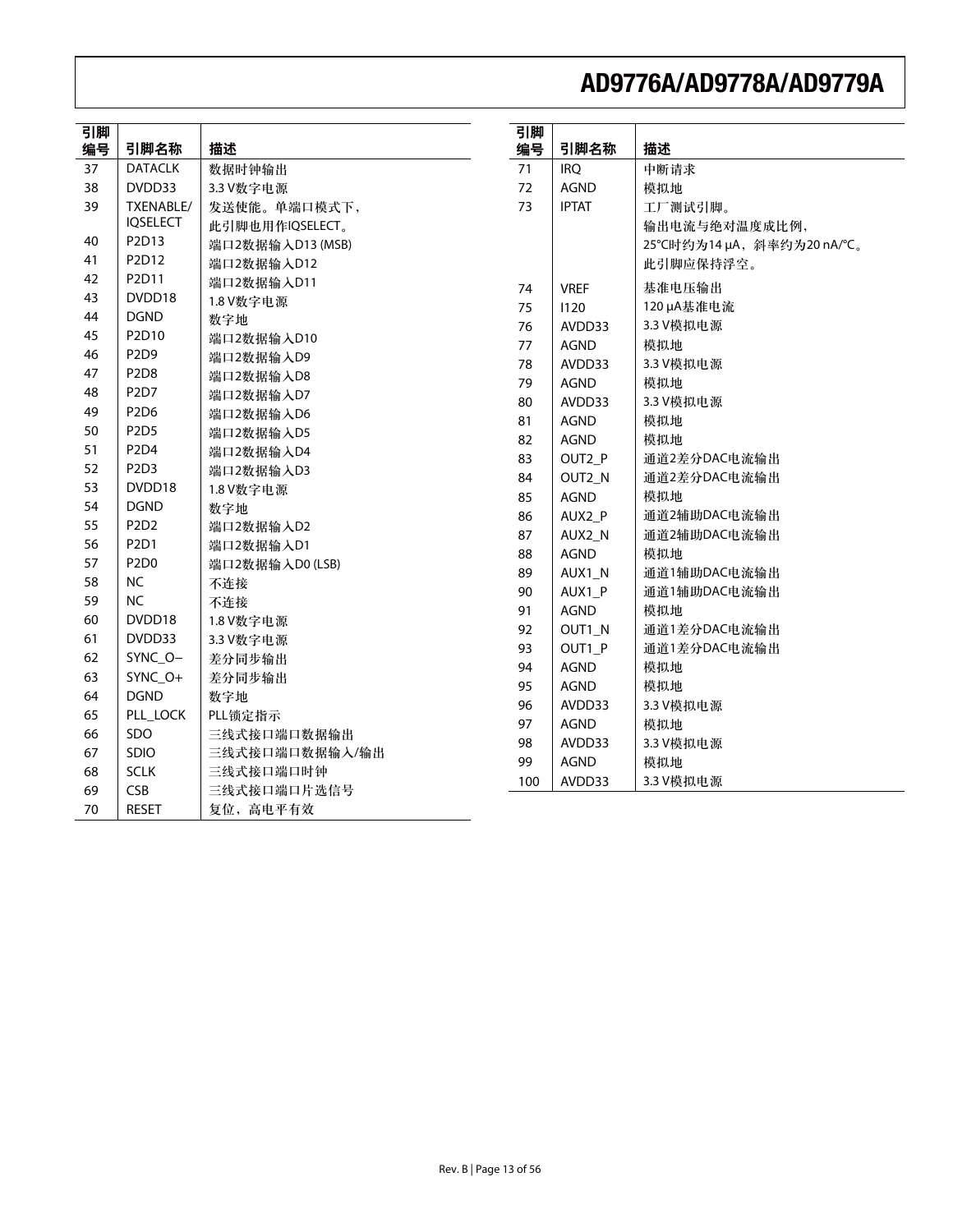

#### 表9. AD9779A引脚功能描述

| 引脚             |                    |                  | 引脚 |                               |                 |
|----------------|--------------------|------------------|----|-------------------------------|-----------------|
| 编号             | 引脚名称               | 描述               | 编号 | 引脚名称                          | 描述              |
| $\mathbf{1}$   | CVDD <sub>18</sub> | 1.8 V时钟电源        | 19 | P1D13                         | 端口1数据输入D13      |
| $\overline{2}$ | CVDD <sub>18</sub> | 1.8 V时钟电源        | 20 | P1D12                         | 端口1数据输入D12      |
| 3              | <b>CGND</b>        | 时钟地              | 21 | P1D11                         | 端口1数据输入D11      |
| 4              | <b>CGND</b>        | 时钟地              | 22 | <b>DGND</b>                   | 数字地             |
| 5              | REFCLK+            | 差分时钟输入           | 23 | DVDD18                        | 1.8 V数字电源       |
| 6              | REFCLK-            | 差分时钟输入           | 24 | P1D10                         | 端口1数据输入D10      |
| 7              | <b>CGND</b>        | 时钟地              | 25 | P <sub>1</sub> D <sub>9</sub> | 端口1数据输入D9       |
| 8              | <b>CGND</b>        | 时钟地              | 26 | P <sub>1</sub> D <sub>8</sub> | 端口1数据输入D8       |
| 9              | CVDD <sub>18</sub> | 1.8 V时钟电源        | 27 | P1D7                          | 端口1数据输入D7       |
| 10             | CVDD <sub>18</sub> | 1.8 V时钟电源        | 28 | P <sub>1</sub> D <sub>6</sub> | 端口1数据输入D6       |
| 11             | <b>CGND</b>        | 时钟地              | 29 | P <sub>1</sub> D <sub>5</sub> | 端口1数据输入D5       |
| 12             | AGND               | 模拟地              | 30 | P1D4                          | 端口1数据输入D4       |
| 13             | SYNC_I+            | 差分同步输入           | 31 | P <sub>1</sub> D <sub>3</sub> | 端口1数据输入D3       |
| 14             | SYNC I-            | 差分同步输入           | 32 | <b>DGND</b>                   | 数字地             |
| 15             | <b>DGND</b>        | 数字地              | 33 | DVDD18                        | 1.8 V数字电源       |
| 16             | DVDD18             | 1.8 V数字电源        | 34 | P <sub>1</sub> D <sub>2</sub> | 端口1数据输入D2       |
| 17             | P1D15              | 端口1数据输入D15 (MSB) | 35 | P1D1                          | 端口1数据输入D1       |
| 18             | P1D14              | 端口1数据输入D14       | 36 | P <sub>1</sub> D <sub>0</sub> | 端口1数据输入D0 (LSB) |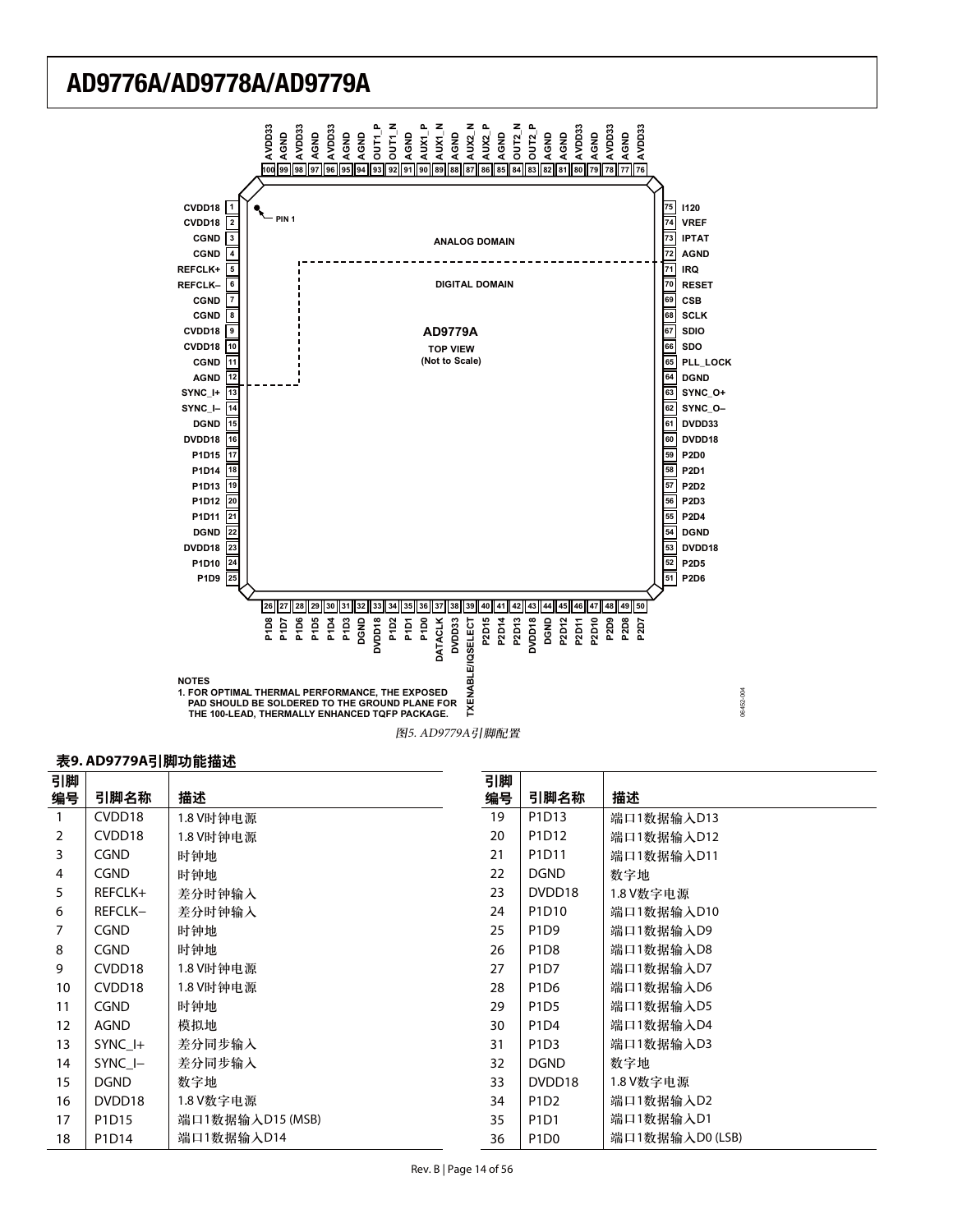| 引脚<br>编号 | 引脚名称                          | 描述               | 引脚<br>编号 | 引脚名称         | 描述                        |
|----------|-------------------------------|------------------|----------|--------------|---------------------------|
| 37       | <b>DATACLK</b>                | 数据时钟输出           | 71       | <b>IRO</b>   | 中断请求                      |
| 38       | DVDD33                        | 3.3 V数字电源        | 72       | <b>AGND</b>  | 模拟地                       |
| 39       | TXENABLE/                     | 发送使能。单端口模式下,     | 73       | <b>IPTAT</b> | 工厂测试引脚。输出电流与绝对温度成比例,      |
|          | <b>IQSELECT</b>               | 此引脚也用作IQSELECT。  |          |              | 25℃时约为14 µA, 斜率约为20 nA/℃。 |
| 40       | P2D15                         | 端口2数据输入D15 (MSB) |          |              | 此引脚应保持浮空。                 |
| 41       | P2D14                         | 端口2数据输入D14       |          |              |                           |
| 42       | P2D13                         | 端口2数据输入D13       | 74       | <b>VREF</b>  | 基准电压输出                    |
| 43       | DVDD18                        | 1.8 V数字电源        | 75       | 1120         | 120 µA基准电流                |
| 44       | <b>DGND</b>                   | 数字地              | 76       | AVDD33       | 3.3 V模拟电源                 |
| 45       | P2D12                         | 端口2数据输入D12       | 77       | <b>AGND</b>  | 模拟地                       |
| 46       | P2D11                         | 端口2数据输入D11       | 78       | AVDD33       | 3.3 V模拟电源                 |
| 47       | P2D10                         | 端口2数据输入D10       | 79       | AGND         | 模拟地                       |
| 48       | P2D9                          | 端口2数据输入D9        | 80       | AVDD33       | 3.3 V模拟电源                 |
| 49       | P <sub>2D</sub> 8             | 端口2数据输入D8        | 81       | <b>AGND</b>  | 模拟地                       |
| 50       | P <sub>2</sub> D <sub>7</sub> | 端口2数据输入D7        | 82       | <b>AGND</b>  | 模拟地                       |
| 51       | P2D6                          | 端口2数据输入D6        | 83       | OUT2 P       | 通道2差分DAC电流输出              |
| 52       | P2D5                          | 端口2数据输入D5        | 84       | OUT2_N       | 通道2差分DAC电流输出              |
| 53       | DVDD18                        | 1.8 V数字电源        | 85       | <b>AGND</b>  | 模拟地                       |
| 54       | <b>DGND</b>                   | 数字地              | 86       | AUX2 P       | 通道2辅助DAC电流输出              |
| 55       | P <sub>2</sub> D <sub>4</sub> | 端口2数据输入D4        | 87       | AUX2_N       | 通道2辅助DAC电流输出              |
| 56       | P <sub>2</sub> D <sub>3</sub> | 端口2数据输入D3        | 88       | <b>AGND</b>  | 模拟地                       |
| 57       | P <sub>2</sub> D <sub>2</sub> | 端口2数据输入D2        | 89       | AUX1_N       | 通道1辅助DAC电流输出              |
| 58       | P2D1                          | 端口2数据输入D1        | 90       | AUX1_P       | 通道1辅助DAC电流输出              |
| 59       | P2D0                          | 端口2数据输入D0 (LSB)  | 91       | <b>AGND</b>  | 模拟地                       |
| 60       | DVDD18                        | 1.8 V数字电源        | 92       | OUT1_N       | 通道1差分DAC电流输出              |
| 61       | DVDD33                        | 3.3 V数字电源        | 93       | OUT1_P       | 通道1差分DAC电流输出              |
| 62       | SYNC_O-                       | 差分同步输出           | 94       | <b>AGND</b>  | 模拟地                       |
| 63       | SYNC_O+                       | 差分同步输出           | 95       | <b>AGND</b>  | 模拟地                       |
| 64       | <b>DGND</b>                   | 数字地              | 96       | AVDD33       | 3.3 V模拟电源                 |
| 65       | PLL_LOCK                      | PLL锁定指示          | 97       | <b>AGND</b>  | 模拟地                       |
| 66       | SDO                           | 三线式接口端口数据输出      | 98       | AVDD33       | 3.3 V模拟电源                 |
| 67       | <b>SDIO</b>                   | 三线式接口端口数据输入/输出   | 99       | <b>AGND</b>  | 模拟地                       |
| 68       | <b>SCLK</b>                   | 三线式接口端口时钟        | 100      | AVDD33       | 3.3 V模拟电源                 |
| 69       | <b>CSB</b>                    | 三线式接口端口片选信号      |          |              |                           |
| 70       | <b>RESET</b>                  | 复位, 高电平有效        |          |              |                           |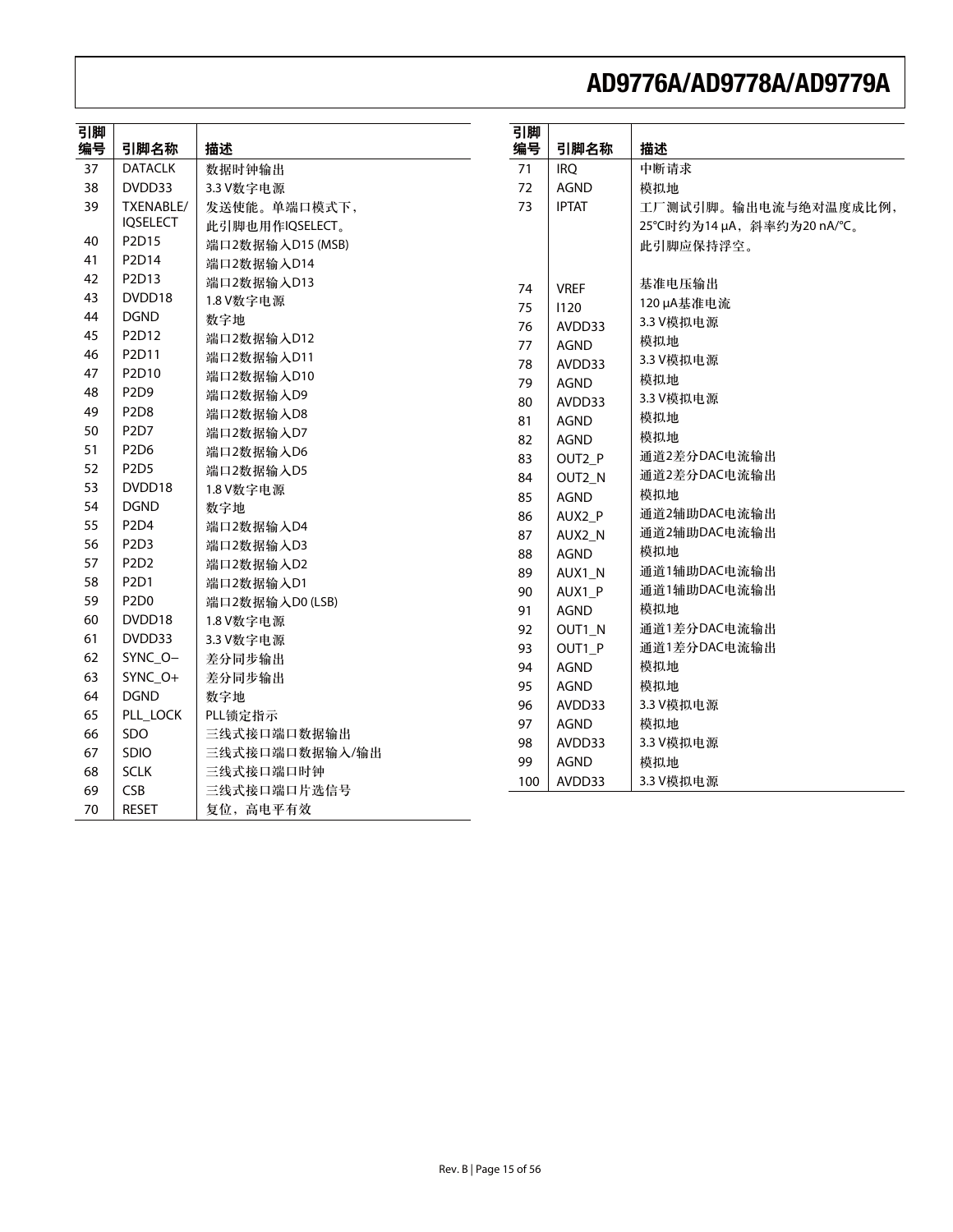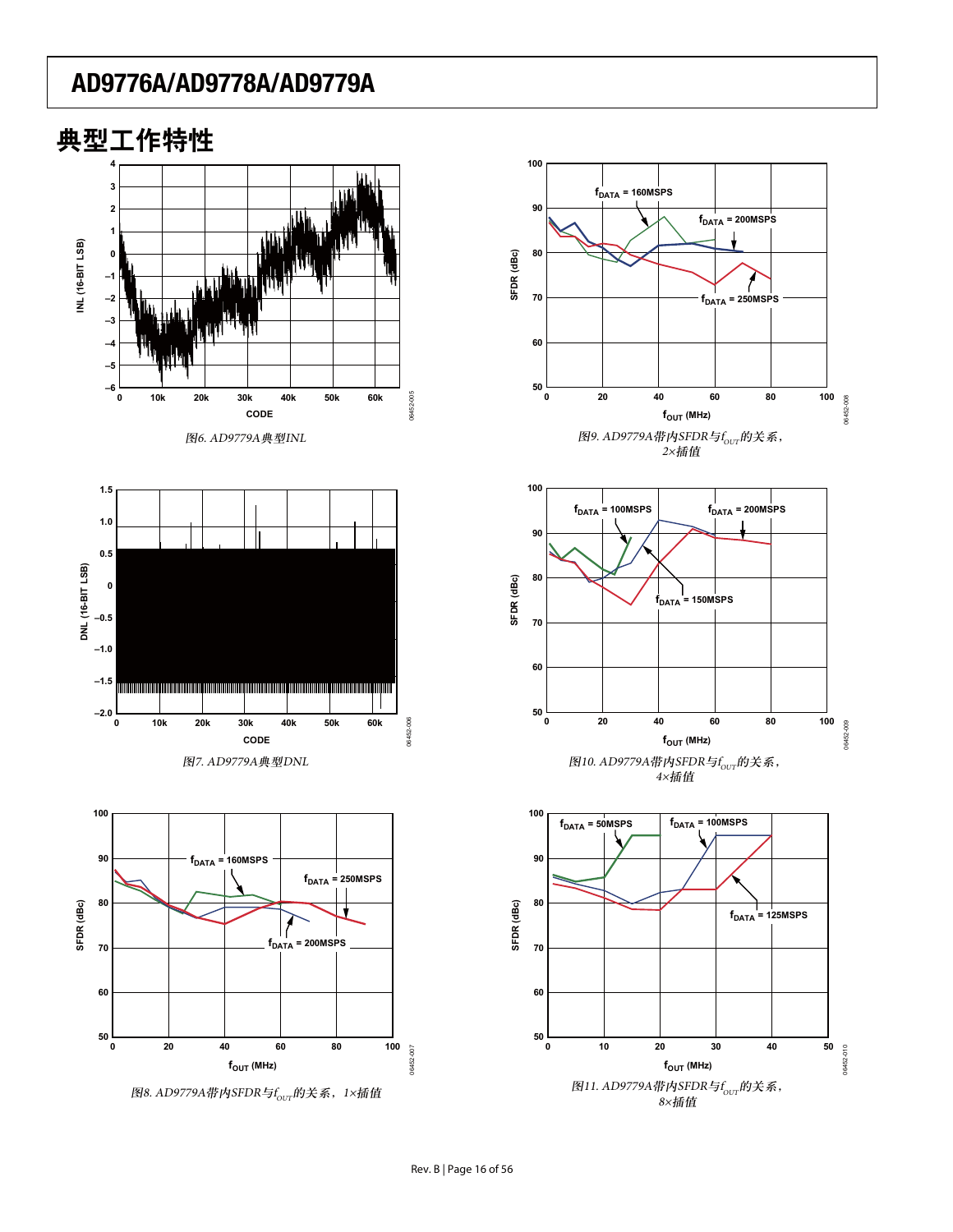

#### Rev. B | Page 17 of 56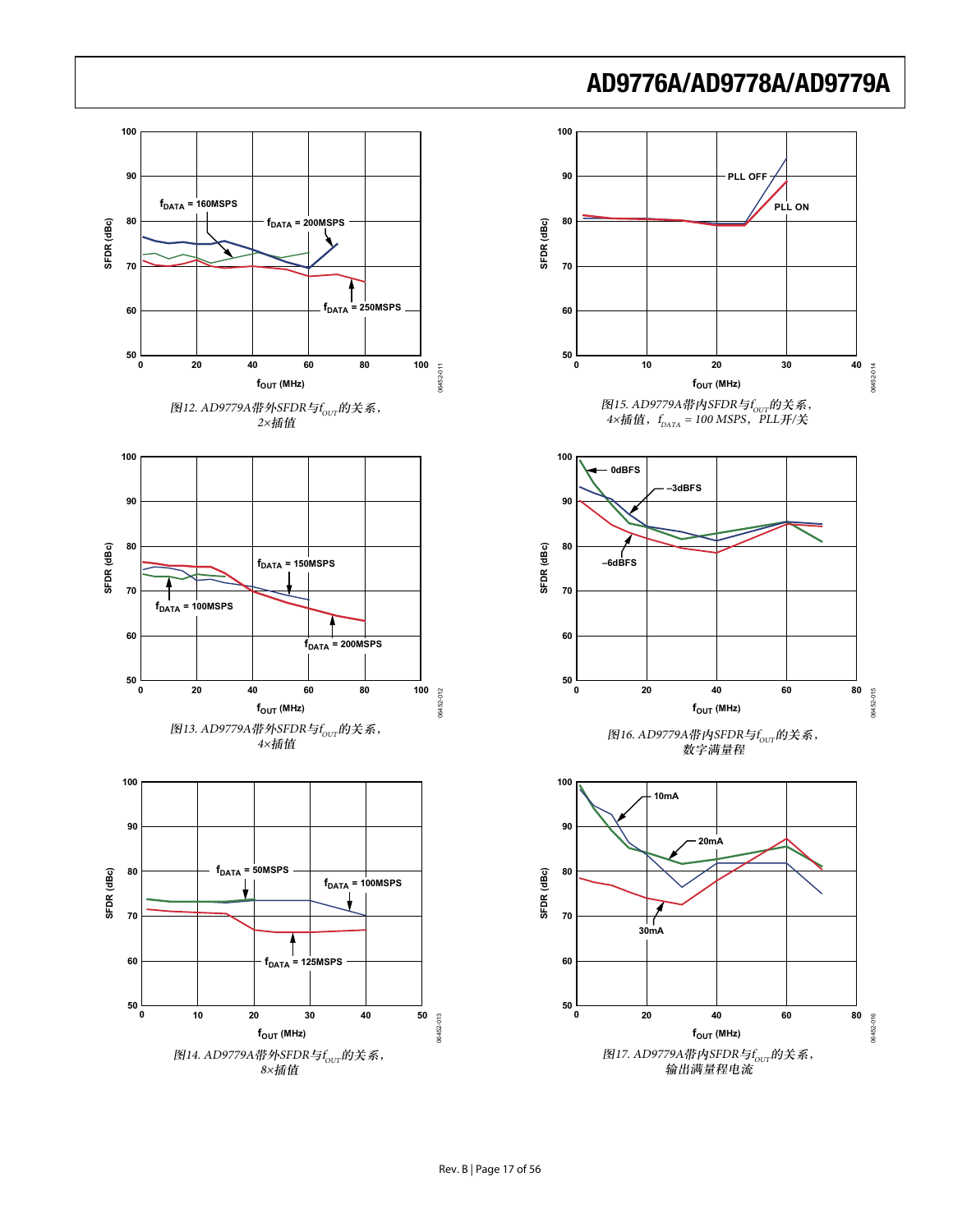

06452-020

16452-

 $-020$ 

 $\| \cdot \|$ 

06452-021

06452-021

06452-022

06452-022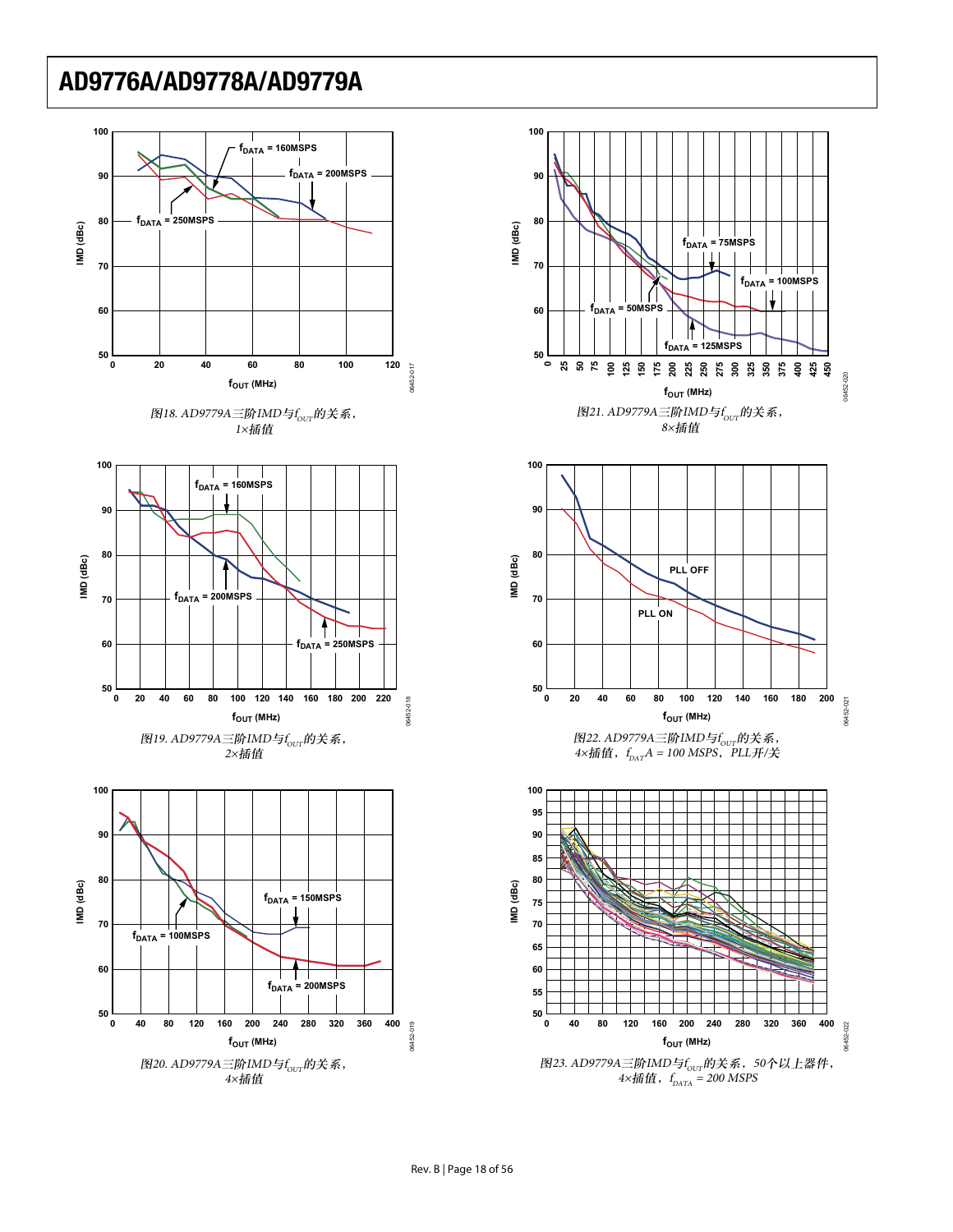

图26. AD9779A单音频谱,  $4 \times$ 插值,f<sub>DATA</sub> = 100 MSPS,f<sub>OUT</sub> = 30 MHz



 $f_{DATA} = 100 \text{ MSPS}, \, f_{OUT} = 30 \text{ MHz}, \, 35 \text{ MHz}$ 



图28. AD9779A噪声谱密度与fOUT的关系, 数字满量程 (输出频率范围内),单音输入,2×插值,f<sub>pata</sub> = 200 MSPS



图29. AD9779A噪声谱密度与f<sub>ovr</sub>的关系,f<sub>dac</sub>(输出频率范围内), 间距500 kHz的八音输入, $f_{_{\rm{DATA}}}$  = 200 MSPS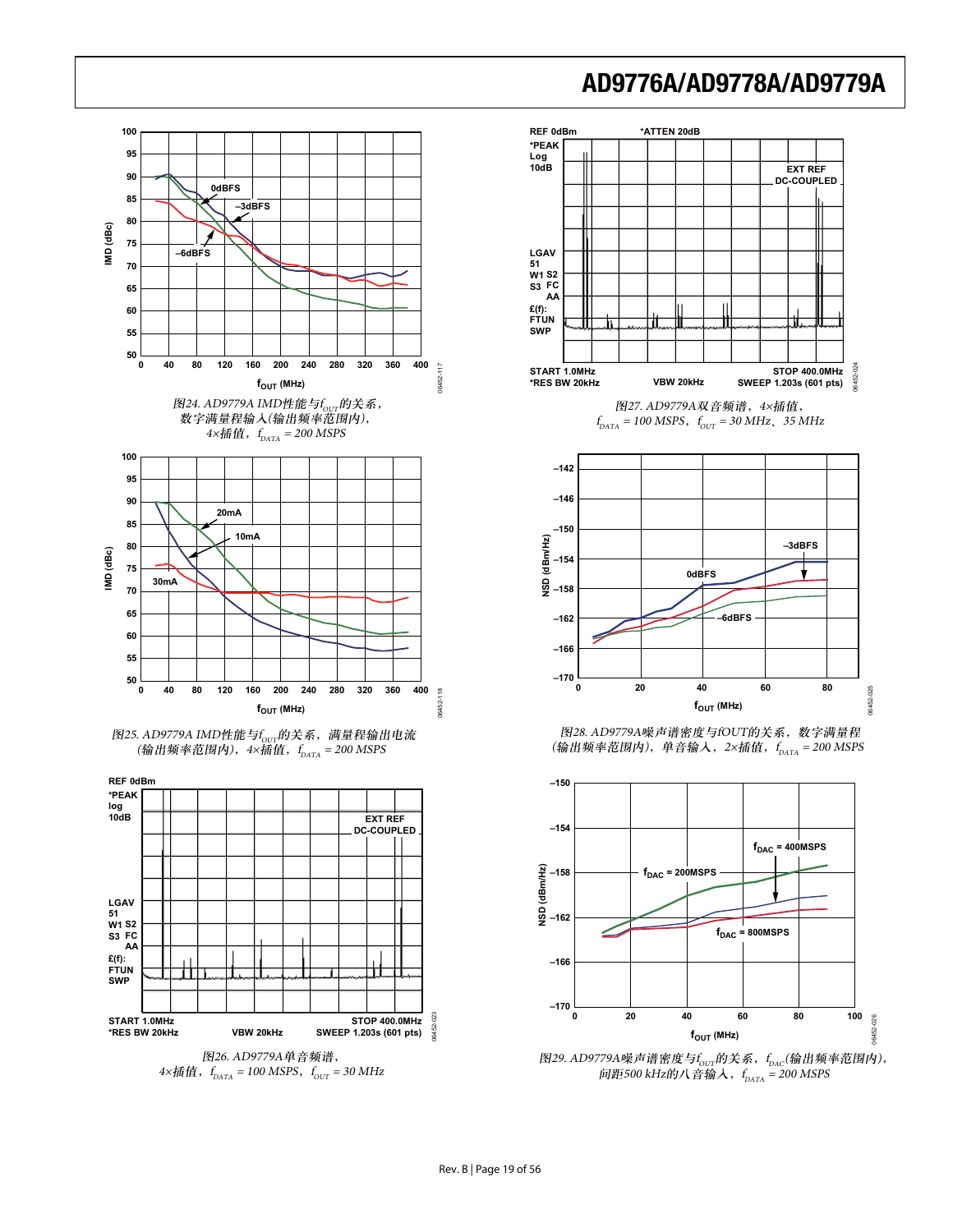









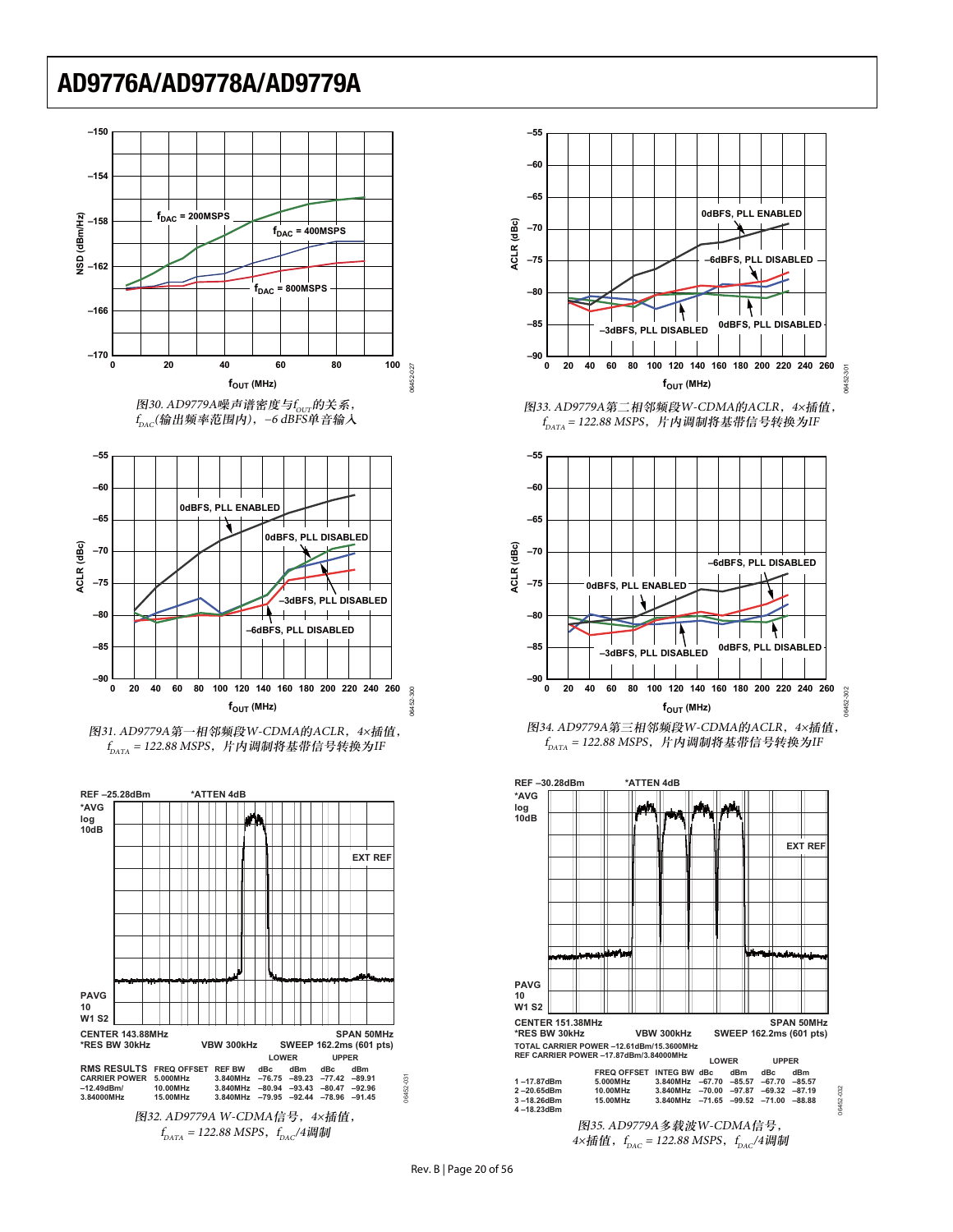







图40. AD9778A ACLR, 单载波W-CDMA信号, 4×插值,  $f_{\rm{DATA}}$  = 122.88 MSPS, 幅值 = −3 dBFS

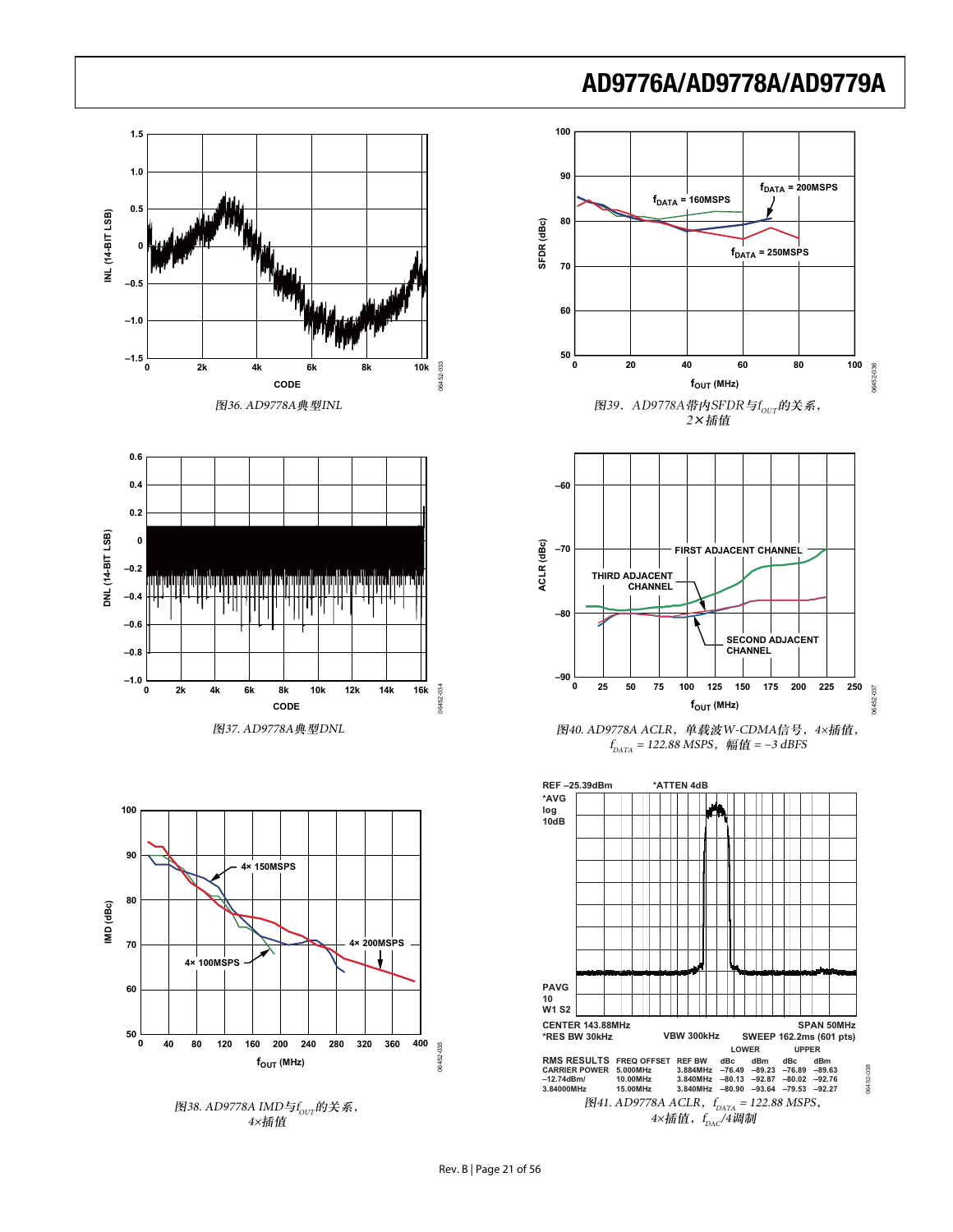





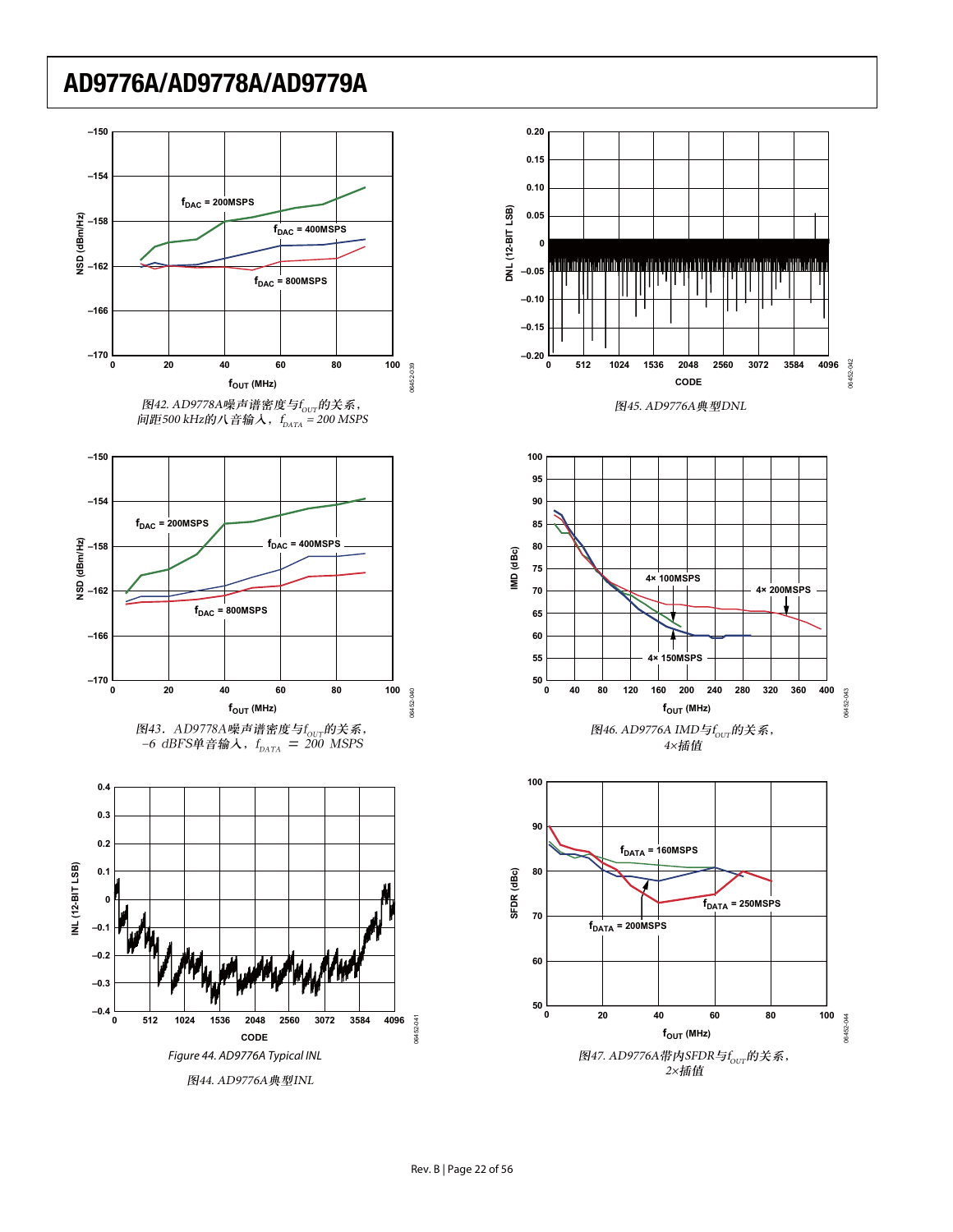

4×插值, $f_{_{\mathrm{DAC}}}/$ 4调制









图51. AD9776A噪声谱密度与f<sub>our</sub>的关系, −6 dBFS单音输入,f<sub>DATA</sub> = 200 MSPS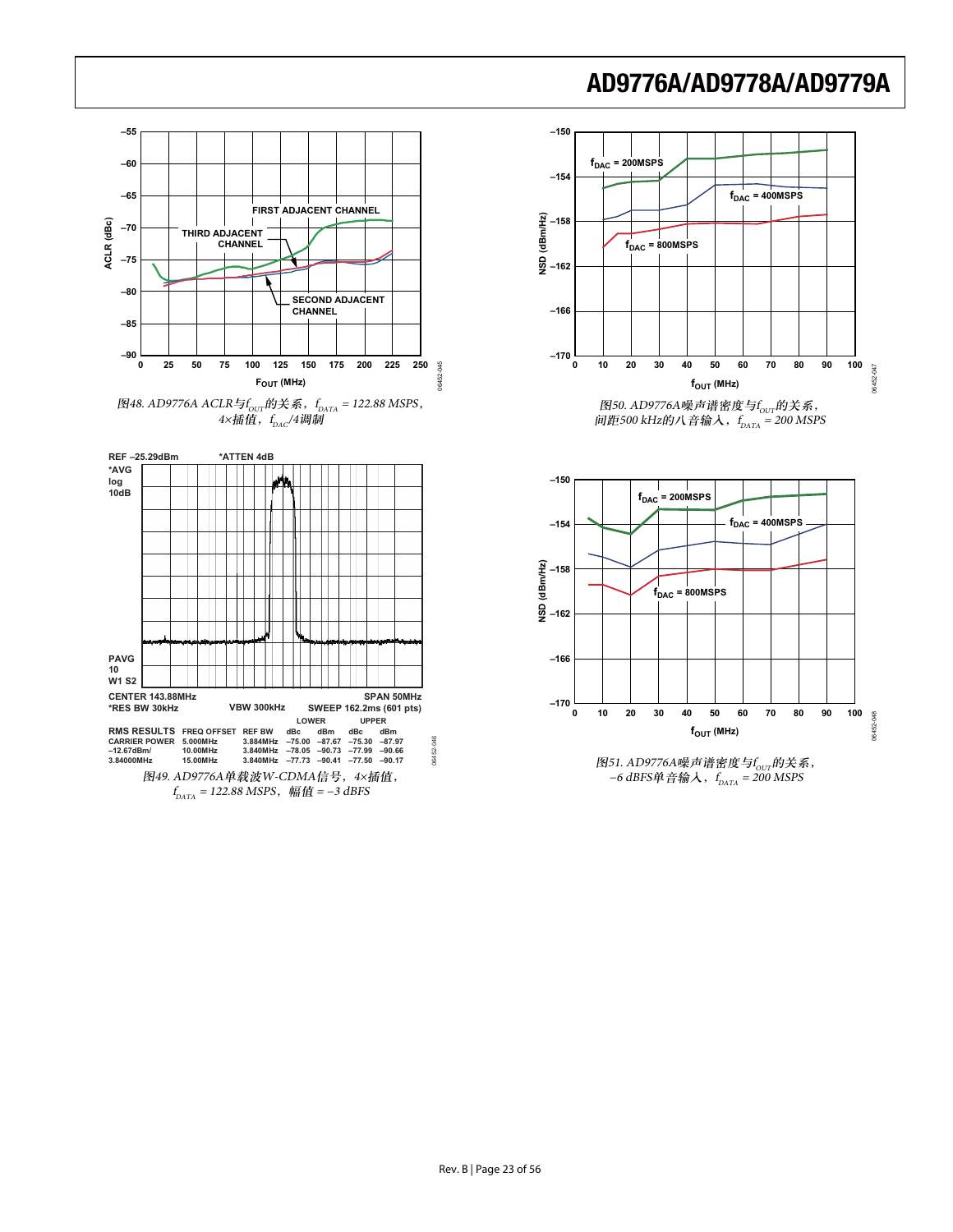## 术语 积分非线性(INL)

INL定义为实际模拟输出与理想输出的最大偏差, 理想输 出由从零电平到满量程所画的直线确定。

## **微分非线性(DNL)**

DNL衡量的是数字输入码改变1 LSB时模拟值(归一化为满 量程)的变化。

## 单调性

如果一个DAC的输出随着数字输入的增加而增加, 或者保 持不变, 则该DAC是单调的。

## 失调误差

码0时的输出电流与理想0值的偏差称为失调误差。对于  $I_{\text{OUTA}}$ , 当输入为全0时, 期望输出为0 mA。对于 $I_{\text{OUTB}}$ , 当 输入为全1时, 期望输出为0 mA。

### 增益误差

增益误差指实际输出范围与理想输出范围之差, 实际范围 由满刻度输出与底部刻度输出之差确定。

### 输出电压范围

输出电压范围指电流输出DAC输出端容许电压的范围。超 出最大限值工作可能会引起输出级饱和或击穿,导致非线 性性能。

### 温度漂移

温度漂移衡量的是环境温度(25°C)值与Twp或Twax值之间的 最大变化范围。失调和增益漂移用每摄氏度满量程范围 (FSR)的ppm表示; 基准电压漂移用每摄氏度ppm表示。

### **电源抑制(PSR)**

PSR衡量的是电源从最小额定电压变为最大额定电压时, 满量程输出的最大变化。

### 建立时间

建立时间指输出达到并保持在最终值一定误差范围内所需 的时间, 从输出转换开始起测量。

### 带内无杂散动态范围(SFDR)

带内SFDR指输出信号的峰值幅度与峰值杂散信号之差,用 分贝表示: 该峰值杂散信号位于直流和输入数据速率一半 的频率之间。

### 带外无杂散动态范围(SFDR)

带外SFDR指输出信号的峰值幅度与峰值杂散信号之差, 用 分贝表示;该峰值杂散信号位于输入数据速率的频率至 DAC输出采样速率的奈奎斯特频率的频段范围之内。此频 段内的能量一般会被插值滤波器抑制。因此,该特性衡量 的是插值滤波器的表现好坏以及至DAC输出端的其它寄生 耦合路径的影响。

### ጺၿհ฿ኈ**(THD)**

THD指前六个谐波成分的均方根和与所测得基波的均方根 值之比, 用百分比或分贝表示。

### 信噪比(SNR)

SNR指所测得输出信号的均方根值与除前六个谐波和直流 之外的所有频谱分量的均方根和之比, 用分贝表示。

### 插值滤波器

如果以f<sub>dATA</sub>的倍率(插值率)对DAC的数字输入进行采样, 则可以构建一个在f<sub>DATA</sub>/2附近具有锐过渡带的数字滤波 器。这样可以大大抑制通常位于f<sub>bac</sub>(输出数据速率)附近的 镜像。

### **邻道泄漏比(ACLR)**

ACLR指一个通道内的测量功率与其相邻通道内的测量功 率之比,用dBc表示。

### 复数镜像抑制

在传统的两段上变频中, 靠近第二中频频率会产生两个镜 像。这些镜像会造成发射器功率和系统带宽的浪费。将第 二复数调制器串联, 便可以抑制 第二中频附近的较高或较低频率镜像。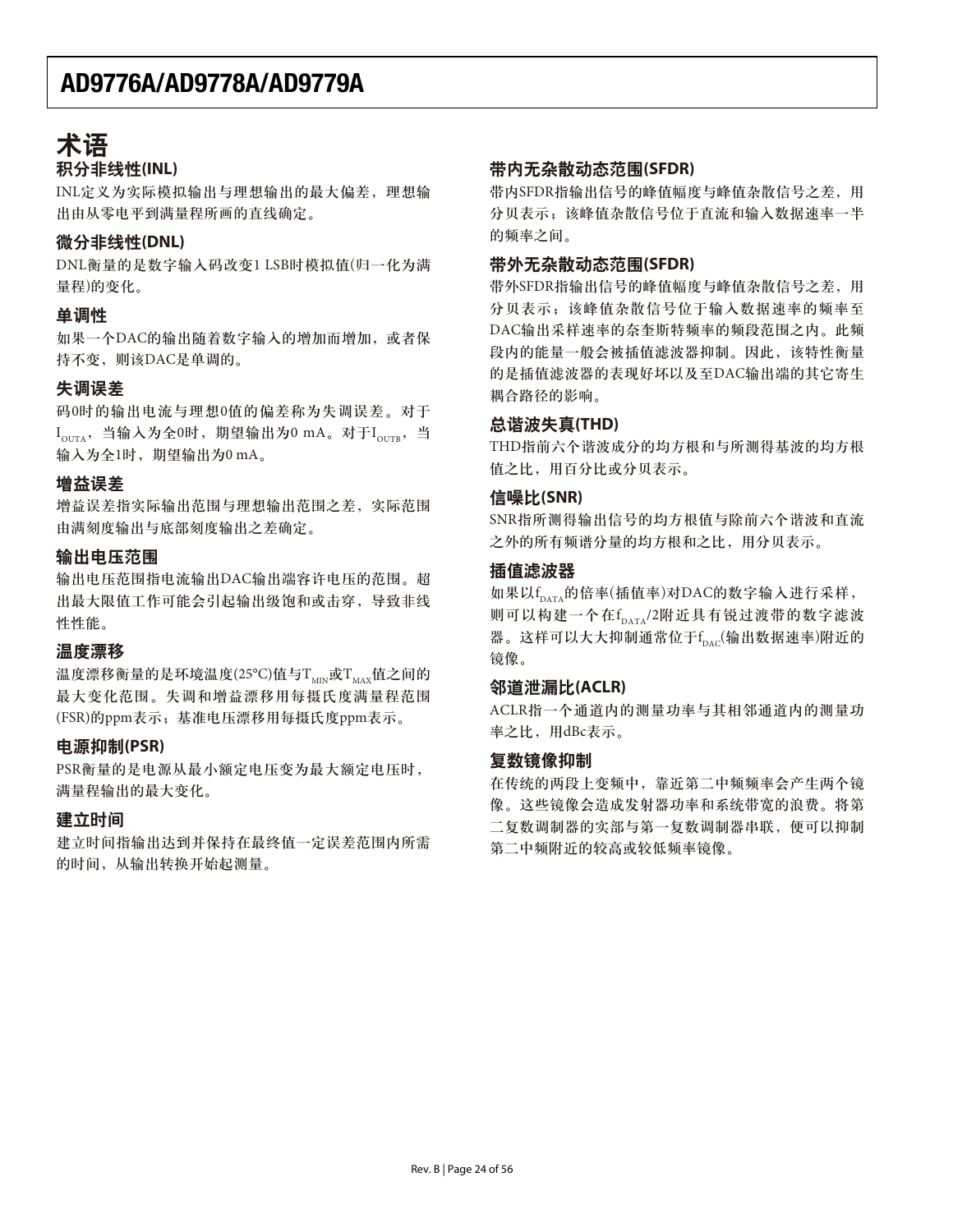# 工作原理

AD9776A/AD9778A/AD9779A具有许多特性, 非常适合有 线和无线通信系统。设计单边带发射器时,其双路数字信 号路径和双通道DAC结构很容易与普通正交调制器接口。 与以前提供的DAC相比,这些器件的速度和性能支持更高 的带宽及更多载波的合成。数字引擎采用集插值滤波器和 数字正交调制器于一体的创新滤波器结构, 因而这些器件 能够执行数字正交上变频。利用片内同步电路,多个器件 可以彼此同步, 或者与系统时钟同步。

## **AD9776/AD9778/AD9779**ᇑ**AD9776A/AD9778A/**  AD9779A的区别

### REFCLK最大频率与电源的关系

AD9776A/AD9778A/AD9779A支持最大1100 MHz的采样速 率, 但对DVDD18和CVDD18有一些限制。表2列出了各电 源电压对应的有效工作频率。

## **REFCLK幅值**

将一个差分正弦时钟施加于REFCLK时, AD9776/AD9778/ AD9779上的PLL无法实现最佳噪声性能, 除非将REFCLK 差分幅值提高到2 V峰峰值。请注意, 如果AD9776/AD9778 /AD9779使用 LVPECL驱动器, 则当 REFCLK幅值在 LVPECL额定值范围内(<1.6 V差分峰峰值)时, PLL将表现出 最佳性能。AD9779A的PLL设计已得到改进, 即便是正弦 时钟, 如果摆幅为1.6 V峰峰值, PLL仍然能实现最佳幅值。

### PLL锁定范围

AD9776A/AD9778A/AD9779A PLL的锁定范围均宽于AD9776/ AD9778/AD9779。这意味着, AD9776A/AD9778A/AD9779A PLL在给定范围内保持锁定的温度范围宽于

AD9776/AD9778/AD9779。AD9776A/AD9778A/AD9779A 的PLL锁定范围见表23。

## **PLL优化设置**

AD9776/AD9778/AD9779的优化设置与AD9776A/AD9778A/ AD9779A不同。详情请参考PLL偏置设置部分。

### 输入数据延迟线、手动和自动校正模式

可以对AD9776A/AD9778A/AD9779A进行编程, 使其不仅 要检测输入数据的时序余量何时下降到预设阈值以下,而 且要采取措施。具体措施有两种: 一是IRQ置1(引脚和寄 存器), 一是自动重新优化输入数据时序。

### 输入数据时序

时序规格与温度的关系见表28。AD9776A/AD9778A/ AD9779A的输入数据时序规格(建立和保持)与AD9776/ AD9778/AD9779不同。

### **DATACLK延迟范围**

在AD9776/AD9778/AD9779中, 输入数据延迟由寄存器0x04 位[7:4]控制。25℃时, 延迟步幅约为180 ps/增量。AD9776A/ AD9778A/AD9779A增加了一个额外位, 延迟范围因而加 倍。该位位于寄存器0x01位1。AD9776A/ AD9778A/AD9779A 的步幅仍然是大约180 ps/增量。

### 版本寄存器

AD9776A/AD9778A/AD9779A版本寄存器(寄存器0x1F)的 读取值为0x07, AD9776/AD9778/AD9779版本寄存器的读 取值则为0x03。

### 表10. AD9776/AD9778/AD9779与AD9776A/AD9778A/AD9779A的寄存器值差异

| 产品型号                    | PLL环路带宽<br>寄存器0x0A位[4:0] | PLL偏置<br>寄存器0x09位[2:0] | VCO控制电压<br>寄存器0x0A位[7:5] | PLL VCO驱动<br>寄存器0x08位[1:0] |
|-------------------------|--------------------------|------------------------|--------------------------|----------------------------|
| AD9776/AD9778/AD9779    | 11111                    |                        | 010                      | <sub>00</sub>              |
| AD9776A/AD9778A/AD9779A | 01111                    | 011                    | 011                      | $1^{\circ}$                |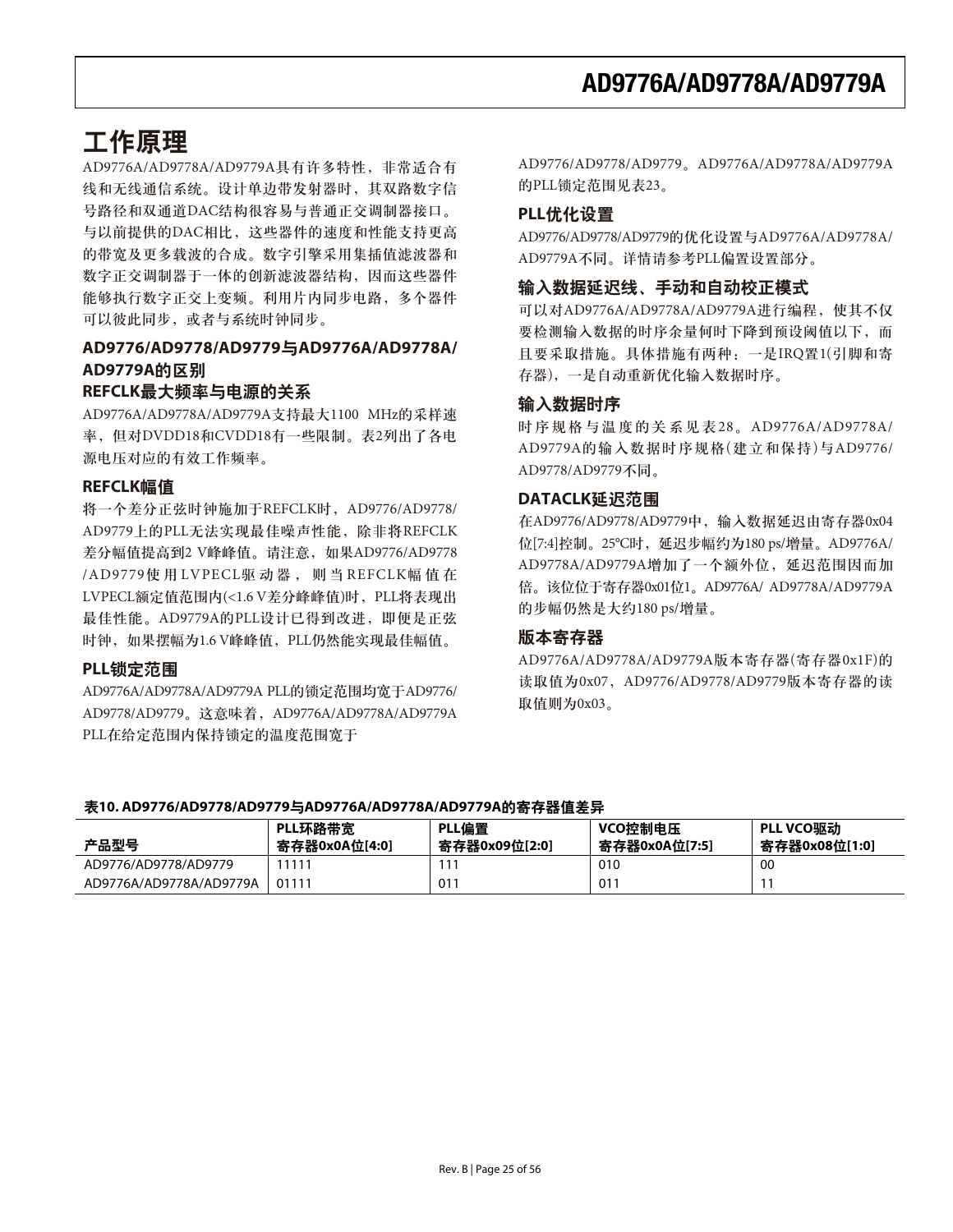## 三线式接口

三线式端口是一种灵活的同步串行通讯端口,可以很方便 地与多种工业标准微控制器和微处理器接口。该端口兼容 大多数同步传输格式, 包括Motorola SPI和Intel® SSR协议。

此接口可进行读写操作, 访问用来配置AD9776A/ AD9778A/AD9779A的所有寄存器。支持单字节和多字节 传输, 以及MSB优先和LSB优先传输格式。通过单个双向 引脚(SDIO)或两个单向引脚(SDIO/SDO), 可以实现串行数 据输入/输出。

串行端口配置由寄存器0x00位[7:6]控制。必须注意, 对串 行端口配置所做的任何更改,都会在写入此字节的最后一 位时立即生效。因此,可以使用多字节传输写入此寄存 器, 并在通信周期进行中更改配置。必须注意, 对于当前 通信周期的剩余字节, 要使用新的配置。

更改串行端口配置时, 建议使用单字节传输, 以免器件发 生无法预料的行为。

如本节所述, 写入器件或从器件读出的所有串行端口数据 传输均与SCLK引脚同步。如果同步丢失,器件有能力异步 终止I/O操作, 将串行端口控制器置于已知状态, 从而再 次获得同步。



### 串行接口的通用操作

AD9776A/AD9778A/AD9779A的通信周期可分为两个阶 段。第一阶段是指令周期(将指令字节写入器件), 与前8个 SCLK上升沿重合。指令字节向串行端口控制器提供有关数 据传输周期, 即通信周期第二阶段的信息。第一阶段的指 令字节定义即将发生的数据传输是读操作还是写操作, 数 据传输有多少字节, 以及数据传输的第一个字节的起始寄 存器地址是什么。各通信周期的前8个SCLK上升沿用来将 指令字节写入器件。

CSB引脚的逻辑电平先高后低, 使三线式接口端口的时序 复位到指令周期的初始状态。由此状态开始,后续8个 SCLK上升沿代表当前I/O操作的指令位, 而与内部寄存器 的状态或三线式接口端口输入的其它信号电平无关。如果 此时三线式接口端口处于指令周期或数据传输周期, 则不 会写入任何现有数据。

其余SCLK沿用于通信周期的第二阶段。第二阶段是器件与 系统控制器之间实际进行数据传输的阶段。根据指令字节 所提供的信息, 第二阶段传输一个、两个、三个或四个数 据字节。最好使用一个多字节传输。当寄存器访问只需要 一个字节时, 可以使用单字节数据传输, 以降低CPU开 销。写入各传输字节的最后一位后, 寄存器立即改变。

#### 指今字节

指令字节所包含的信息见表11。

### 表11. 三线式接口指令字节

| <b>MSB</b> |                |                |    |    |    |    |    |  |
|------------|----------------|----------------|----|----|----|----|----|--|
| - 17       | 16             | 15             | 14 | 13 | 12 |    | 10 |  |
| R/W        | N <sub>1</sub> | N <sub>0</sub> | A4 | A3 | A2 | Α1 | A0 |  |

指令字节位7(R/ $\overline{W}$ )决定指令字节写周期结束后是进行读操 作还是写操作。逻辑1表示读操作。逻辑0表示写操作。

指令字节位6(N1)和位5(N0)决定数据传输周期需传输的字 节数。表12列出了需传输的字节数对照表。

A4、A3、A2、A1和A0—指令字节的位4、位3、位2、位1 和位0决定通信周期的数据传输期间访问哪一个寄存器。 对于多字节传输, 此地址是起始字节地址。其余寄存器地 址由器件根据LSB优先位(寄存器0x00位6)产生。

#### 表12. 字节传输计数

| --             | .  |        |
|----------------|----|--------|
| N <sub>1</sub> | N0 | 描述     |
|                | 0  | 传输一个字节 |
|                |    | 传输两个字节 |
|                | 0  | 传输三个字节 |
|                |    | 传输四个字节 |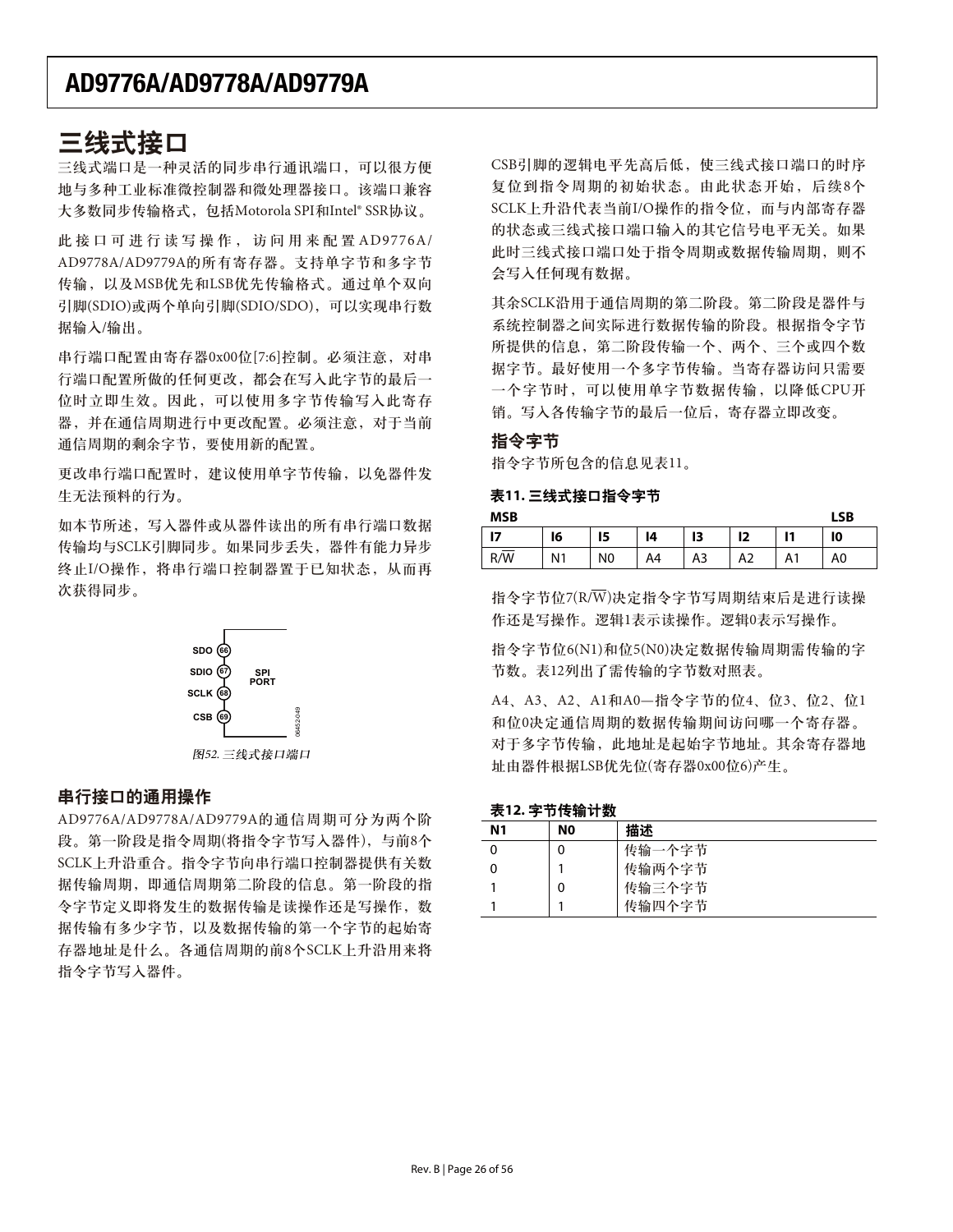### 串行接口端口引脚功能描述 زႜ้ዓ**(SCLK)**

串行时钟引脚用于同步输入/输出器件的数据, 并控制内部 状态机。SCLK的最高频率为40 MHz。所有数据输入都在 SCLK的上升沿有效。所有数据都在SCLK的下降沿输出。

### ೌ**(CSB)**

低电平有效输入启动并选通一个通信周期。它允许同一串 行通信线路连接多个器件。当此输入高电平时, SDO和 SDIO引脚会进入高阻抗状态。在整个通信周期,片选应保 持低电平。

### **串行数据输入/输出(SDIO)**

向器件写入数据必须通过此引脚进行。不过,该引脚也能 作为双向数据线使用。寄存器0x00的位7控制此引脚配 置。缺省为逻辑0,将SDIO引脚配置为单向数据线。

### **串行数据输出(SDO)**

如果协议选择用不同的通信线来发送和接收数据, 那么数 据是从该引脚读出的。当器件以单独的双向I/O模式运行 时, 此引脚不会输出数据, 并置为高阻抗状态。

### **MSB/LSB**د

串行端口可以支持MSB优先和LSB优先两种数据格式。此 功能由LSB/MSB优先寄存器位(寄存器0x00的位6)控制。缺 省为MSB优先格式(LSB/MSB优先=0)。

当选择MSB优先格式(LSB/MSB优先=0)时, 指令和数据位 必须按照从MSB到LSB的顺序写入。采用MSB优先格式的 多字节数据传输以一个指令字节开始, 该指令字节包括最 高数据字节的寄存器地址。后续数据字节应按照从高地址 到低地址的顺序传输。在MSB优先模式下,多字节通信周 期每传输一个数据字节,串行端口内部字节地址发生器便 递减1。

当LSB/MSB优先=1(LSB优先)时, 指令和数据位必须按照从 LSB到MSB的顺序写入。采用LSB优先格式的多字节数据传 输以一个指令字节开始,该指令字节包括最低数据字节的 寄存器地址, 其后是多个数据字节。多字节通信周期每传 输一个字节,串行端口内部字节地址发生器便递增1。

如果MSB优先格式有效, 对于多字节I/O操作, 串行端口 控制器数据地址将从写入0x00的数据地址开始递减。如果 LSB优先格式有效, 对于多字节I/O操作, 串行端口控制器 地址将从写入0x1F的数据地址开始递增。

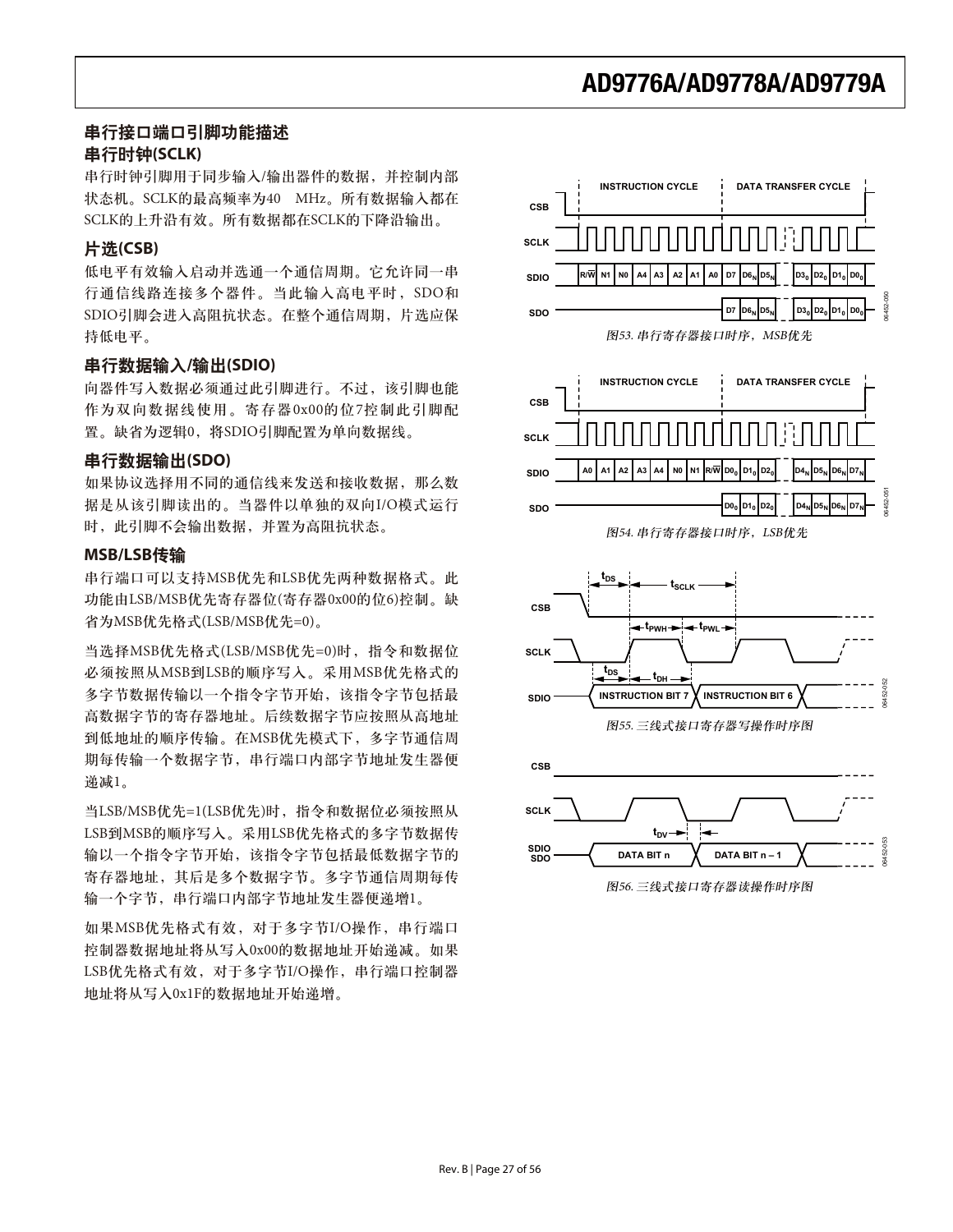# 三线式接口寄存器映射

请注意,所有不用的寄存器位应保持器件默认值。

| 表13                    |                    |        |                                   |                         |                |                        |                     |                      |                         |                 |      |
|------------------------|--------------------|--------|-----------------------------------|-------------------------|----------------|------------------------|---------------------|----------------------|-------------------------|-----------------|------|
| 寄存器                    | 地址                 |        |                                   |                         |                |                        |                     |                      |                         |                 | 缺省   |
| 名称                     | 十六进制 十进制           |        | 位7                                | 位6                      | 位5             | 位 4                    | 位3                  | 位2                   | 位1                      | 位0              | 值    |
| 通信                     | 0x00               | $00\,$ | SDIO双向                            | LSB/MSB<br>优先           | 软件复位           | 掉电模式                   | 自动<br>掉电<br>使能      |                      | PLL<br>锁定指示<br>(只读)     |                 | 0x00 |
| 数字控制                   | 0x01               | 01     | 插值系数[1:0]                         |                         |                | 滤波器调制模式[3:0]           |                     |                      | <b>DATACLK</b><br>延迟[4] | 零值<br>填充使能      | 0x00 |
|                        | 0x02               | 02     | 数据格式                              | 单端口                     | 实数模式           | <b>DATACLK</b><br>延迟使能 | 反sinc<br>使能         | <b>DATACLK</b><br>反相 | TxEnable<br>反相          | Q优先             | 0x00 |
| 同步控制                   | 0x03               | 03     | <b>DATACLK</b><br>延迟模式            | 保留(置1)                  | DATACLK分频[1:0] |                        |                     | 数据时序余量[3:0]          |                         |                 | 0x00 |
|                        | 0x04               | 04     |                                   | DATACLK延迟[3:0]          |                |                        |                     | SYNC_O分频[2:0]        |                         | SYNC_O<br>延迟[4] | 0x00 |
|                        | 0x05               | 05     |                                   | SYNC_O延迟[3:0]           |                |                        |                     | SYNC_I比值[2:0]        |                         | SYNC_I<br>延迟[4] | 0x00 |
|                        | 0x06               | 06     |                                   | SYNC_I延迟[3:0]           |                |                        |                     | SYNC_l时序余量[3:0]      |                         |                 | 0x00 |
|                        | 0x07               | 07     | SYNC_I<br>使能                      | SYNC_O<br>使能            | SYNC_O<br>触发沿  |                        |                     | 时钟状态[4:0]            |                         |                 | 0x00 |
| PLL控制                  | 0x08               | 08     |                                   |                         | PLL频段选择[5:0]   |                        |                     |                      |                         | PLL VCO驱动[1:0]  | 0xE7 |
|                        | 0x09               | 09     | PLL使能                             | PLL VCO分频比[1:0]         |                |                        | PLL环路分频比[1:0]       |                      | PLL偏置[2:0]              |                 | 0x52 |
| 其它控制                   | 0x0A               | 10     | VCO控制电压[2:0] (只读)<br>PLL环路带宽[4:0] |                         |                |                        |                     |                      | 0x1F                    |                 |      |
| <b>IDAC</b>            | 0x0B               | 11     |                                   |                         |                | IDAC增益调整[7:0]          |                     |                      |                         |                 | 0xF9 |
| 控制                     | 0x0C               | 12     | IDAC休眠                            | IDAC掉电                  |                |                        |                     |                      |                         | IDAC增益调整[9:8]   | 0x01 |
| 辅助                     | 0x0D               | 13     |                                   |                         |                | 辅助DAC1数据[7:0]          |                     |                      |                         |                 | 0x00 |
| DAC1<br>控制             | 0x0E               | 14     | 辅助DAC1<br>符号                      | 辅助DAC1<br>电流方向          | 辅助DAC1<br>掉电   |                        |                     |                      | 辅助DAC1<br>数据[9:8]       |                 | 0x00 |
| Q DAC                  | 0x0F               | 15     |                                   |                         |                | QDAC增益调整[7:0]          |                     |                      |                         |                 | 0xF9 |
| 控制                     | 0x10               | 16     | Q DAC sleep                       | Q DAC<br>power-<br>down |                |                        |                     |                      | Q DAC<br>增益调整[9:8]      |                 | 0x01 |
| 辅助                     | 0x11               | 17     |                                   |                         |                | 辅助DAC2数据[7:0]          |                     |                      |                         |                 | 0x00 |
| DAC <sub>2</sub><br>控制 | 0x12               | 18     | 辅助DAC2<br>符号                      | 辅助DAC2<br>电流方向          | 辅助DAC2<br>掉电   |                        |                     |                      | 辅助DAC2<br>数据[9:8]       |                 | 0x00 |
|                        | 0x13<br>to<br>0x18 | 19至24  |                                   |                         |                | 保留                     |                     |                      |                         |                 |      |
| 中断                     | 0x19               | 25     | 数据时序<br>错误IRQ                     | 同步时序<br>错误IRQ           |                | 数据时序<br>错误类型           | 数据时序<br>错误IRQ<br>使能 | 同步时序<br>错误IRQ<br>使能  |                         | 内部同步<br>回送      | 0x00 |
| 版本                     | 0x1F               | 31     |                                   |                         |                | 版本[7:0]                |                     |                      |                         |                 | 0x07 |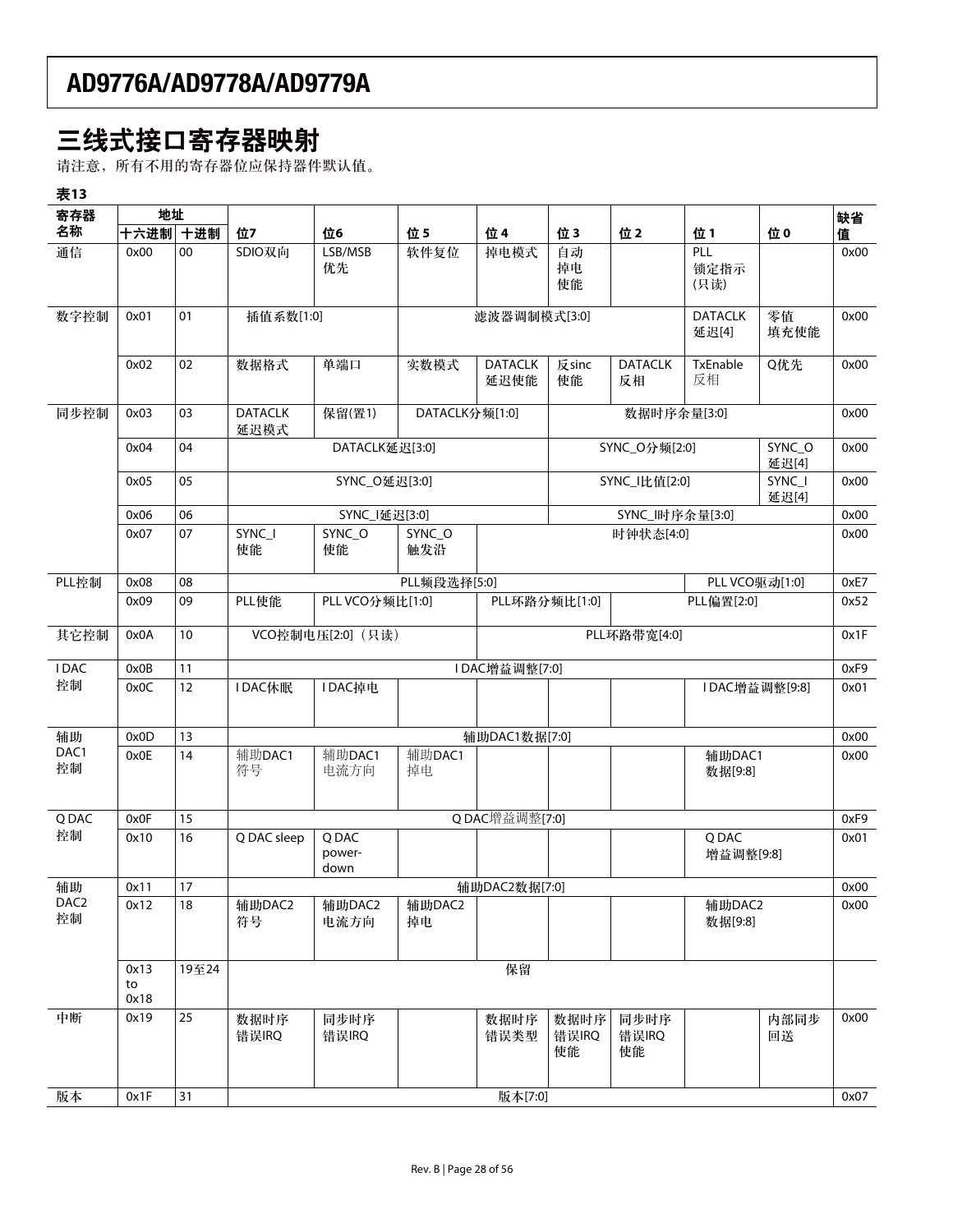### 表14. 三线式接口寄存器描述

|       | 寄存器  |                |              |                          |             |
|-------|------|----------------|--------------|--------------------------|-------------|
| 寄存器名称 | 地址   | 位              | 参数           | 功能                       | 缺省值         |
| 通信    | 0x00 | $\overline{7}$ | SDIO双向       | 0: SDIO引脚仅用于输入数据。        | $\Omega$    |
|       |      |                |              | 1: SDIO引脚用于输入和输出数据。      |             |
|       | 0x00 | 6              | LSB/MSB优先    | 0: 串行数据的第一位是数据字节的MSB。    | $\mathbf 0$ |
|       |      |                |              | 1: 串行数据的第一位是数据字节的LSB。    |             |
|       | 0x00 | 5              | 软件复位         | 该位必须先写入1,再写入0,           | 0           |
|       |      |                |              | 才能使三线式接口寄存器映射软复位。        |             |
|       | 0x00 | 4              | 掉电模式         | 0: 所有电路均有效。              |             |
|       |      |                |              | 1: 禁用所有数字和模拟电路,          |             |
|       |      |                |              | 仅三线式接口端口有效。              |             |
|       | 0x00 | 3              | 自动掉电使能       | 控制自动掉电模式。                | $\mathbf 0$ |
|       |      |                |              | 参见掉电和休眠模式部分。             |             |
|       | 0x00 | $\mathbf{1}$   | PLL锁定指示(只读)  | 0: PLL未锁定。               |             |
|       |      |                |              | 1: PLL锁定。                |             |
| 数字控制  | 0x01 | 7:6            | 插值系数[1:0]    | 00:1×插值。                 | 00          |
|       |      |                |              | 01:2×插值。                 |             |
|       |      |                |              | 10:4×插值。                 |             |
|       |      |                |              | 11:8×插值。                 |             |
|       | 0x01 | 5:2            | 滤波器调制模式[3:0] | 滤波器模式见表19。               | 0000        |
|       | 0x01 | $\mathbf{1}$   | DATACLK延迟[4] | 设置REFCLK输入相对于DATACLK     | 0           |
|       |      |                |              | 输出的延迟的MSB。               |             |
|       | 0x01 | 0              | 零值填充使能       | 0: 零值填充关。                | $\mathbf 0$ |
|       |      |                |              | 1: 零值填充开。                |             |
|       | 0x02 | $\overline{7}$ | 数据格式         | 0:二进制补码。                 | 0           |
|       |      |                |              | 1: 无符号二进制。               |             |
|       | 0x02 | 6              | 单端口          | 0: P1D和P2D数据端口均使能。       | $\mathbf 0$ |
|       |      |                |              | 1: 两个DAC的数据均通过P1D数据端口接收。 |             |
|       | 0x02 | 5              | 实数模式         | 0: 使能Q路径进行信号处理。          | $\mathbf 0$ |
|       |      |                |              | 1: 禁用Q路径数据               |             |
|       |      |                |              | (内部Q通道时钟禁用, l和Q调制器禁用)。   |             |
|       | 0x02 | $\overline{4}$ | DATACLK延迟使能  | 使能DATACLK延迟特性。           |             |
|       |      |                |              | 关于此特性的更多信息见优化数据          |             |
|       |      |                |              | 输入时序部分。                  |             |
|       | 0x02 | 3              | 反sinc使能      | 0:反Sinc滤波器禁用。            | $\mathbf 0$ |
|       |      |                |              | 1: 反Sinc滤波器使能。           |             |
|       | 0x02 | $\overline{2}$ | DATACLK反相    | 0: 输出DATACLK与内部数据采样时钟    | 0           |
|       |      |                |              | DCLK_SMP信号同相。            |             |
|       |      |                |              | 1: 输出DATACLK与内部数据采样时钟    |             |
|       |      |                |              | DCLK_SMP信号相位相反。          |             |
|       | 0x02 | 1              | TxEnable反相   | 引脚39-TXENABLE输入引脚        | 0           |
|       |      |                |              | (也用作IQSELECT)的极性反相。      |             |
|       | 0x02 | $\mathbf 0$    | Q优先          | 0: 交错模式下, 输入端口上l数据先于Q数据。 |             |
|       |      |                |              | 1: 交错模式下, 输入端口上Q数据先于l数据。 |             |
|       |      |                |              |                          |             |
|       |      |                |              |                          |             |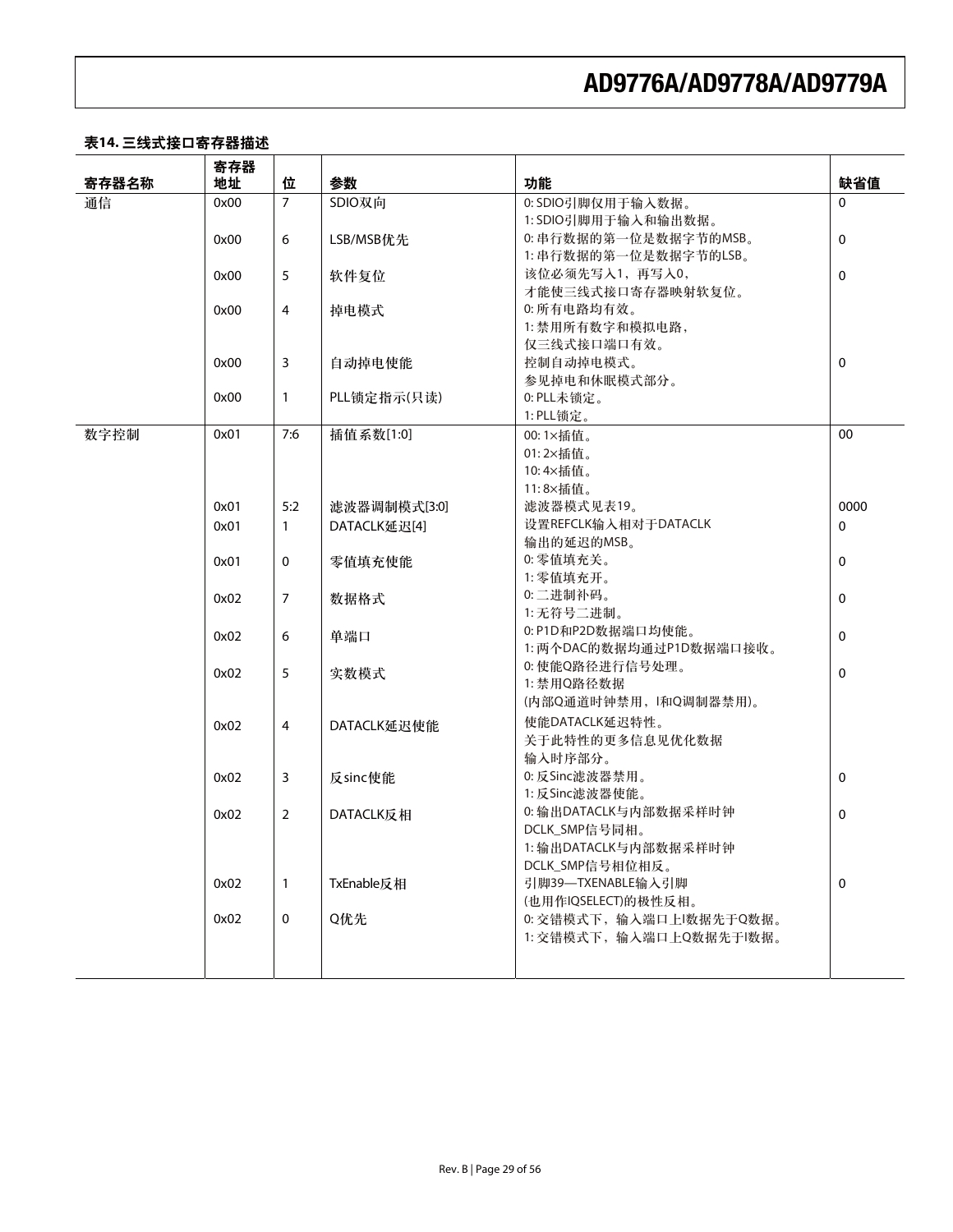|       | 寄存器  |                |                 |                                    |             |
|-------|------|----------------|-----------------|------------------------------------|-------------|
| 寄存器名称 | 地址   | 位              | 参数              | 功能                                 | 缺省值         |
| 同步控制  | 0x03 | $\overline{7}$ | DATACLK延迟模式     | 0: 手动数据时序错误检测模式。                   | $\Omega$    |
|       |      |                |                 | 1: 自动数据时序错误检测模式。                   |             |
|       | 0x03 | 6              | 保留              | 应始终置1。                             | $\mathbf 0$ |
|       | 0x03 | 5:4            | DATACLK分频[1:0]  | DATACLK输出分频器值。                     | 00          |
|       |      |                |                 | 00:1分频。                            |             |
|       |      |                |                 | 01:2分频。                            |             |
|       |      |                |                 | 10:4分频。                            |             |
|       |      |                |                 | 11:1分频。                            |             |
|       | 0x03 | 3:0            | 数据时序余量[3:0]     | 设置防止数据时序错误IRQ位置位                   | 0000        |
|       |      |                |                 | 所需要的时序余量。                          |             |
|       | 0x04 | 7:4            | DATACLK延迟[3:0]  | 设置REFCLK输入相对于DATACLK               | 0000        |
|       |      |                |                 | 输出的延迟(详情见表29)。                     |             |
|       | 0x04 | 3:1            | SYNC_O分频[2:0]   | SYNC_O信号的频率等于 <sub>fDA</sub> C/N,  | 000         |
|       |      |                |                 | 其中N设置如下:                           |             |
|       |      |                |                 | $000: N = 32.$                     |             |
|       |      |                |                 | $001: N = 16.$                     |             |
|       |      |                |                 | $010: N = 8.$                      |             |
|       |      |                |                 | $011: N = 4.$                      |             |
|       |      |                |                 | $100: N = 2.$                      |             |
|       |      |                |                 | $101: N = 1.$<br>110: N = 未定义。     |             |
|       |      |                |                 | 111: $N = \pm \pm \times \times$ 。 |             |
|       |      |                |                 | SYNC_O延迟[4:0]的值设置SYNC_O信号延迟线的值。    |             |
|       | 0x04 | $\mathbf 0$    | SYNC_O延迟[4]     | SYNC_O的延迟相对于REFCLK而言。              | $\Omega$    |
|       | 0x05 | 7:4            | SYNC_O延迟[3:0]   | 延迟线分辨率为每步进80 ps。                   | 0000        |
|       |      |                |                 | 00000: 标称延迟。                       |             |
|       |      |                |                 | 00001: 在SYNC_O上增加80 ps延迟。          |             |
|       |      |                |                 | 00010: 在SYNC_O上增加160 ps延迟。         |             |
|       |      |                |                 |                                    |             |
|       |      |                |                 | 11111: 在SYNC_O上增加2480 ps延迟。        |             |
|       |      |                |                 |                                    |             |
|       | 0x05 | 3:1            | SYNC_I比值[2:0]   | 此值控制产生同步脉冲所需的SYNC_I                | 000         |
|       |      |                |                 | 输入脉冲数(详情见表30)。                     |             |
|       |      |                |                 | SYNC_I延迟[4:0]的值设置SYNC_I信号延迟线的值。    |             |
|       | 0x05 | $\mathbf 0$    | SYNC_I延迟[4]     | 延迟线分辨率为每步进80 ps。                   | 0           |
|       | 0x06 | 7:4            | SYNC_I延迟[3:0]   | 00000: 标称延迟。                       | 0000        |
|       |      |                |                 | 00001: 在SYNC_I上增加80 ps延迟。          |             |
|       |      |                |                 | 00010: 在SYNC_I上增加160 ps延迟。         |             |
|       |      |                |                 |                                    |             |
|       |      |                |                 | 11111: 在SYNC_I上增加2480 ps延迟。        |             |
|       |      |                |                 |                                    |             |
|       |      |                |                 |                                    |             |
|       | 0x06 | 3:0            | SYNC_l时序余量[3:0] |                                    | 0000        |
|       | 0x07 | $\overline{7}$ | SYNC_I使能        | 1: 使能SYNC_I输入。                     | 0           |
|       | 0x07 | 6              | SYNC_O使能        | 1: 使能SYNC_O输出。                     | 0           |
|       | 0x07 | 5              | SYNC_O触发沿       | 0: SYNC_O在REFCLK下降沿改变。             | 0           |
|       |      |                |                 | 1: SYNC_O在REFCLK上升沿改变。             |             |
|       | 0x07 | 4:0            | 时钟状态[4:0]       | 此值确定同步时内部时钟发生状态机的状态。               | 0           |
|       |      |                |                 |                                    |             |
|       |      |                |                 |                                    |             |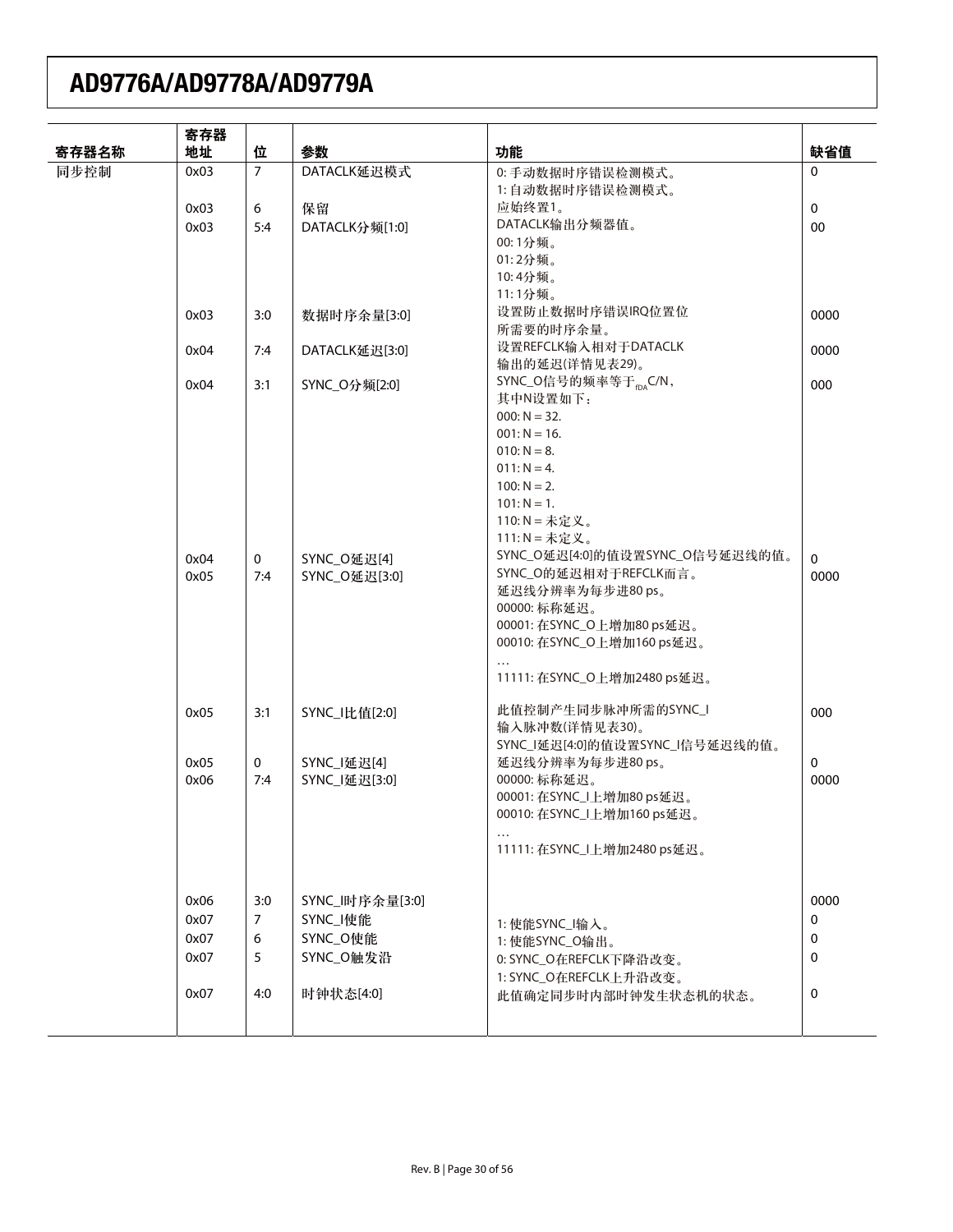| 寄存器名称    | 寄存器<br>地址    | 位              | 参数                             | 功能                                                                                                                                                                                                                                                              | 缺省值            |
|----------|--------------|----------------|--------------------------------|-----------------------------------------------------------------------------------------------------------------------------------------------------------------------------------------------------------------------------------------------------------------|----------------|
| PLL控制    | 0x08         | 7:2            | PLL频段选择[5:0]                   | 设置VCO的工作频率范围。详情见表23。                                                                                                                                                                                                                                            | 111001         |
|          | 0x08         | 1:0            | PLL VCO驱动[1:0]                 | 控制VCO输出的信号强度。<br>设为11可实现最佳性能。                                                                                                                                                                                                                                   | 11             |
|          | 0x09         | $\overline{7}$ | PLL使能                          | 0: PLL关, DAC采样时钟直接由REFCLK输入提供。<br>1: PLL开, DAC时钟由REFCLK输入<br>通过PLL时钟倍频器在内部产生。                                                                                                                                                                                   | 0              |
|          | 0x09         | 6:5            | PLL VCO分频比[1:0]                | 设置VCO输出分频器的值,以确定VCO输出频率<br>与DAC采样时钟频率的比: fvco/fpacciko<br>00: $f_{VCO}/f_{DACCI K} = 1$ .<br>01: $f_{VCO}/f_{DACCI K} = 2$ .<br>10: $f_{VCO}/f_{DACCI K} = 4$ .<br>11: $f_{VCO}/f_{DACCI K} = 8$ .                                                              | 10             |
|          | 0x09         | 4:3            | PLL环路分频比[1:0]                  | 设置DACCLK分频器的值, 以确定DAC采样时钟<br>频率与REFCLK频率的比: fpaccik/fRFFCIKo<br>00: $f_{\text{pacc}}/f_{\text{percov}} = 2$ .<br>01: $f_{\text{pacc}}/f_{\text{rferc}} = 4$ .<br>10: $f_{\text{pacc}}/f_{\text{percik}} = 8$ .<br>11: $f_{\text{pacc}}/f_{\text{pferc}} = 16$ . | 10             |
|          | 0x09         | 2:0            | PLL偏置[2:0]                     | 控制VCO偏置电流。设为011可实现最佳性能。                                                                                                                                                                                                                                         | 010            |
| 其它控制     | 0x0A         | 7:5            | VCO控制电压[2:0](只读)               | 000至111, 与VCO控制电压输入端的电压成比例,<br>只能回读。值011表示VCO位于其频率范围中心                                                                                                                                                                                                          | 000            |
|          | 0x0A         | 4:0            | PLL环路带宽[4:0]                   | 控制PLL滤波器的带宽。增大该值将降低<br>环路带宽。设为01111可实现最佳性能。                                                                                                                                                                                                                     | 11111          |
| IDAC控制   | 0x0C         | 1:0            | IDAC增益调整[9:8]                  | 1DAC增益调整[9:0]值为IDAC 10位增益设置                                                                                                                                                                                                                                     | 01             |
|          | 0x0B         | 7:0            | IDAC增益调整[7:0]                  | 字。位9为MSB, 位0为LSB。                                                                                                                                                                                                                                               | 11111001       |
|          | 0x0C         | $\overline{7}$ | <b>IDAC休眠</b>                  | $0:1$ DAC $\mathcal{H}_o$                                                                                                                                                                                                                                       | 0              |
|          | 0x0C         | 6              | <b>IDAC掉电</b>                  | 1:1DAC关, 但基准电压源仍有电。<br>$0:1$ DAC $\mathcal{H}_s$ .<br>1:IDAC关。                                                                                                                                                                                                  | $\Omega$       |
| 辅助DAC1控制 | 0x0E<br>0x0D | 1:0<br>7:0     | 辅助DAC1数据[9:8]<br>辅助DAC1数据[7:0] | 辅助DAC1数据[9:0]值为辅助DAC1 10位输出电流<br>控制字。辅助DAC电流的幅值随着该值增大而<br>增大。位9为MSB, 位0为LSB。                                                                                                                                                                                    | 00<br>00000000 |
|          | 0x0E         | $\overline{7}$ | 辅助DAC1符号                       | 0: AUX1_P有效。<br>1: AUX1_N有效。                                                                                                                                                                                                                                    | 0              |
|          | 0x0E         | 6              | 辅助DAC1电流方向                     | 0: 源电流。<br>1:吸电流。                                                                                                                                                                                                                                               | 0              |
|          | 0x0E         | 5              | 辅助DAC1掉电                       | 0: 辅助DAC1开。<br>1: 辅助DAC1关。                                                                                                                                                                                                                                      | 0              |
| QDAC控制   | 0x10         | 1:0            | QDAC增益调整[9:8]                  | QDAC增益调整[9:0]值为QDAC10位增益设置                                                                                                                                                                                                                                      | 01             |
|          | 0x0F         | 7:0            | Q DAC增益调整[7:0]                 | 字。位9为MSB, 位0为LSB。                                                                                                                                                                                                                                               | 11111001       |
|          | 0x10         | $\overline{7}$ | QDAC休眠                         | $0:Q$ DAC $Hs$<br>1:QDAC关。                                                                                                                                                                                                                                      | 0              |
|          | 0x10         | 6              | QDAC掉电                         | $0:Q$ DAC开。<br>1:QDAC关。                                                                                                                                                                                                                                         | 0              |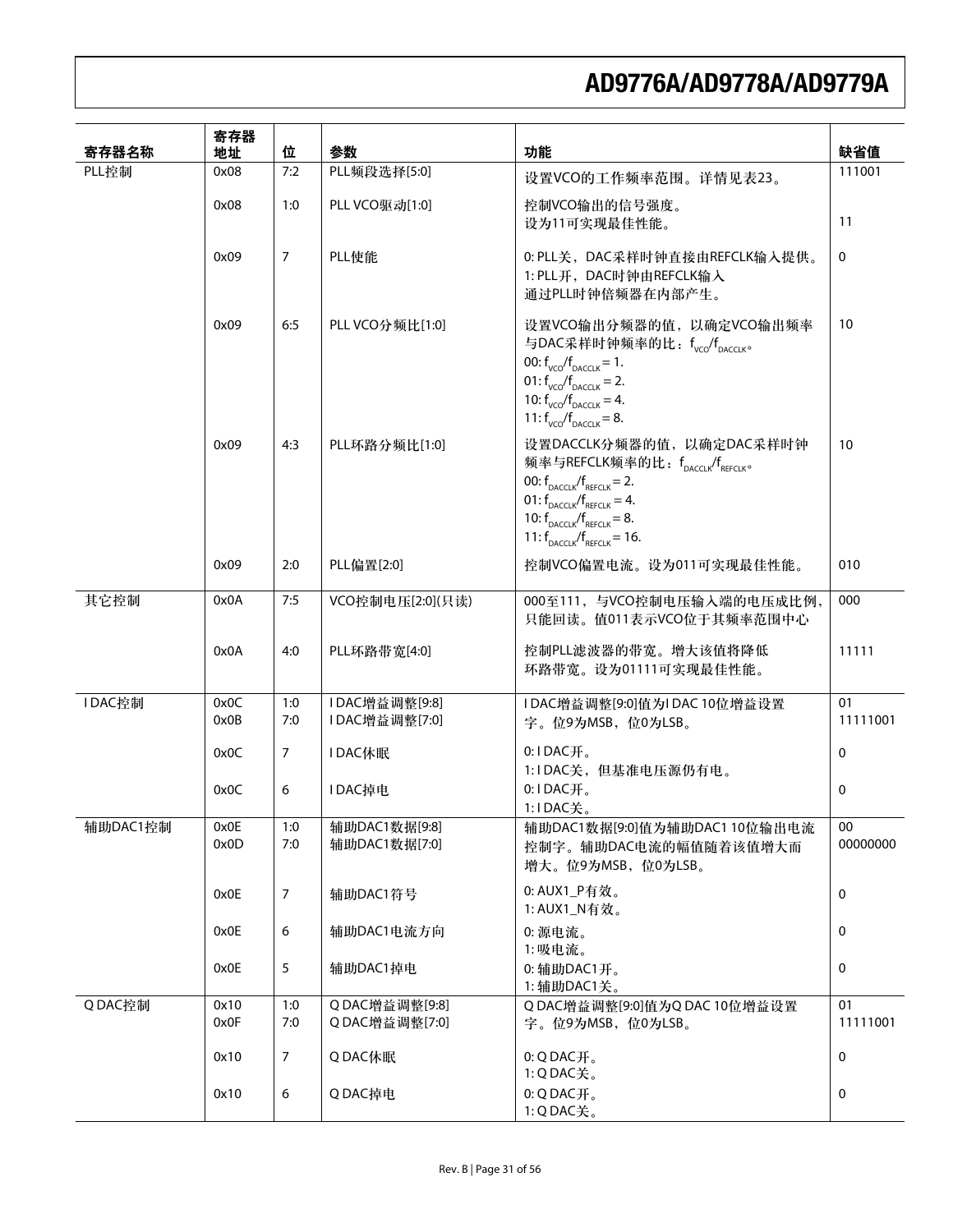| 寄存器名称    | 寄存器<br>地址         | 位              | 参数            | 功能                        | 缺省值          |
|----------|-------------------|----------------|---------------|---------------------------|--------------|
| 辅助DAC2控制 | 0x12              | 1:0            | 辅助DAC2数据[9:8] | 辅助DAC2数据[9:0]为10位输出电流控制字。 | $00\,$       |
|          | 0x11              | 7:0            | 辅助DAC2数据[7:0] | 辅助DAC电流的幅值随着该值增大而增大。      | 00000000     |
|          |                   |                |               | 位9为MSB,位0为LSB。            |              |
|          | 0x12              | $\overline{7}$ | 辅助DAC2符号      | 0: AUX2_P有效。              | 0            |
|          |                   |                |               | 1: AUX2 N有效。              |              |
|          | 0x12              | 6              | 辅助DAC2电流方向    | 0: 源电流。                   | $\mathbf{0}$ |
|          |                   |                |               | 1:吸电流。                    |              |
|          | 0x12              | 5              | 辅助DAC2掉电      | $0:$ 辅助DAC2开。             | $\mathbf{0}$ |
|          |                   |                |               | 1: 辅助DAC2关。               |              |
|          | $0x13$ to<br>0x18 |                | 保留            |                           |              |
| 中断       | 0x19              | $\overline{7}$ | 数据时序错误IRQ     | 只读。高电平有效,表示输入数据端口发生时序     | 0            |
|          |                   |                |               | 错误。IRQ锁存。读取中断寄存器后, 此位清0。  |              |
|          | 0x19              | 6              | 同步时序错误IRQ     | 只读。高电平有效, 表示SYNC_I输入发生时序  | $\mathbf{0}$ |
|          |                   |                |               | 错误。IRQ锁存。读取中断寄存器后, 此位清0。  |              |
|          | 0x19              | $\overline{4}$ | 数据时序错误类型      | 只读。表示时序错误类型。              | $\mathbf{0}$ |
|          |                   |                |               | 0: 保持时间错误。                |              |
|          |                   |                |               | 1: 建立时间错误。                |              |
|          |                   |                |               | 数据时序错误IRQ有效时有意义。          |              |
|          | 0x19              | $\overline{3}$ | 数据时序错误IRQ使能   | 0: 数据时序错误IRQ屏蔽。           | $\mathbf{0}$ |
|          |                   |                |               | 1: 数据时序错误IRQ使能。           |              |
|          | 0x19              | 2              | 同步时序错误IRQ使能   | 0: 同步时序错误IRQ屏蔽。           | $\mathbf{0}$ |
|          | 0x19              | $\mathbf 0$    |               | 1:同步时序错误IRQ使能。            | $\mathbf{0}$ |
|          |                   |                | 内部同步回送        | 接收到的SYNC O信号回送至SYNC I信号。  |              |
| 版本       | 0x1F              | 7:0            | 版本[7:0]       | 表示器件硬件版本号。                | 00000111     |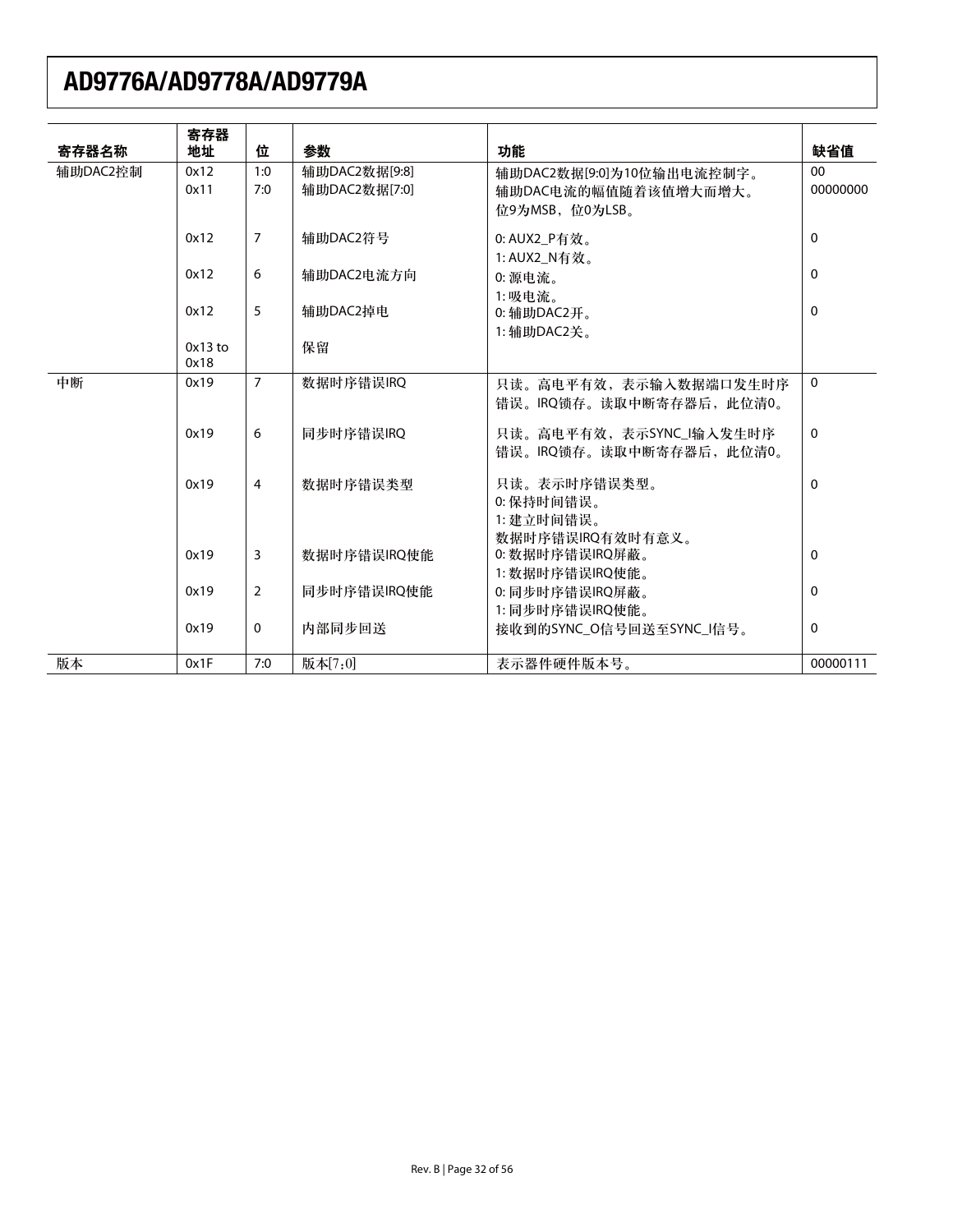## 插值滤波器结构

AD9776A/AD9778A/AD9779A可以提供最高达8×插值, 也 可以完全禁用插值滤波器。必须注意,为了避免插值滤波 器溢出, 输入信号应比满量程回退0.01 dB。表15至表18给 出了低通滤波器和反sinc滤波器的系数。滤波器响应的频 谱图如图57至图59所示。

| $-22$<br>. <i></i> |       |           |
|--------------------|-------|-----------|
| 低系数                | 高系数   | 整数值       |
| H(1)               | H(55) | $-4$      |
| H(2)               | H(54) | 0         |
| H(3)               | H(53) | $+13$     |
| H(4)               | H(52) | 0         |
| H(5)               | H(51) | $-34$     |
| H(6)               | H(50) | 0         |
| H(7)               | H(49) | $+72$     |
| H(8)               | H(48) | 0         |
| H(9)               | H(47) | $-138$    |
| H(10)              | H(46) | 0         |
| H(11)              | H(45) | $+245$    |
| H(12)              | H(44) | 0         |
| H(13)              | H(43) | $-408$    |
| H(14)              | H(42) | 0         |
| H(15)              | H(41) | $+650$    |
| H(16)              | H(40) | 0         |
| H(17)              | H(39) | $-1003$   |
| H(18)              | H(38) | 0         |
| H(19)              | H(37) | $+1521$   |
| H(20)              | H(36) | 0         |
| H(21)              | H(35) | $-2315$   |
| H(22)              | H(34) | 0         |
| H(23)              | H(33) | $+3671$   |
| H(24)              | H(32) | 0         |
| H(25)              | H(31) | $-6642$   |
| H(26)              | H(30) | 0         |
| H(27)              | H(29) | $+20,755$ |
| H(28)              |       | $+32,768$ |

#### 表15. 低诵滤波器1

| 表16. 低通滤波器2 |       |         |
|-------------|-------|---------|
| 低系数         | 高系数   | 整数值     |
| H(1)        | H(23) | $-2$    |
| H(2)        | H(22) | 0       |
| H(3)        | H(21) | $+17$   |
| H(4)        | H(20) | 0       |
| H(5)        | H(19) | $-75$   |
| H(6)        | H(18) | 0       |
| H(7)        | H(17) | $+238$  |
| H(8)        | H(16) | 0       |
| H(9)        | H(15) | $-660$  |
| H(10)       | H(14) | 0       |
| H(11)       | H(13) | $+2530$ |
| H(12)       |       | $+4096$ |

### 表17. 低通滤波器3

| 低系数  | 高系数   | 整数值     |
|------|-------|---------|
| H(1) | H(15) | $-39$   |
| H(2) | H(14) | 0       |
| H(3) | H(13) | $+273$  |
| H(4) | H(12) | 0       |
| H(5) | H(11) | $-1102$ |
| H(6) | H(10) | 0       |
| H(7) | H(9)  | $+4964$ |
| H(8) |       | $+8192$ |

#### 表18. 反Sinc滤波器

| 低系数  | 高系数  | 整数值    |
|------|------|--------|
| H(1) | H(9) | $+2$   |
| H(2) | H(8) | $-4$   |
| H(3) | H(7) | $+10$  |
| H(4) | H(6) | $-35$  |
| H(5) |      | $+401$ |



(虚线表示1 dB滚降)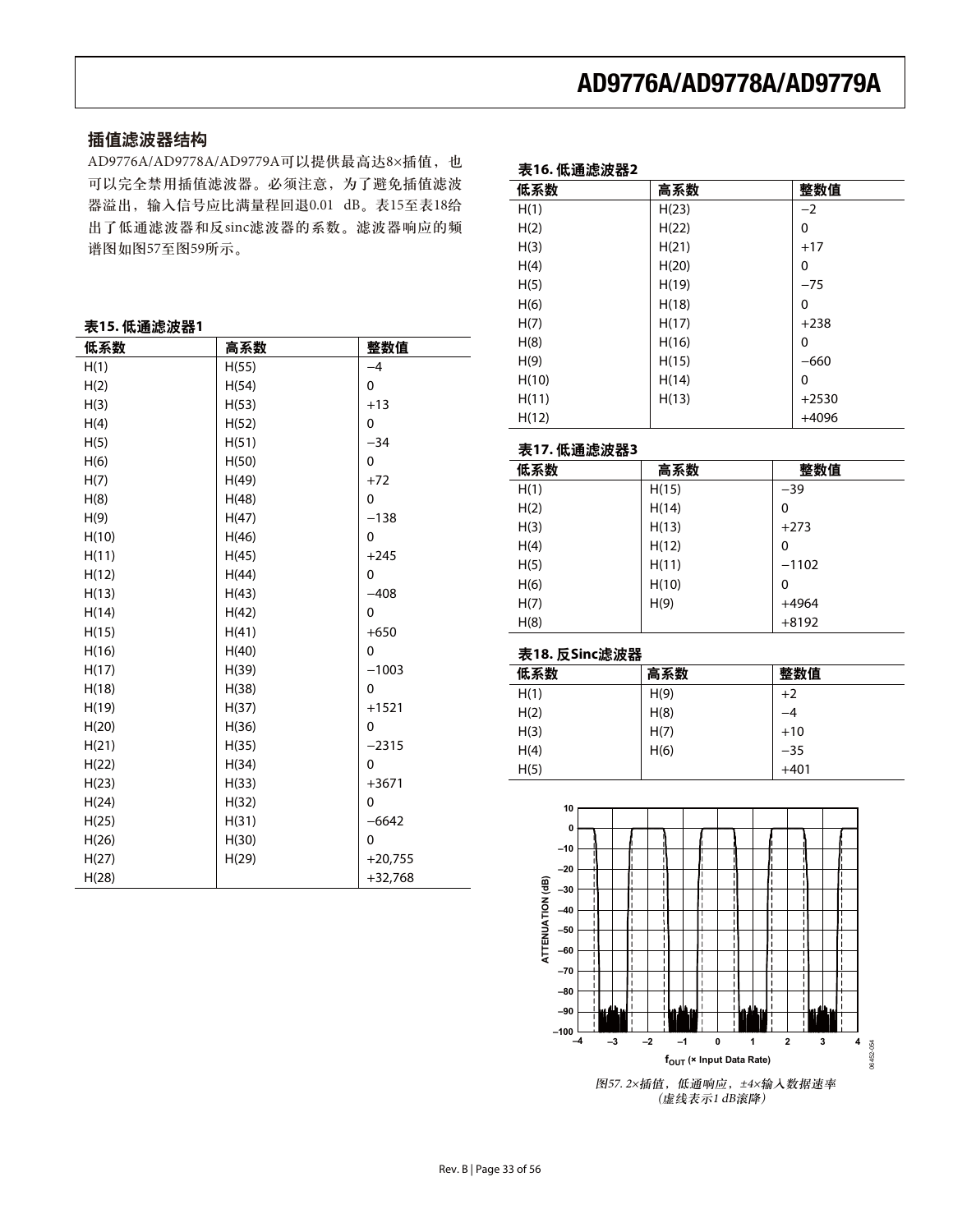



插值滤波器与调制器相结合, 使输入信号可以放在DAC输 出采样速率的奈奎斯特区内的任意位置。当输入信号为复 数时, 此结构可以将输入信号调制到正或负奈奎斯特区 (见表19)。

图60显示了最高达输入数据速率4倍的奈奎斯特区。



图57、图58和图59显示了无调制时数字滤波器的低通响 应。启用调制特性后,可以将数字滤波器的响应调谐到 DAC带宽内的任意位置。作为示例, 图61至图67显示了8× 插值的非偏移模式滤波器响应(偏移/非偏移模式滤波器响 应见表19)。





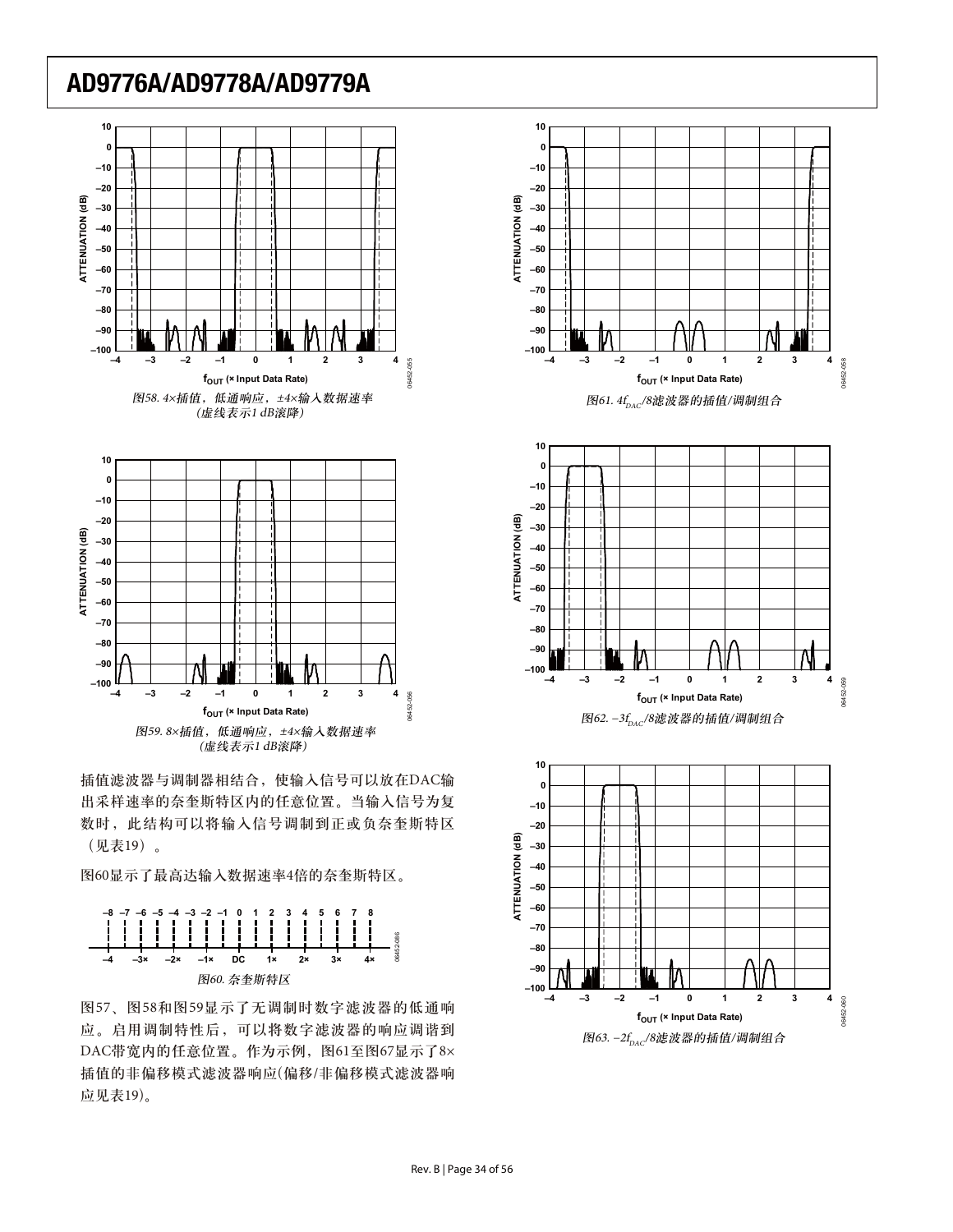

图66. 2f. (8滤波器的插值/调制组合



偏移模式滤波器响应允许通带以±0.5  $f_{\text{DATA}}$ , ±1.5  $f_{\text{DATA}}$  $\pm$ 2.5  $f_{\text{DATA}}$ 和 $\pm$ 3.5  $f_{\text{DATA}}$ 为中心。切换到偏移模式响应不会影 响信号的中心频率,只不过是使滤波器的通带偏移。以图 67所示的响应为例,并假设带内信号为3.2  $f_{\text{DATA}}$ 至3.3  $f_{\text{DATA}}$ 带宽内的复数信号。然后选择偏移模式滤波器响应,通带 的中心频率变为3.5 fpara。但是, 信号在频谱中的位置保持 不变。偏移模式功能使滤波器通带能被放在DAC奈奎斯特 带宽中的任意位置。

AD9776A/AD9778A/AD9779A均为双通道DAC, 内部复数 调制器集成于插值滤波器响应中。双通道模式下,器件期 望复数信号的实部和虚部分别出现在数字输入端口1和数 字输入端口2(即I和Q)。经过复数载波( $f_{\text{pAC}}/2$ 、 $f_{\text{pAC}}/4$ 或  $\rm{f}_{\rm{DAC}}$ /8)的调制,DAC输出代表输入信号的实部和虚部。

寄存器0x02的位6置1时,器件在端口1上接受I、Q、I、Q … 序列的交错数据。请注意, 在交错模式下, 由于数据交 错输入, I和Q数据路径开始处的通道数据速率只有输入数 据速率的一半。最大输入数据速率仍然受器件最大额定值 的限制, 因而交错模式下输入端可用的合成带宽也会受到 限制。

寄存器0x02的位5(实数模式位)置1时, Q通道和内部I、Q 数字调制关闭。经过1×、2×、4×或8×插值, I DAC输出频 谱代表数字输入端口1的信号。

一般建议是, 如果所需信号在±0.4 × f<sub>DATA</sub>范围内, 应使用 非偏移滤波器模式。超出此范围时,应使用偏移滤波器模 式。任何情况下, 信号的总带宽都小于 $0.8 \times f_{\text{parta}}$ 。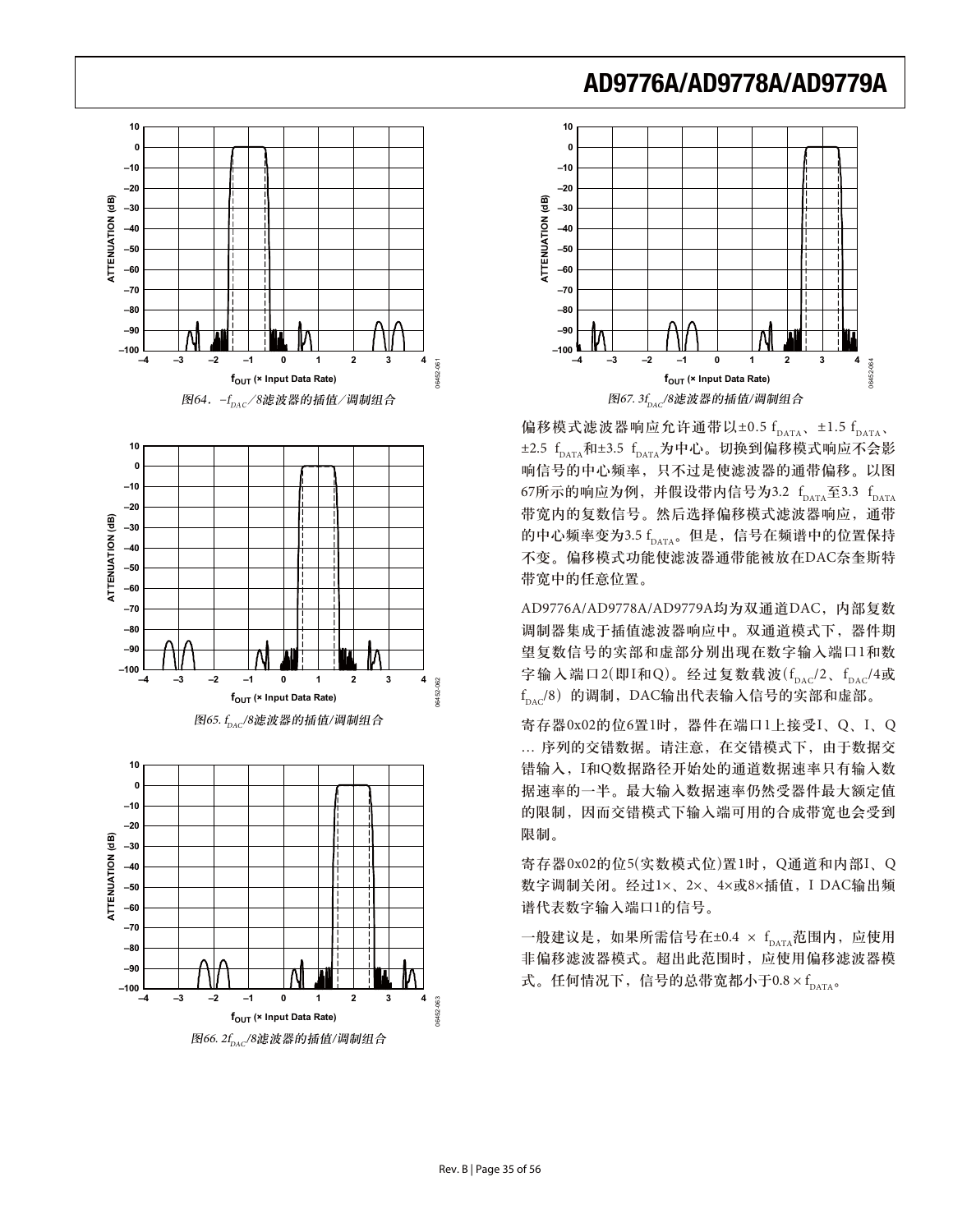## 表19. 插值滤波器模式 (寄存器0x01位[5:2])

|                | 滤波器       |                         | 奈奎斯特区        |           | 归一化为fDAC的频率 |           |                                          |
|----------------|-----------|-------------------------|--------------|-----------|-------------|-----------|------------------------------------------|
| 插值系数[7:6]      | 调制模式[5:2] | 调制                      | 通带           | 低         | 中           | 高         | 备注                                       |
| 8              | 0x00      | DC                      | $\mathbf{0}$ | $-0.05$   | $\Omega$    | $+0.05$   | 8×插值;                                    |
| 8              | 0x01      | DC偏移                    | $+1$         | $+0.0125$ | $+0.0625$   | $+0.1125$ | BW(最小值)=0.0375 $\times$ f <sub>DAC</sub> |
| 8              | 0x02      | $f_{\text{DAC}}/8$      | $+2$         | $+0.075$  | $+0.125$    | $+0.175$  | BW(最大值)=0.1 $\times$ f <sub>nac</sub>    |
| 8              | 0x03      | $f_{\text{pac}}$ /8偏移   | $+3$         | $+0.1375$ | $+0.1875$   | $+0.2375$ |                                          |
| 8              | 0x04      | $f_{\text{DAC}}$ /4     | $+4$         | $+0.2$    | $+0.25$     | $+0.3$    |                                          |
| 8              | 0x05      | $f_{\text{DAC}}$ /4偏移   | $+5$         | $+0.2625$ | $+0.3125$   | $+0.3625$ |                                          |
| 8              | 0x06      | $3f_{\text{pac}}/8$     | $+6$         | $+0.325$  | $+0.375$    | $+0.425$  |                                          |
| 8              | 0x07      | $3f_{\text{pac}}/8$ 偏移  | $+7$         | $+0.3875$ | $+0.4375$   | $+0.4875$ |                                          |
| 8              | 0x08      | $f_{\text{DAC}}/2$      | $\pm 8$      | $-0.55$   | $-0.5$      | $-0.45$   |                                          |
| 8              | 0x09      | $f_{DAC}$ /2偏移          | $-7$         | $-0.4875$ | $-0.4375$   | $-0.3875$ |                                          |
| 8              | 0x0A      | $-3f_{\text{DAC}}/8$    | $-6$         | $-0.425$  | $-0.375$    | $-0.343$  |                                          |
| 8              | 0x0B      | $-3f_{\text{pac}}/8$ 偏移 | $-5$         | $-0.3625$ | $-0.3125$   | $-0.2625$ |                                          |
| 8              | 0x0C      | $-f_{\text{DAC}}/4$     | $-4$         | $-0.3$    | $-0.25$     | $-0.2$    |                                          |
| 8              | 0x0D      | $-f_{_{\rm DAC}}$ /4偏移  | $-3$         | $-0.2375$ | $-0.1875$   | $-0.1375$ |                                          |
| 8              | 0x0E      | $-f_{_{\rm DAC}}/8$     | $-2$         | $-0.175$  | $-0.125$    | $-0.075$  |                                          |
| 8              | 0x0F      | $-f_{_{\rm DAC}}/8$ 偏移  | $-1$         | $-0.1125$ | $-0.0625$   | $-0.0125$ |                                          |
| $\overline{4}$ | 0x00      | DC                      | $\mathbf{0}$ | $-0.1$    | $\Omega$    | $+0.1$    | 4×插值;                                    |
| 4              | 0x01      | DC偏移                    | $+1$         | $+0.025$  | $+0.125$    | $+0.225$  | BW(最小值)= $0.075 \times f_{\text{pac}}$   |
| 4              | 0x02      | $f_{\text{DAC}}/4$      | $+2$         | $+0.15$   | $+0.25$     | $+0.35$   | BW(最大值)= $0.2 \times f_{\text{pac}}$     |
| 4              | 0x03      | $f_{DAC}$ /4偏移          | $+3$         | $+0.275$  | $+0.375$    | $+0.475$  |                                          |
| 4              | 0x04      | $f_{\text{DAC}}^2/2$    | ±4           | $-0.6$    | $-0.5$      | $-0.4$    |                                          |
| 4              | 0x05      | $f_{\text{pac}}/2$ 偏移   | $-3$         | $-0.475$  | $-0.375$    | $-0.275$  |                                          |
| 4              | 0x06      | $-f_{\text{pac}}/4$     | $-2$         | $-0.35$   | $-0.25$     | $-0.15$   |                                          |
| 4              | 0x07      | - $f_{\rm DAC}$ /4偏移    | $-1$         | $-0.225$  | $-0.125$    | $-0.025$  |                                          |
| $\overline{2}$ | 0x00      | DC                      | $\mathbf{0}$ | $-0.2$    | $\Omega$    | $+0.2$    | 2×插值;                                    |
| $\overline{2}$ | 0x01      | DC偏移                    | $+1$         | $+0.05$   | $+0.25$     | $+0.45$   | BW(最小值)= $0.15 \times f_{\text{pac}}$    |
| $\overline{2}$ | 0x02      | $f_{\text{pac}}/2$      | ±2           | $-0.7$    | $-0.5$      | $-0.3$    | BW(最大值)= $0.4 \times f_{\text{pac}}$     |
| 2              | 0x03      | $f_{\text{DAC}}$ /2偏移   | $-1$         | $-0.45$   | $-0.25$     | $-0.05$   |                                          |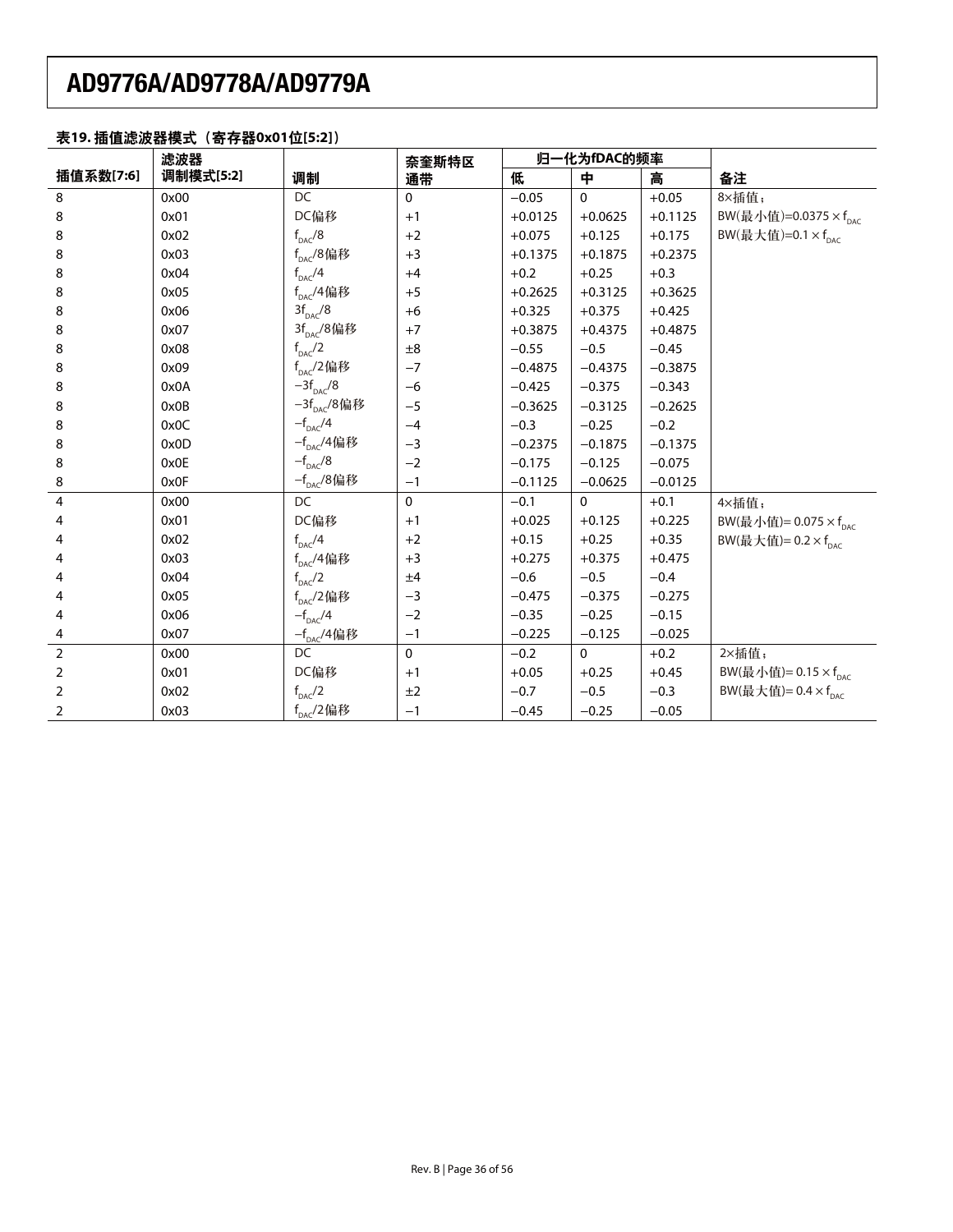### 插值滤波器带宽限制

AD9776A/AD9778A/AD9779A采用新颖的插值滤波器结 构, DAC IF频率可以在频谱中的任意位置产生。图68显示 DAC IF输出带宽位置的传统选择。请注意, 其中不可能有 这样的滤波器模式,即将载波放在0.5 ×  $f_{\text{DATA}}$ , 1.5 ×  $f_{\text{DATA}}$  $2.5 \times f_{\text{DATA}}$ 等频率附近。



该滤波器结构不仅允许插值滤波器通带以输入奈奎斯特区 中的频率为中心(如上节所述), 而且在使用8×插值时, 还 允许出现 $3 \times f_{\text{max}}/8$ 调制模式。利用所有这些滤波器组合, 可以将给定带宽的载波放在频谱中的任意位置,并落在插 值滤波器的可能通带内。图69和图70显示了该滤波器结构 可使用的可能带宽。请注意, 偏移和非偏移滤波器模式都 可以使用, 只要根据特定插值率设置滤波器模式。



图69. 该滤波器结构可使用的非偏移带宽



利用这种滤波器结构,可以将信号放在频谱中的任意位 置。不过, 信号带宽要受到DAC输入采样速率和载波在频 谱中的特定位置的限制。滤波器响应和输入采样速率组合 所引起的带宽限制通常称为合成带宽, 因为这是DAC可以 合成的最大带宽。

如果将载波直接放在其中一个滤波器通带的中心,则存在 最大带宽条件。此时, 插值滤波器的0.1 dB总带宽等于0.8 × f<sub>DATA</sub>。如表19所示, 插值率每提高一倍, 作为DAC输出 采样速率的分频的合成带宽降低一倍。如果将载波放在 0.25 × f<sub>DATA</sub>等位置, 则存在最小带宽条件。此时, 如果非 偏移滤波器响应使能,滤波器响应的高端将在0.4 × f 截止, 从而限制信号带宽的高端。如果使能的是偏移滤波 器响应,滤波器响应的低端将在0.1 × f<sub>DATA</sub>处截止, 从而限 制信号带宽的低端。因此,对于放在0.25 ×  $f_{\text{max}}$ 处的载 波, 最小带宽规定为0.3 × f<sub>DATA</sub>。对于放在(±n ± 0.25) × f<sub>DATA</sub> 处的载波(其中n为任意整数), 最小带宽行为会在整个频谱 内重复出现。

#### 数字调制

数字正交调制发生在插值滤波器内部。调制使输入数据的 频谱偏移所选的频率。可用频率偏移为输入数据速率的倍 数。调制相当于将正交输入信号乘以一个如下形式的复数 载波信号 $C(t)$ :

 $C(t) = \cos(\omega_c t) + j \sin(\omega_c t)$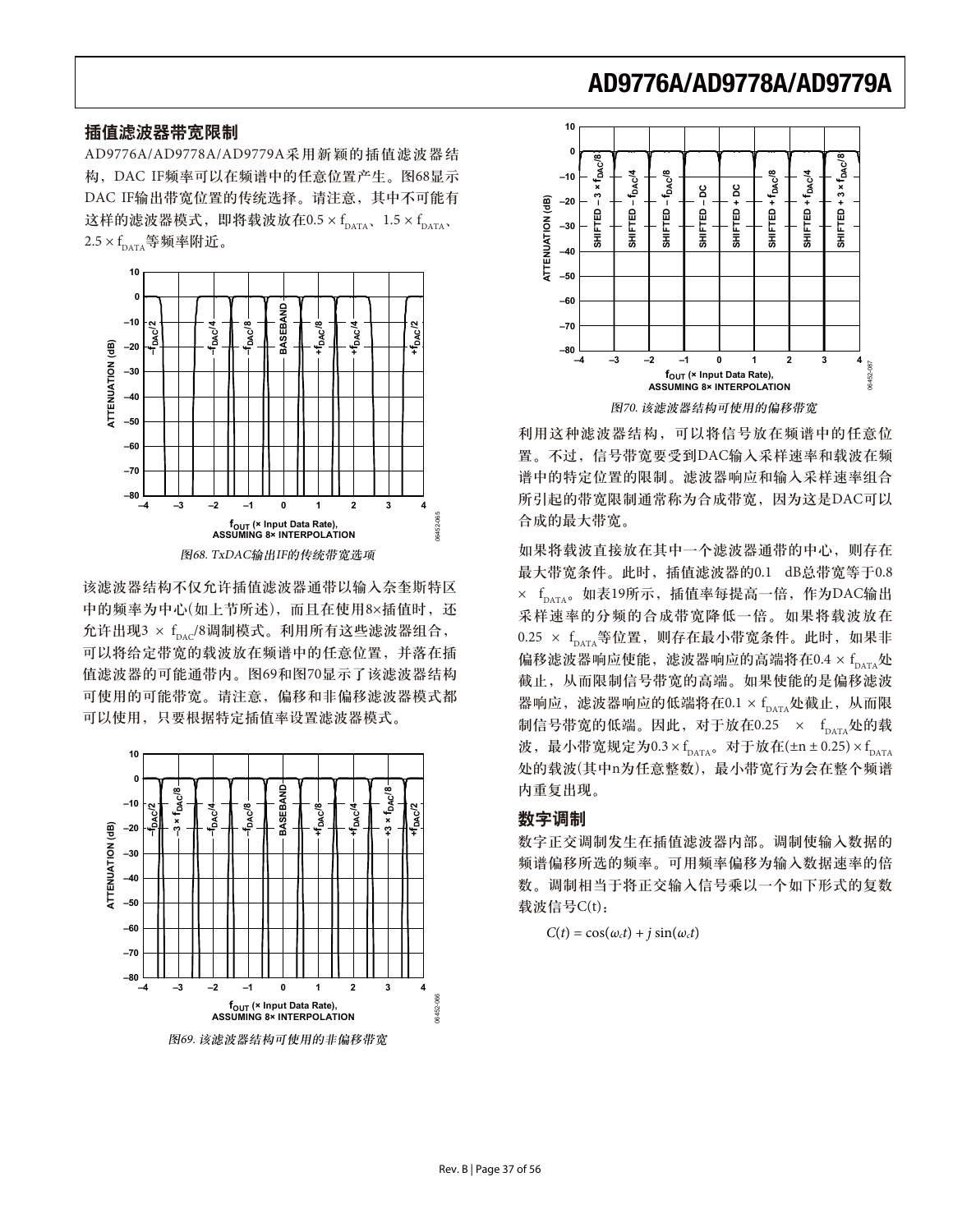如表20所示, 在大多数模式下, 混频功能会导致样本在I通 道与Q通道之间交叉耦合。只有在f<sub>s</sub>/2模式,I通道和Q通道 才彼此独立工作。这意味着, 同时使用I和Q DAC输出的实 数调制只能在f<sub>s</sub>/2模式下进行。所有其它调制模式都需要 复数输入数据,并产生复数输出信号。

### 表20. 调制混频序**列**

| 调制                  | 混频序列                                                                                |
|---------------------|-------------------------------------------------------------------------------------|
| f <sub>DAC</sub> /2 | $I = I, -I, I, -I, $                                                                |
|                     | $Q = Q, -Q, Q, -Q, $                                                                |
| f <sub>DAC</sub> /4 | $I = I, Q, -I, -Q, $                                                                |
|                     | $Q = Q_{1} - I_{2} - Q_{1} I_{2} $                                                  |
| $-f_{\text{DAC}}/4$ | $I = I, -Q, -I, Q, $                                                                |
|                     | $Q = Q, I, -Q, -I, $                                                                |
| $f_{\text{DAC}}/8$  | $I = I$ , r( $I + Q$ ), Q, r( $-I + Q$ ), $-I$ , $-r(1 + Q)$ , $-Q$ , r( $I - Q$ ), |
|                     | .                                                                                   |
|                     | $Q = Q$ , $r(Q - I)$ , $-I$ , $-r(Q + I)$ , $-Q$ , $r(-Q + I)$ , $I$ , $r(Q + I)$ , |
|                     | $\pm$ 中 r = $\sqrt{2/2}$                                                            |

## **反Sinc滤波器**

反Sinc滤波器由一个9抽头FIR滤波器实现。它可以对最高 达0.4 × f<sub>DATA</sub>的频率提供±0.05 dB以下通带纹波。为了在通 带的上端提供必要的增益, 反sinc滤波器具有3.4 dB的本征 插入损耗。其传递函数如图71所示, 抽头系数如表21所 ๖ă

### 表21. 反Sinc滤波器

| 低系数  | 高系数  | 整数值    |
|------|------|--------|
| H(1) | H(9) | $+2$   |
| H(2) | H(8) | $-4$   |
| H(3) | H(7) | $+10$  |
| H(4) | H(6) | $-35$  |
| H(5) | N/A  | $+401$ |

反sinc滤波器默认禁用。将寄存器0x02中的反sinc使能位 (位3)置1可以将其使能。



图71. 反Sinc滤波器的传递函数, DAC sin(x)/x输出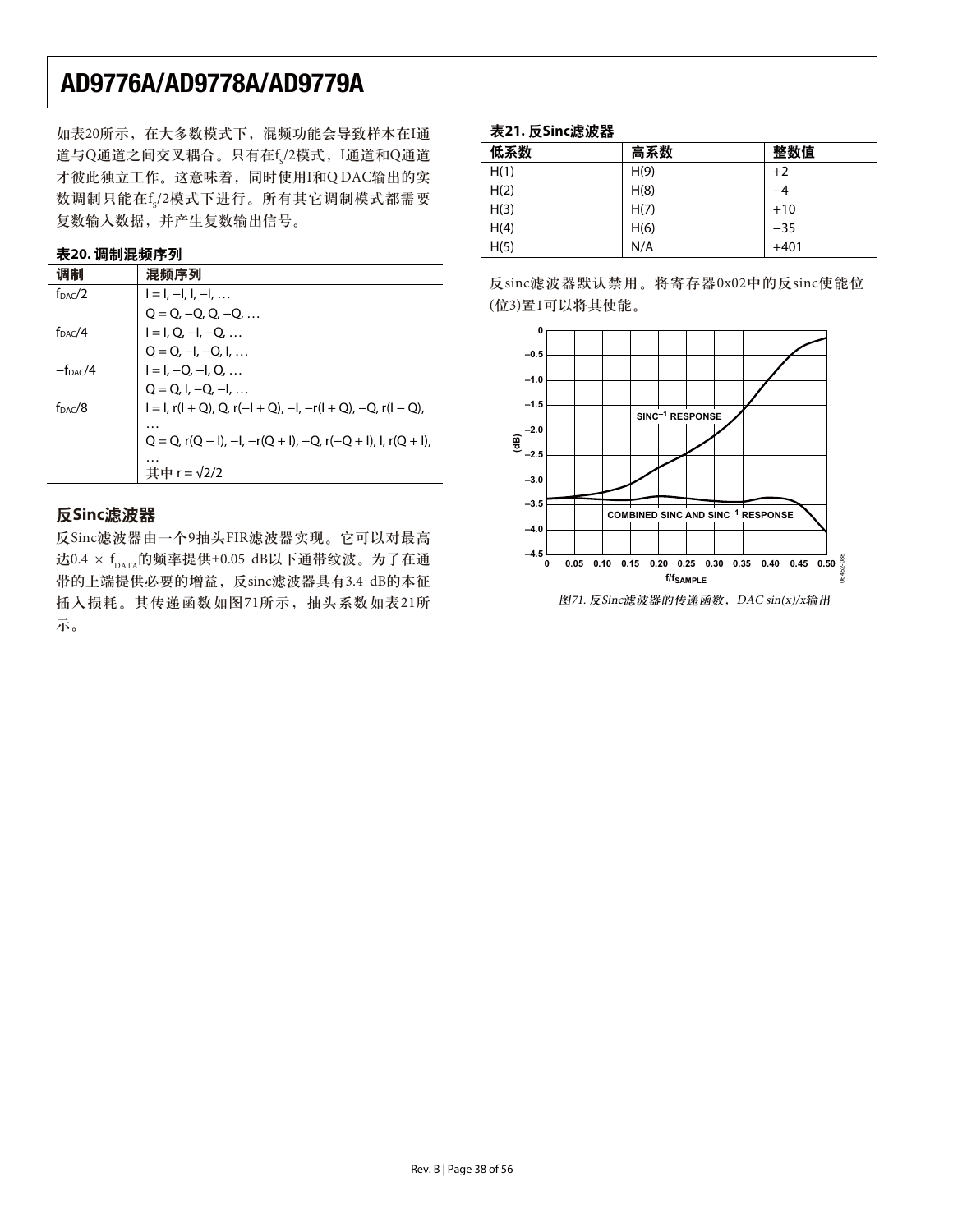## **DAC采样时钟源**

AD9776A/AD9778A/AD9779A可以通过两种模式提供DAC 采样时钟(DACCLK)。第一种模式采用片内时钟倍频器, 它可以接受一个以较低输入频率(通常是数据输入频率)工 作的参考时钟。然后,片内PLL将该参考时钟倍乘至较高 频率, 以用来产生DAC所需的全部内部时钟。该时钟倍频 器提供的高质量时钟,可满足大多数应用的性能要求。使 用片内时钟倍频器可以避免在电路板上产生和分配高速 DACCLK的困难。第二种模式是旁路时钟倍频器电路,让 DACCLK直接通过REFCLK引脚提供。利用这种模式, 用 户可以将非常高的输入时钟直接提供给DAC内核。对于要 求在较高输出频率时DAC输出噪声尽可能低的苛刻应用, 通过REFCLK引脚直接提供DACCLK可能是必需的。

无论何种情况(使用片内时钟倍频器或通过REFCLK引脚直 接提供DACCLK), 均要求REFCLK信号的抖动很低, 以尽 可能提高DAC噪声性能。

### 直接输入时钟

 $PLL$ 禁用时(寄存器0x09的位7 = 0), REFCLK输入直接用作 DAC采样时钟(DACCLK)。REFCLK频率需要等于输入数据 速率乘以插值系数(如果零值填充使能, 则还需要再乘以  $2)$ <sub>a</sub>

### 时钟倍频

PLL使能时(寄存器0x09的位7 = 1), 时钟倍频电路从较低频 率的REFCLK输入产生DAC采样时钟。时钟倍频器的功能 框图如图72所示。



图72. 时钟倍频器电路

时钟倍频器电路的作用是使VCO输出频率f<sub>vco</sub>等于REFCLK 输入信号频率乘以 $N1 \times N2$ 。

 $f_{VCO} = f_{REFCLK} \times (NI \times N2)$ 

DAC采样时钟频率 $\rm{f}_{_{\rm DACCLK}}$ 等于

 $f_{DACCIK} = f_{REFCLK} \times N2$ 

PLL使能时,最大输入时钟频率f<sub>reFCLK</sub>为250 MHz。必须适 当选择N1和N2的值,使得f<sub>vco</sub>总是在1.0 GHz至2.0 GHz的 最佳工作范围内。一旦知道VCO输出频率, 便可以选择正 确的PLL频段选择(寄存器0x08的位[7:2])值。

#### PLL偏置设置

PLL电路有三种偏置设置, 应将这些设置编程为其标称 值。表22所示的PLL值是这些参数的推荐设置。

表22. PLL设置

| PLL三线式接口控制 | 地址   |       |       |
|------------|------|-------|-------|
|            | 寄存器  | 位     | 优化设置  |
| PLL环路带宽    | 0x0A | [4:0] | 01111 |
| PLL VCO驱动  | 0x08 | [1:0] |       |
| PLL偏置      | 0x09 | [2:0] | 011   |

PLL环路带宽变量配置PLL环路滤波器的带宽。设置为 00000时, 带宽约为1 MHz。设置为11111时, 带宽约为10 MHz。优化值为01111, 此时环路带宽约为3 MHz。

### 配置PLL频段选择值

PLL VCO的有效工作范围约为1.0 GHz至2.0 GHz。该范围 由63个有重叠的频段组成, 如表23所示。对于任何需要的 VCO输出频率,都存在多个有效的PLL频段选择值。必须 注意, 表23所示的数据是针对典型器件而言。器件之间的差 异可能会使实际VCO输出频率范围偏移30 MHz到40 MHz。 此外, VCO输出频率随着温度而变化。因此, 最佳PLL频 段选择值必须根据具体器件和特定工作温度确定。

器件具有片内PLL频段自动选择特性。当该特性使能时, 器件将自动确定给定温度下的最佳PLL频段设置。在环境 温度的±60°C变化幅度内, 此设置始终有效。如果器件所 在的工作环境发生更大幅度的温度波动, 则需要对自动选 择的PLL频段做一个偏移。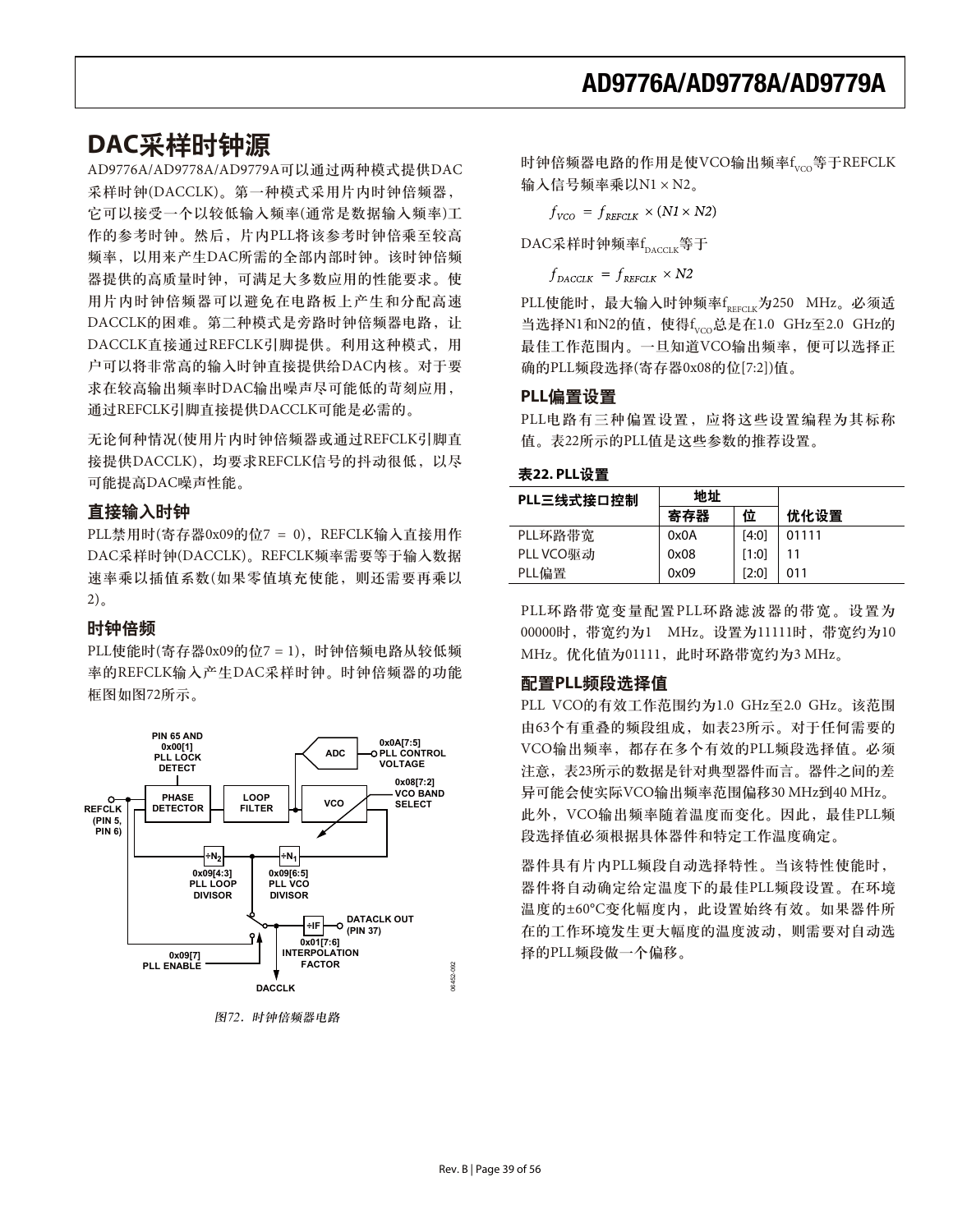### 表23. 典型VCO频率范围与PLL频段选择值

| -40℃至+85℃温度范围内的PLL锁定范围 |              |                | -40℃至+85℃温度范围内的PLL锁定范围 |                  |                |  |
|------------------------|--------------|----------------|------------------------|------------------|----------------|--|
|                        | VCO频率范围(MHz) |                |                        | VCO频率范围(MHz)     |                |  |
| PLL频段选择                | fLow         | $f_{\rm HIGH}$ | PLL频段选择                | f <sub>Low</sub> | $f_{\rm HIGH}$ |  |
| 111111 (63)            |              | 自动模式           | 011111(31)             | 1402             | 1468           |  |
| 111110 (62)            | 1975         | 2026           | 011110 (30)            | 1397             | 1451           |  |
| 111101 (61)            | 1956         | 2008           | 011101 (29)            | 1361             | 1427           |  |
| 111100 (60)            | 1938         | 1992           | 011100 (28)            | 1356             | 1412           |  |
| 111011 (59)            | 1923         | 1977           | 011011 (27)            | 1324             | 1389           |  |
| 111010 (58)            | 1902         | 1961           | 011010 (26)            | 1317             | 1375           |  |
| 111001 (57)            | 1883         | 1942           | 011001 (25)            | 1287             | 1352           |  |
| 111000 (56)            | 1870         | 1931           | 011000 (24)            | 1282             | 1336           |  |
| 110111 (55)            | 1848         | 1915           | 010111 (23)            | 1250             | 1313           |  |
| 110110 (54)            | 1830         | 1897           | 010110 (22)            | 1245             | 1299           |  |
| 110101 (53)            | 1822         | 1885           | 010101 (21)            | 1215             | 1277           |  |
| 110100 (52)            | 1794         | 1869           | 010100 (20)            | 1210             | 1264           |  |
| 110011 (51)            | 1779         | 1853           | 010011 (19)            | 1182             | 1242           |  |
| 110010 (50)            | 1774         | 1840           | 010010 (18)            | 1174             | 1231           |  |
| 110001 (49)            | 1748         | 1825           | 010001 (17)            | 1149             | 1210           |  |
| 110000 (48)            | 1729         | 1810           | 010000 (16)            | 1141             | 1198           |  |
| 101111 (47)            | 1730         | 1794           | 001111 (15)            | 1115             | 1178           |  |
| 101110 (46)            | 1699         | 1780           | 001110 (14)            | 1109             | 1166           |  |
| 101101 (45)            | 1685         | 1766           | 001101 (13)            | 1086             | 1145           |  |
| 101100 (44)            | 1684         | 1748           | 001100 (12)            | 1078             | 1135           |  |
| 101011 (43)            | 1651         | 1729           | 001011 (11)            | 1055             | 1106           |  |
| 101010 (42)            | 1640         | 1702           | 001010 (10)            | 1047             | 1103           |  |
| 101001 (41)            | 1604         | 1681           | 001001 (9)             | 1026             | 1067           |  |
| 101000 (40)            | 1596         | 1658           | 001000(8)              | 1019             | 1072           |  |
| 100111 (39)            | 1564         | 1639           | 000111(7)              | 998              | 1049           |  |
| 100110 (38)            | 1555         | 1606           | 000110 (6)             | 991              | 1041           |  |
| 100101 (37)            | 1521         | 1600           | 000101 (5)             | 976              | 1026           |  |
| 100100 (36)            | 1514         | 1575           | 000100(4)              | 963              | 1011           |  |
| 100011 (35)            | 1480         | 1553           | 000011 (3)             | 950              | 996            |  |
| 100010 (34)            | 1475         | 1529           | 000010 (2)             | 935              | 981            |  |
| 100001 (33)            | 1439         | 1505           | 000001 (1)             | 922              | 966            |  |
| 100000 (32)            | 1435         | 1489           | 000000 (0)             | 911              | 951            |  |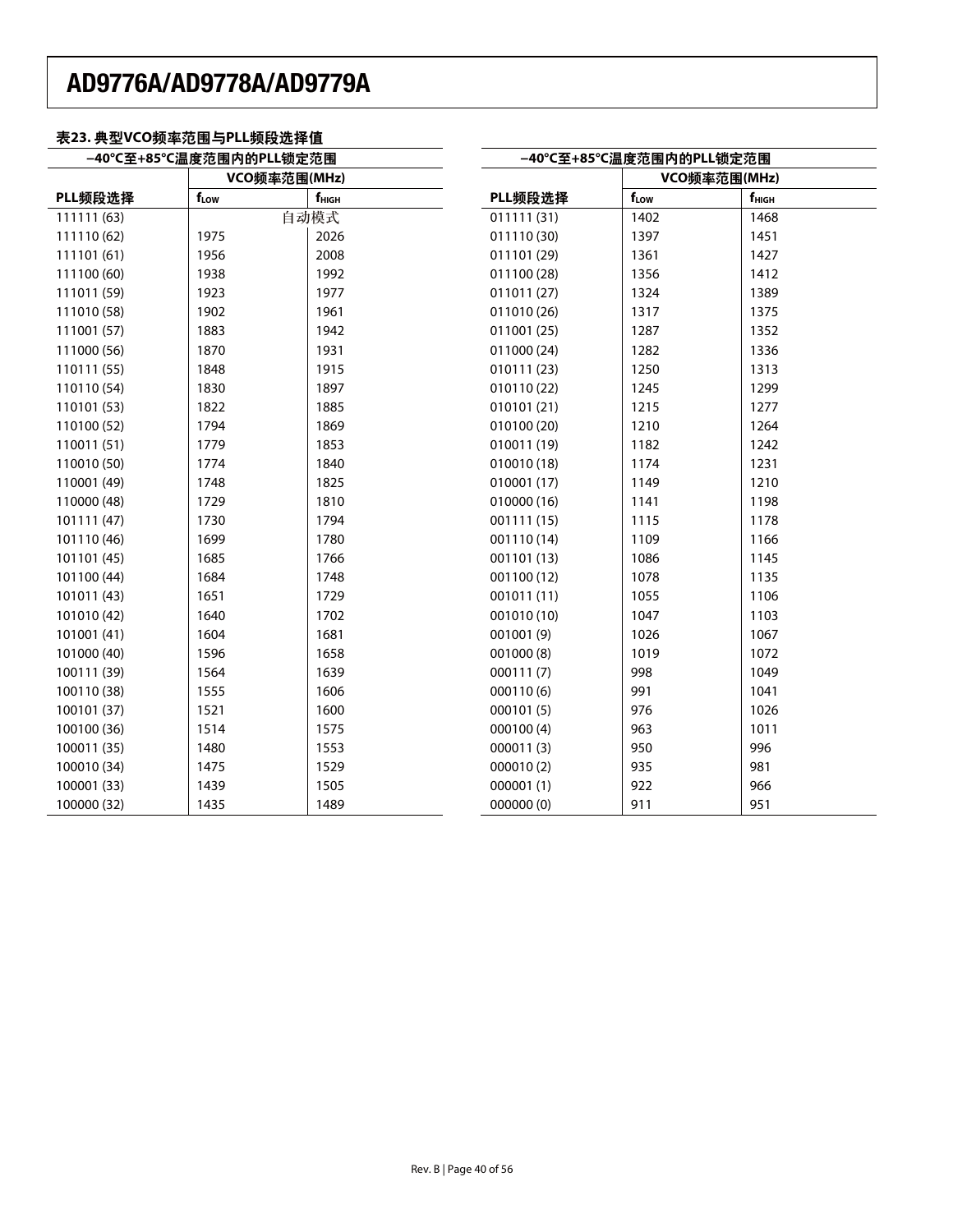### 利用温度检测配置PLL频段选择

下述步骤说明了为工作在特定温度的器件设置PLL频段选 择值的方法; 当环境温度在器件的工作温度范围(-40℃至 +85°C)内变化时, 该值始终有效, 无需用户进一步干预。 请注意, 在执行此步骤的过程中, 必须将REFCLK施加于 器件。

- 1. 编程设置N1(寄存器0x09的位[6:5])和N2 (寄存器0x09 的位[4:3]) 的值, 以及表22所示的PLL设置。
- 2. 将PLL频段(寄存器0x08的位[7:2])设为63, 以使能PLL 自动模式。
- 3. 等待PLL\_LOCK引脚或PLL锁定指示(寄存器0x00的位 1)变为高。这应当在5 ms内发生。
- 4. 读回6位PLL频段(寄存器0x08的位[7:2])。
- 5. 根据执行PLL自动频段选择时的温度, 将读回的值按 照表24或表25所示的PLL频段设定方法重新写入PLL频 段选择参数(寄存器0x08的位[7:2])。

为了选择能够在整个工作温度范围内保持有效的最佳PLL 频段选择值, 此步骤要求在器件启动或复位时进行温度检 测。如果优化频段处于0至31(较低的VCO频率)之内,请参 考表24。

#### 表24. 当频段处于较低范围(0至31)时, 设置优化PLL频段

| 使PLL频段=回读频段+2<br>–40℃ 至 –10℃                        |  |
|-----------------------------------------------------|--|
| 使PLL频段=回读频段+1<br>$-10^{\circ}$ C 至 +15 $^{\circ}$ C |  |
| 使PLL频段=回读频段<br>15℃ 至 55℃                            |  |
| 使PLL频段=回读频段-1<br>55°C 至 85°C                        |  |

如果优化频段处于32至62(较高的VCO频率)之内, 请参考 表25。

#### 表25. 当频段处于较高范围(32至62)时, 设置优化PLL频段

| 如果系统<br>启动温度为                      | 按以下方法设定PLL频段  |
|------------------------------------|---------------|
| –40℃ 至 –30℃                        | 使PLL频段=回读频段+3 |
| –30℃ 至 –10℃                        | 使PLL频段=回读频段+2 |
| $-10^{\circ}$ C 至 +15 $^{\circ}$ C | 使PLL频段=回读频段+1 |
| 15°C 至 55°C                        | 使PLL频段=回读频段   |
| 55°C 至 85°C                        | 使PLL频段=回读频段-1 |

### 利用存储器进行已知温度校准

如果系统不提供温度检测功能,则在已知温度进行工厂校 准是保证在温度范围锁定的另一种方法。工厂校准可以按 照下述步骤执行:

- 1. 编程设置N1(寄存器0x09的位[6:5])和N2 (寄存器0x09 的位[4:3])的值, 以及表22所示的PLL设置。
- 2. 将PLL频段(寄存器0x08的位[7:2])设为63, 以使能PLL 自动模式。
- 3. 等待PLL LOCK引脚或PLL锁定指示(寄存器0x00的位1) 变为高。这应当在5 ms内发生。
- 4. 读回6位PLL频段(寄存器0x08的位[7:2])。
- 5. 根据执行PLL自动频段选择时的温度, 将表24或表25所 示的PLL频段存入非易失性存储器。在系统上电或重 新启动时, 将存储的PLL频段值载入PLL频段选择参数 (寄存器0x08的位[7:2])。

### "一劳永逸"的器件选项

如果在特定系统中无法实施上述PLL频段选择配置方法, 则可能有一个隐藏的器件选项可以满足系统要求。它允许 用户预载入适合所有器件的特定PLL频段选择值, 该值在 整个温度范围内始终有效。REFCLK和VCO频率示例如表 26所示。

### 表26. 典型VCO频率范围与PLL频段选择值

| <b>fREFCLK (MHZ)</b> | $fVCO$ (MHz) | 保证PLL<br>频段 | 总PLL<br>分频比 |
|----------------------|--------------|-------------|-------------|
|                      |              |             |             |
| 59.73335             | 955.7336     | 2           | 16          |
| 61.44                | 1966.08      | 61          | 32          |
| 67.2                 | 1075.2       | 11          | 16          |
| 76.8                 | 1228.8       | 20          | 16          |
| 80.01                | 1280         | 23          | 16          |
| 81.92                | 1310.72      | 25          | 16          |
| 92.16                | 1474.56      | 34          | 16          |
| 112.0                | 1792.0       | 50          | 16          |
| 119.4667             | 955.7336     | 2           | 8           |
| 122.88               | 1966.08      | 61          | 16          |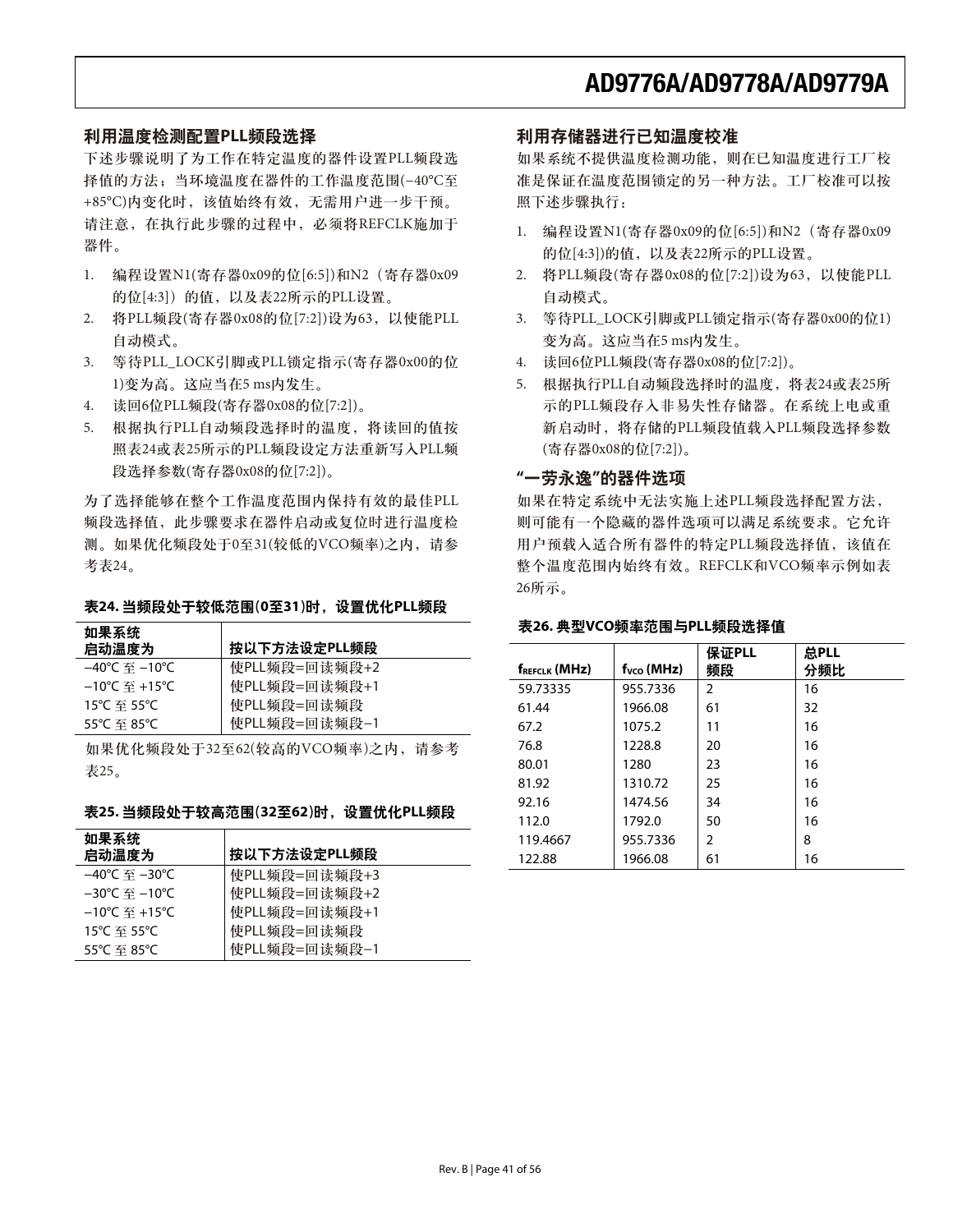### **驱动REFCLK输入**

REFCLK输入要求一个低抖动差分驱动信号。该信号的电 平可以在以400 mV输入共模电压为中心的400 mV峰峰值差 分至1.6 V峰峰值差分范围内。查看单端输入REFCLK+或 REFCLK-, 各输入引脚均能在以400 mV共模电压为中心的 200 mV峰峰值至800 mV峰峰值范围内摆动。虽然这些输入 电平并不直接兼容LVDS, 但REFCLK可以由一个偏移交流 耦合LVDS信号驱动, 如图73所示。



图73. LVDS REFCLK驱动电路

如果有干净的正弦时钟可用,则可以将其通过变压器耦合 至REFCLK, 如图73所示。对于较低的采样速率, 也可以 使用CMOS或TTL时钟。它可以经过一个CMOS转LVDS 转换器,然后再按照本节所述进行交流耦合。或者,也可 以将其通过变压器耦合并箝位, 如图74所示。





A simple bias network for generating  $V_{CM}$  is shown in Figure 75. It is important to use CVDD18 and CGND for the clock bias circuit. Any noise or other signal that is coupled onto the clock is multiplied by the DAC digital input signal and can degrade DAC performance.

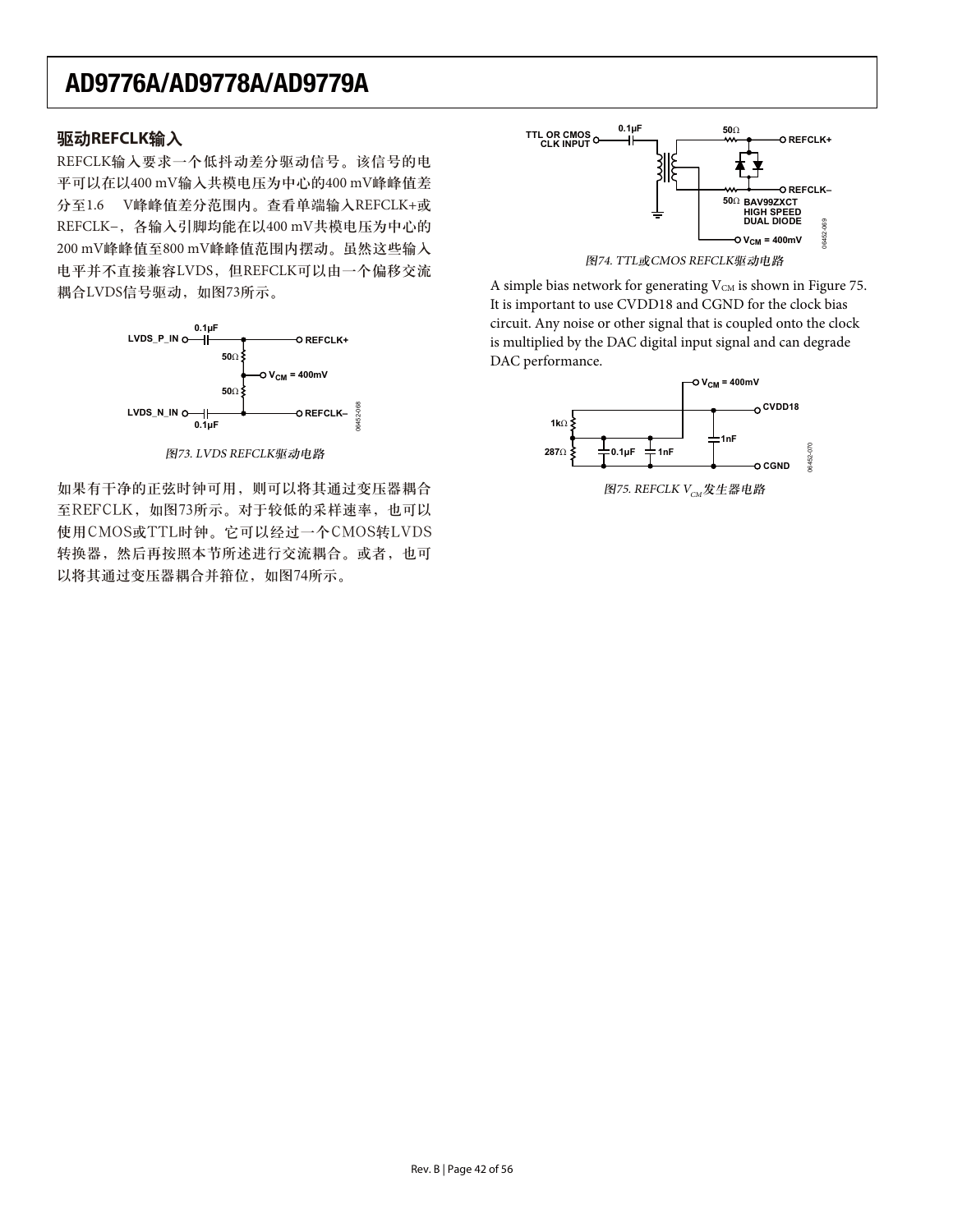# 产生满量程电流

## 内部基准电压源

I DAC和Q DAC的满量程电流可以在8.66 mA至31.66 mA范 围内设置。开始时, 使用1.2 V带隙基准电压源设置与I120 引脚(引脚75)相连的外部电阻中的电流。基准电压电路的 简化框图如图76所示。外部电阻的建议值为10 kΩ, 它设置 电阻中的基准电流I<sub>PFFFRFNCF</sub>为120 μA, 进而提供DAC输出 满量程电流20 mA。增益误差是此电阻的线性函数,因此 高精度电阻可以改善与器件内部匹配特性的增益匹配。增 益的温度漂移也会受此电阻影响。在要求良好增益稳定性 的应用中,建议使用低温度系数的电阻。

内部电流镜提供电流增益缩放, 其中I DAC或Q DAC增益 为三线式接口端口寄存器中的一个10位字(寄存器0x0B、寄 存器OxOC、寄存器OxOF和寄存器Ox10)。DAC增益寄存器 的默认值使IFS约为20 mA。Ire等于:

$$
I_{FS} = \frac{1.2 \text{ V}}{R} \times \left(\frac{27}{12} + \left(\frac{6}{1024} \times DAC \text{ Gain}\right)\right) \times 32
$$

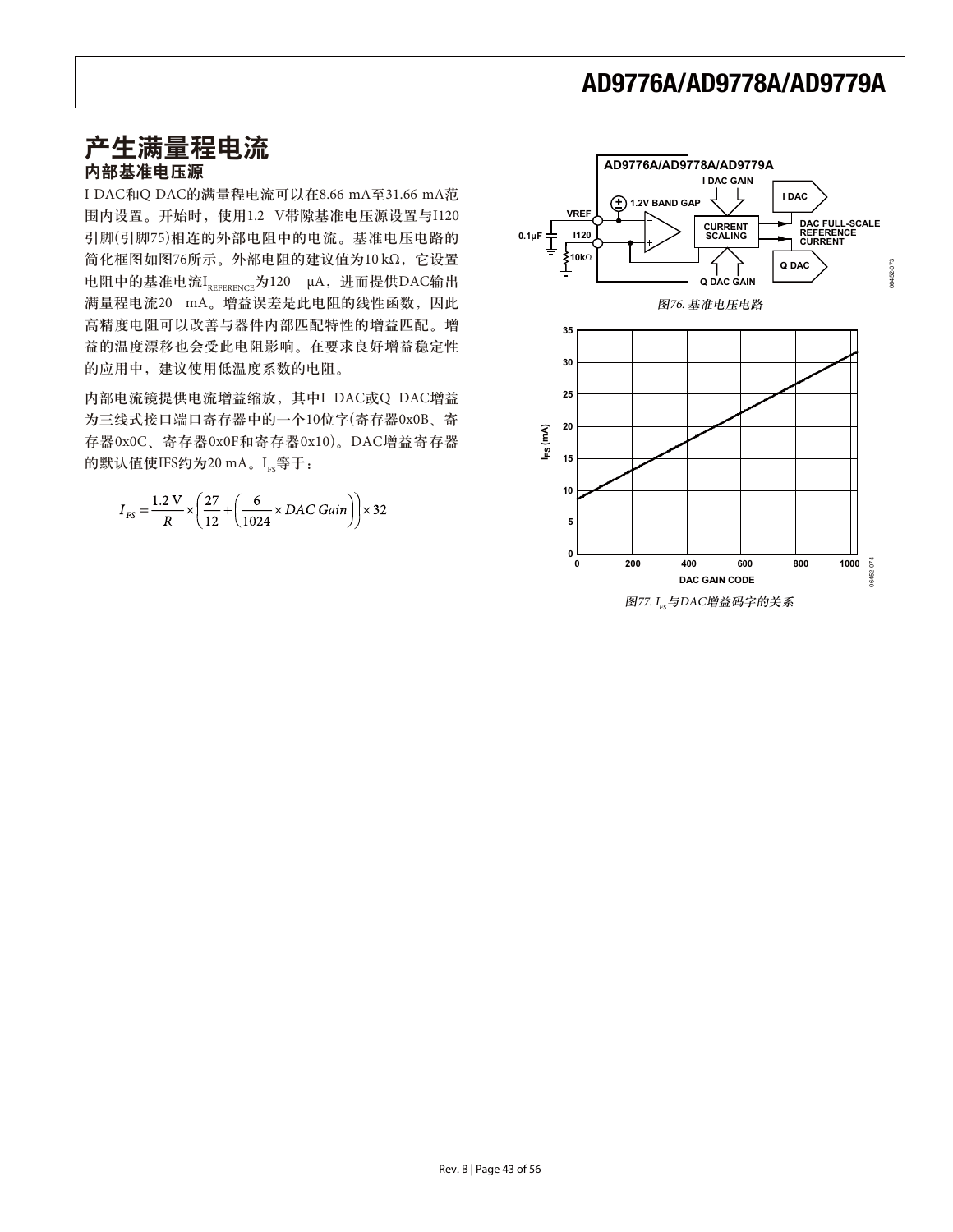## 增益和失调校正

利用模拟正交调制器,非常容易实现单边带无线电。不 过,正交调制器有多个降低模拟性能的非理想特性,其中 包括:

- -增益失配: 正交调制器实数和虚数信号路径的增益可 能不完全匹配。这会导致镜像抑制性能达不到最佳, 因为负频率镜像不能完全抵消。
- $\bullet$ 本振(LO)馈通: 正交调制器具有有限的直流失调, 而 且存在LO端口至信号输入端的耦合。这因素可能会导 致在正交调制器LO频率处出现明显的频谱杂散。

AD9776A/AD9778A/AD9779A能够消除所有这些不利影 响。请注意,这些影响会随着温度而漂移;因此,如果希 望实现近乎最佳的单边带性能,可能需要检测这些影响随 温度的变化,并予以校正。

### $I/Q$ 通道增益匹配

增益匹配是通过调整DAC增益寄存器的值而实现。对于I DAC, 这些值位于0x0B和0x0C I DAC控制寄存器中。对于 Q DAC, 这些值位于0x0F和0x10 Q DAC控制寄存器中。这 些值有10位。执行增益补偿时, 按照固定的步幅增大或减 小其中一个寄存器的值,然后测量干扰镜像的幅值。如果 干扰镜像的幅值增大, 则应停止, 转而对另一个DAC控制 寄存器尝试同样的调整,直到无法通过调整这些寄存器使 镜像抑制得到进一步改善为止。

应当注意, LO馈通补偿独立于增益。不过, 增益补偿可能 会影响LO补偿, 因为增益补偿可能会改变信号的共模电 平。某些调制器的直流失调与共模电平相关。因此,建议 增益调整先于LO补偿执行。

## **辅助DAC操作**

AD9776A/AD9778A/AD9779A提供了两个辅助DAC。这些 DAC的满量程输出电流是由1.2 V带隙基准电压源和I120引 脚与地之间的外部电阻决定。当辅助DAC增益设置为满量 程时(10位值, 三线式接口寄存器0x0D和0x11), 从基准电 压放大器电流(IREFERENCE)到辅助DAC基准电流的增益比例为 16.67。这使得辅助DAC1和辅助DAC2的满量程电流约为  $2 mA.$ 

有效输出可以用作源电流或吸电流。提供源电流时, 输出 顺从电压为0 V至1.6 V。提供吸电流时, 输出顺从电压为 0.8 V至1.6 V。输出引脚是作为源电流还是吸电流, 取决于 对寄存器0x0E和0x12的位6所写的值。

辅助DAC结构如图78所示。辅助DAC的两个输出引脚在任  $-\text{h}$ 问只有一个有效。无效端变为高阻抗状态(>100 kΩ)。 哪一个输出引脚有效, 取决于对寄存器0x0E和0x12的位7 所写的值。



图78. AD9776A/AD9778A/AD97779A的辅助DAC源电流/吸电流

辅助DAC1的电流幅值由0x0D和0x0E辅助DAC1控制寄存器 控制,辅助DAC2的电流幅值由0x11和0x12辅助DAC2控制 寄存器控制。这些辅助DAC能够提供源电流或吸电流,具 体是由各辅助DAC控制寄存器的位6控制。提供源电流或 吸电流, 应在电路设计阶段做出选择。电路定型后, 在电 流源和电流吸收器之间切换并无益处。

当DAC输出端后接正交调制器时, 辅助DAC可以用于LO 抵消。该LO馈通是由正交调制器的输入参考直流失调电压 (以及DAC输出失调电压失配)引起的,可能会降低系统性 能。

DAC与正交调制器的典型接口如图79所示。调制器的输入 共模电压一般远高于DAC的输出电压,因此有必要使用交 流耦合或直流电平转换。如果正交调制器所需的共模输入 电压与DAC电压匹配, 则可以使用图79所示的直流方式。 当正交调制器输入端来自DAC的杂散信号(失真和DAC镜 像)可能影响系统性能时,建议使用低通或带通滤波器。将 滤波器放在图79所示位置可以简化滤波器设计, 因为源阻 抗和负载阻抗很容易设计为接近50 Ω。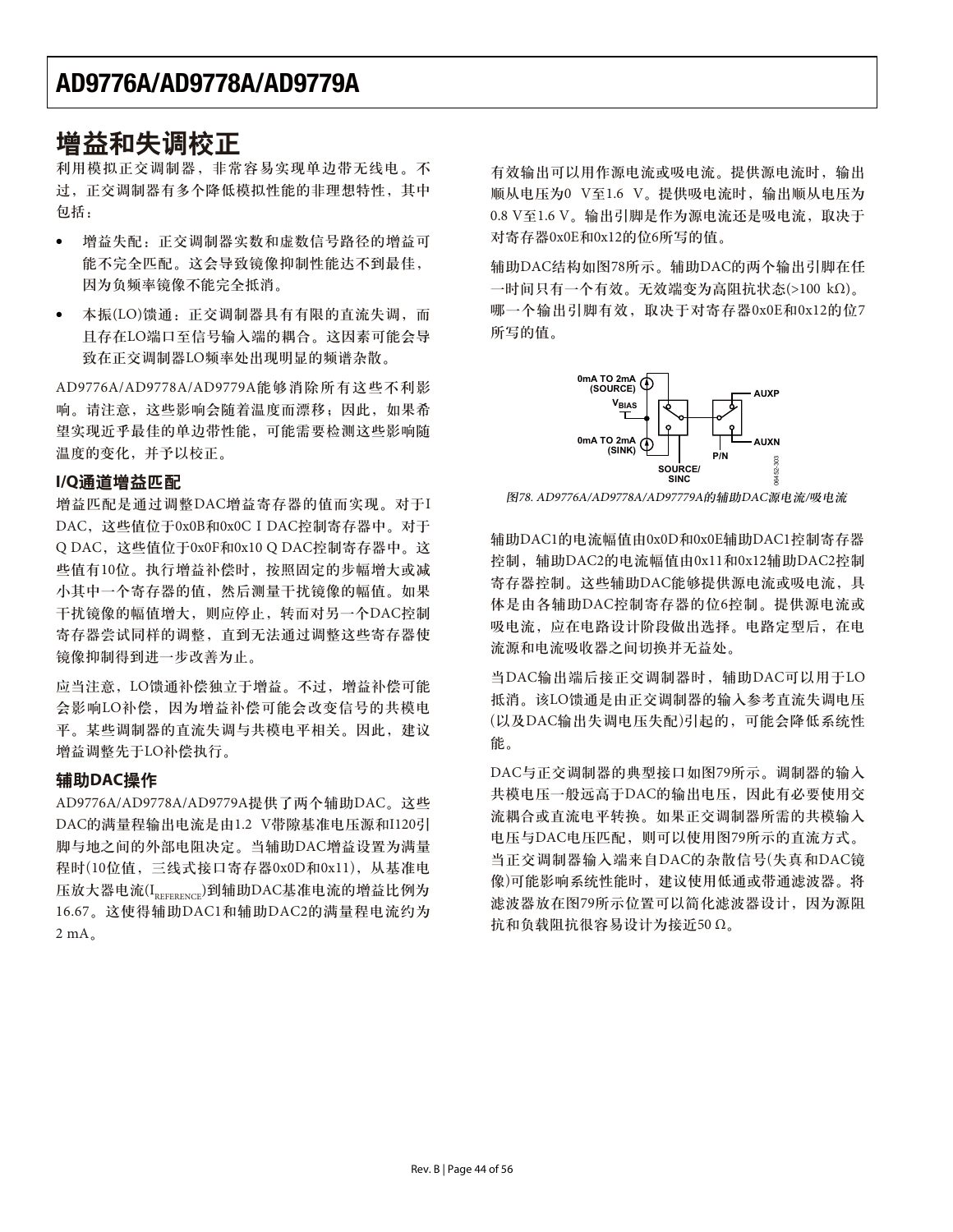

图79. 辅助DAC交流耦合至正交调制器的典型用法

#### LO馈通补偿

LO馈通补偿是所有三种操作中最复杂的一种。这是由失调 辅助DAC的结构所决定的, 如图78所示。为在电路中实现 LO馈通补偿, 这些辅助DAC的四路输出各自都可以通过  $-\bigwedge$ 500 Ω电阻接地, 并通过一个250 Ω电阻连接到四路正 交调制器信号输入端之一。这些连接的作用是将非常小的 电流驱动至正交调制器输入端的结点, 使其中一路正交调 制器信号输入端增加微小直流偏置。

为实现LO馈通补偿, 用户应从辅助DAC符号寄存器的默 认条件开始, 然后递增某个辅助DAC输出电流的幅值。完 成之后, 应检测正交调制器输出端LO馈通的幅值。如果 LO馈通幅值增大, 请尝试更改所调整的辅助DAC的符 号, 或者调整另一个辅助DAC的输出电流。为了获得有效 的算法,可能需要进行练习。

使用AD9776A/AD9778A/AD9779A评估板, LO馈通通常可 以调整到本底噪声水平, 不过这并不稳定, 会随温度而变 化。

## **AD9776A/AD9778A/AD9779A**

### 增益和失调校正结果

增益和失调校正的结果可以从图80和图81看出。图80显示 了增益和失调校正之前正交调制器的输出频谱。图81显示 了校正之后的输出频谱。2.1 GHz频率处的LO馈通已被抑 制到噪声水平。运用校正可以实现该结果,但如果温度发 生较大变化, 则需要重新校正。

请注意, 增益匹配改善了负频率镜像抑制, 但仍然存在明 显的镜像。剩余镜像来源于正交调制器的相位失配。相位 失配与增益失配可以通过镜像的形状来区分。注意图80中 的镜像相对较平坦,图81中的镜像则随频率增加而下降。 相位失配与频率相关, 因此相位失配占主导的镜像具有这 种倾斜特征。



图81. AD9779A和ADL5372, 2.1 GHz多音信号, 经过增益和 LO补偿优化



图81. AD9779A和ADL5372, 2.1 GHz多音信号, 经过增益和 LO补偿优化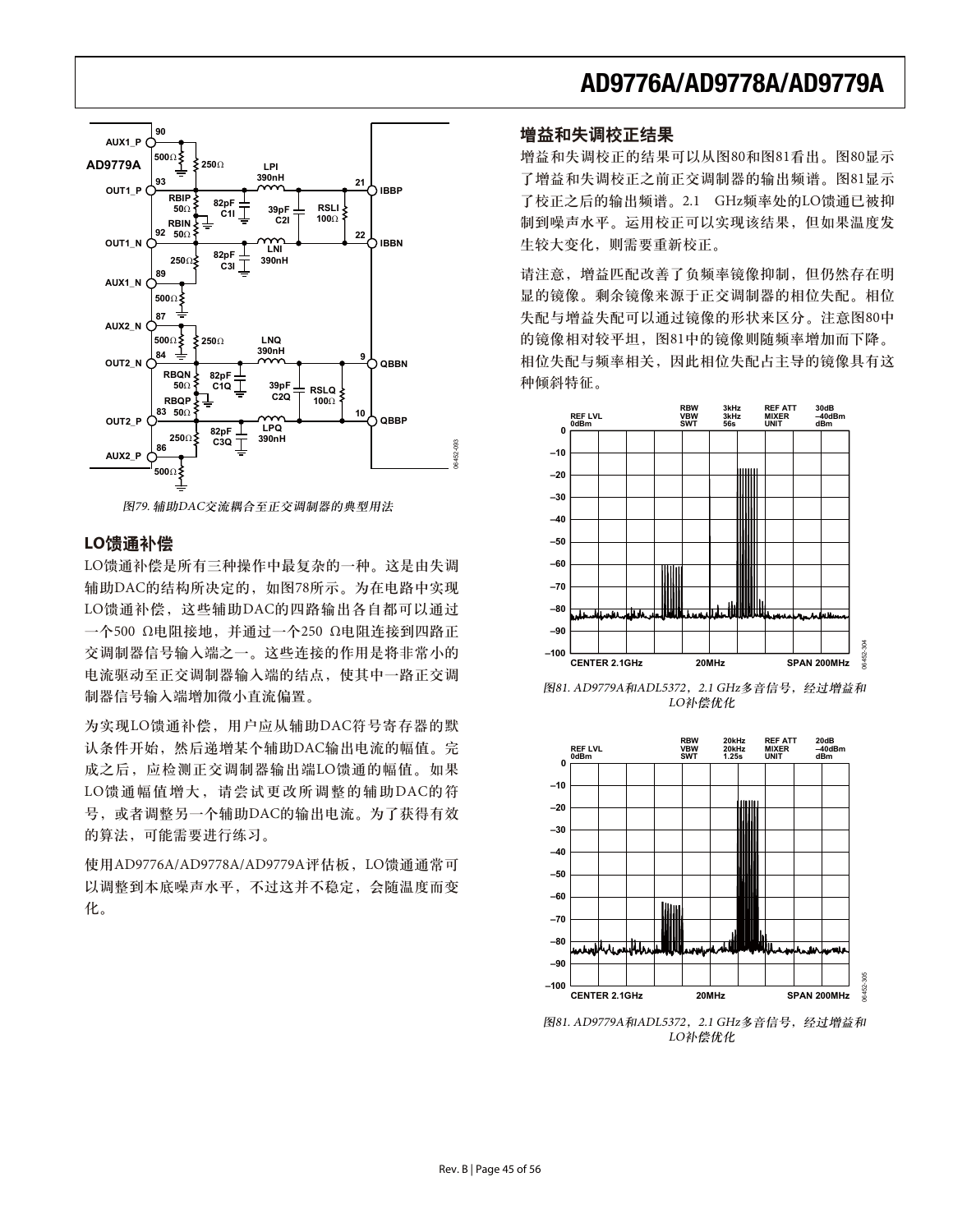## 瑜入数据端口

AD9776A/AD9778A/AD9779A能以两种数据输入模式工 作: 双端口模式和单端口模式。默认模式是双端口模式(单 端口位 = 0), 各DAC从专用输入端口接收数据。单端口模 式(单端口位 = 1)下, 两个DAC均从端口1接收数据, DAC1 和DAC2数据交错, TXENABLE输入用来将数据引导至目 标DAC。双端口模式下, TXENABLE输入用来关断数字数 据路径。

双端口模式下, 必须以输入数据速率提供数据。单端口模 式下, 必须以各DAC输入数据速率的两倍提供数据。数据 输入的最高速率为300 MSPS, 因此在单端口模式下, 每个 DAC的输入数据速率最高可达150 MHz。

在双端口和单端口模式下,可以用一个数据时钟输出 (DATACLK)信号作为固定时间基础, 以便从FPGA或其它 数据源获得数据。此输出信号以输入数据速率工作。

## 单端口模式

单端口模式下, 两个DAC的数据均在端口1输入总线(P1D [15:0])上接收。I和Q数据样本交错,并在DATACLK的上 升沿进行采样。与数据一道, 还必须在TXENABLE输入(引 脚39)上提供一个帧传输信号, 以便将输入数据引导至相应 的DAC。当TXENABLE为高时, 对应的数据字送至I DAC。当TXENABLE为低时, 对应的数据字送至Q DAC。 交错模式下数字接口的时序如图83所示。

Q首位(寄存器0x02的位0)控制输入数据的配对顺序。当Q 首位设为默认值0时, 送至DAC的I-Q对为对应于TXEN-ABLE先低后高的两个输入数据字。当Q首位设为1时, 送 至DAC的I-Q对为对应于TXENABLE先高后低的两个输入 数据字。请注意,无论按照何种顺序配对, 对应于TXEN-ABLE高的数据都是被引导至I DAC, 对应于TXENABLE低 的数据都是被引导至Q DAC。

### 双端口模式

双端口模式下, 各DAC的数据在相应的输入总线(P1D  $\{15:0\}$ 或 $P2D[15:0]$ ) 上接收。 $I$ 和 $Q$ 数据同时到达,并在 DATACLK信号的上升沿进行采样。TXENABLE信号必 须为高才能使能发射路径。

### 输入数据以DATACLK为参考

当输入数据以DATACLK输出为参考时,与AD9776A/ AD9778A/AD9779A的接口最为简单。DATACLK输出为 用来锁存输入数据的内部时钟的缓冲版本(含某种固定延 迟)。因此, 如果符合输入数据相对于DATACLK的建立 和保持时间, 就能正确锁存输入数据。图82给出了以 DATACLK为时序参考的单端口模式和双端口模式详细时 序图。



图82. 输入数据端口时序, 数据以DATACLK为参考

表28显示了在器件的工作温度范围内输入数据的建立和保 持时间要求, 同时显示了阻挡窗口(KOW)。阻挡窗口是接 口的建立和保持时间之和, 表明为了确保正确采样, 这是 有效数据必须出现在器件上的最短时间。

### DATACLK频率设置

DATACLK信号从内部DAC采样时钟DACCLK获得。 DATACLK输出的频率取决于多个编程设置。一般而言, DATACLK的频率等于输入数据速率。DACCLK与DATA-CLK的关系式如下:

 $f_{\text{DATACLK}} = \frac{f_{\text{DACLK}}}{IF \quad ZS \quad SP \times DATACLRDW}$ 

其中, 变量IF、ZS、SP和DATACLKDIV的值如表27所示。

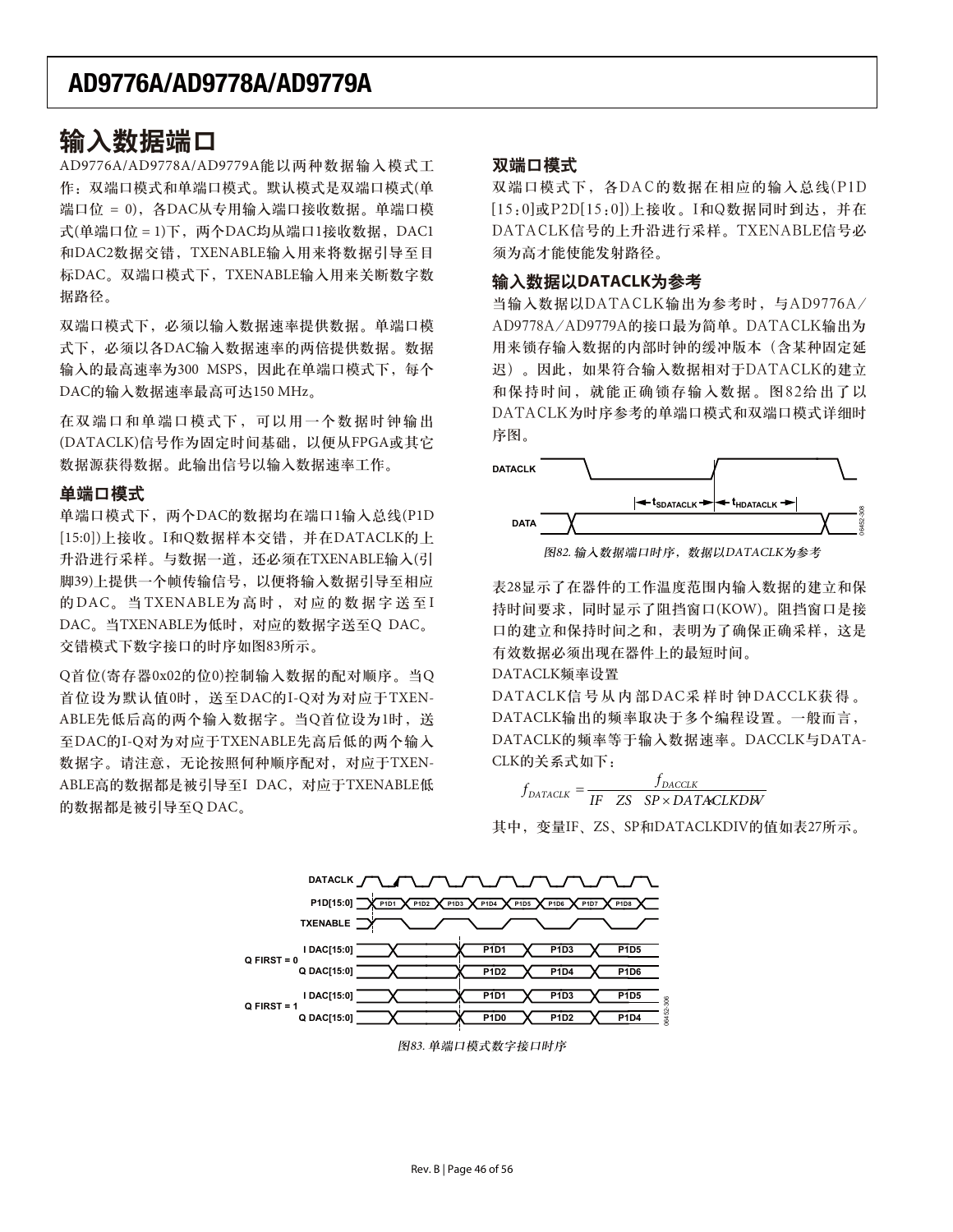DATACLKDIV仅影响DATACLK输出频率, 而不影响数据 采样时钟的频率。为使输入数据采样频率f<sub>dATACLK</sub>始终与期 望数据速率保持一致, DATACLKDIV应设为00。

#### 天27. 从DACCLK获得DATACLK的分频值

|                   |               | 地址   |         |
|-------------------|---------------|------|---------|
| 变量                | 值             | 寄存器  | 位       |
| IF                | 插值系数(1、2、4或8) | 0x01 | $[7:6]$ |
| 75                | 1(零值填充禁用)     | 0x01 | [0]     |
|                   | 2(零值填充使能)     |      |         |
| SP                | 0.5(单端口使能)    | 0x02 | [6]     |
|                   | 1(选择双端口)      |      |         |
| <b>DATACLKDIV</b> | 2或4           | 0x03 | $[5:4]$ |

### 输入数据以REFCLK为参考

某些系统中, 用REFCLK输入比用DATACLK输出作为输入数 据时序参考更方便。如果DACCLK的频率等于数据输入的 频率(无插值), 则相对于REFCLK±表28所示时序规格的数 据可以直接使用, 无需更多考虑。如果DACCLK的频率大 于输入数据的频率, 则可以利用分频器产生DATACLK输出 (以及内部数据采样时钟)。此分频器会在REFCLK和DATA-CLK之间造成相位模糊, 导致采样时间不确定。为了确立 数据接口的固定的建立和保持时间, 必须消除这种相位模 糊。

为了消除相位模糊, 必须使用SYNC\_I输入引脚(引脚13和 14), 强迫数据在特定REFCLK沿进行采样。REFCLK、 SYNC\_I和输入数据之间的关系如图84和图85所示。因此, 为了可靠地将数据传输至器件, SYNC\_I和数据均必须满足 表28的时序要求。



图84. 输入数据端口时序,数据以REFCLK为参考,f<sub>dacclK</sub> = f<sub>reFCLK</sub>

请注意, 虽然SYNC I的建立和保持时间是相对于REFCLK 而言, 但SYNC\_I输入是以内部DACCLK速率进行采样。当 采用PLL时, SYNC\_I必须置位以满足相对于REFCLK  $(t_{S-SYNC})$ 的建立时间要求, 但不能在内部SYNC\_I采样时钟 的前一个上升沿之前置位。换言之, SYNC\_I置位沿必须放 在连续两个阻挡窗口之间,这些阻挡窗口是以DACCLK速 率重复的, 而不是REFCLK速率。针对PLL提供的DACCLK 频率的为四倍REFCLK频率的情况, 图85的阴影部分显示 了SYNC\_I置位的有效窗口。因此, 最短建立时间为 t<sub>s\_SYNC</sub>,最长建立时间为t<sub>DACCLK</sub>-t<sub>H\_SYNC</sub>。



图85. 输入数据端口时序,数据以REFCLK为参考,f<sub>paccuk</sub> = f<sub>refcuk</sub> × 4

|                |                 | PLL禁用          |                |              | PLL使能          |                |              |
|----------------|-----------------|----------------|----------------|--------------|----------------|----------------|--------------|
| 时序参数           | 温度              | Min $t_s$ (ns) | Min $t_H$ (ns) | Min KOW (ns) | Min $t_s$ (ns) | $Min t_H (ns)$ | Min KOW (ns) |
| 数据相对于REFCLK±   | $-40^{\circ}$ C | $-0.80$        | 3.35           | 2.55         | $-0.83$        | 3.87           | 2.99         |
|                | $+25^{\circ}$ C | $-1.00$        | 3.50           | 2.50         | $-1.06$        | 4.04           | 2.98         |
|                | $+85^{\circ}$ C | $-1.10$        | 3.80           | 2.70         | $-1.19$        | 4.37           | 3.16         |
|                | –40°C 至 +85°C   | $-0.80$        | 3.80           | 3.00         | $-0.83$        | 4.37           | 3.54         |
| 数据相对于DATACLK   | $-40^{\circ}$ C | 2.50           | $-0.05$        | 2.45         | 2.50           | $-0.05$        | 2.45         |
|                | $+25^{\circ}$ C | 2.70           | $-0.20$        | 2.50         | 2.70           | $-0.20$        | 2.50         |
|                | $+85^{\circ}$ C | 3.00           | $-0.40$        | 2.60         | 3.00           | $-0.40$        | 2.60         |
|                | –40℃ 至 +85℃     | 3.00           | $-0.05$        | 2.95         | 3.00           | $-0.05$        | 2.95         |
| SYNC 圧至REFCLK± | $-40^{\circ}$ C | 0.30           | 0.65           | 0.95         | 0.27           | 1.17           | 1.39         |
|                | $+25^{\circ}$ C | 0.25           | 0.75           | 1.00         | 0.19           | 1.29           | 1.48         |
|                | $+85^{\circ}$ C | 0.15           | 0.90           | 1.05         | 0.06           | 1.47           | 1.51         |
|                | –40℃ 至 +85℃     | 0.30           | 0.90           | 1.20         | 0.27           | 1.47           | 1.74         |

#### 表28. 数据时序规格与温度

Rev. B | Page 47 of 56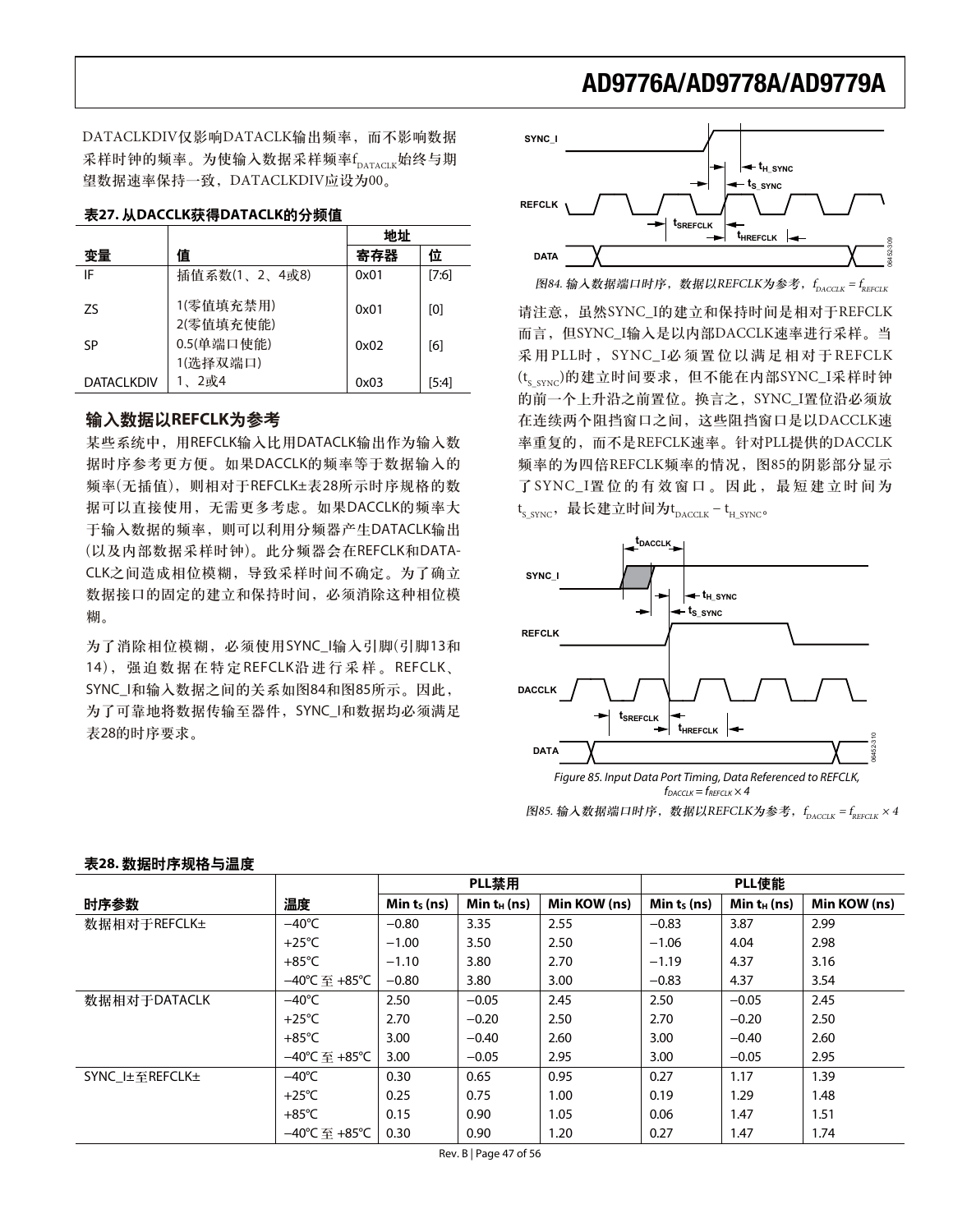### 优化数据输入时序

AD9776A/AD9778A/AD9779A具有片内电路, 允许用户调 整DATACLK输出与DCLK\_SMP(采样输入数据的内部时钟) 之间的关系, 以优化输入数据时序。这种优化是通过一系 列三线式接口寄存器读写操作来实现。时序优化可以在用 户的严格控制之下完成,也可以对器件进行编程,使之自 动保持在一定的时序余量(时序余量可配置)。该功能仅在 输入数据以DATACLK输出为参考时才能使用。后续部分 将详细说明每种方法。

图86显示用来检测采样时序错误并调整数据接口时序的电 路。DCLK\_SMP信号是用来锁存输入数据的内部时钟。最 终,此信号的上升沿需要处干输入数据有效采样周期的中 心。其实现方式是调整时间延迟t<sub>p</sub>,以改变DATACLK时 序, 从而改变输入数据相对于DCLK\_SMP的到达时间。



图86. 时序错误检测和优化电路

除了器件数据路径所用的实际采样数据外, 错误检测电路 还会产生两组采样数据(称为余量测试数据)。一组采样数 据在实际数据采样点之前锁存,另一组采样数据在实际数 据采样点之后锁存。如果余量测试数据与实际数据匹配, 则认为采样有效,没有错误。如果实际数据与余量测试数 据不匹配, 则会声明出错。

数据时序余量[3:0]变量决定余量测试数据在实际数据采样 点之前和之后多久进行锁存。因此, 数据时序余量变量决 定接口需要多少建立和保持余量,才能使数据时序错误 IRO 保持无效(表明操作无误)。由此可知, 只要建立和保 持余量降到数据时序余量[3:0]值以下, 时序错误IRQ就会 置1,但并不一定意味着锁存至器件中的数据不正确。

发生错误时,除了设置数据时序错误IRQ外,还会设置数 据时序错误类型位为低时,表示保 持错误;为高时,表示建立错误。图87显示了数据接口的 时序图和数据时序错误类型位的状态。



## 自动时序优化

当自动时序优化模式使能(寄存器0x03的位7=1)时, 器件持 续监视数据时序错误IRQ位和数据时序错误类型位。检测 到建立错误时, DATACLK延迟[3:0]增加; 检测到保持错 误时, DATACLK延迟[3:0]减少。用户可以回读当前使用 的DATACLK延迟[3:0]设置值。

### 手动时序优化

手动时序优化模式(寄存器0x03的位7 = 0)下, 器件不会改 变用户编程设置的DATACLK延迟[3:0]值。默认情况下, DATACLK延迟使能位无效。要使用DATACLK延迟[3:0] 值,该位必须设为高。在00000至11111范围内设置DATA-CLK延迟时, 延迟(绝对时间)范围约为700 ps至6.5 ns。表29 列出了整个温度范围内每步进递增的典型延迟。

表29. 整个温度范围内数据延迟线的典型延迟

| 延沢                  | $-40^{\circ}$ C | +25°C | +85°C | 单位 |
|---------------------|-----------------|-------|-------|----|
| 零码延迟<br>(使能延迟线时的延迟) | 630             | 700   | 740   | ps |
| 平均单位延迟              | 175             | 190   | 210   | ps |

将器件置于手动模式时, 就会激活差错校验逻辑。如果 IRQ使能, 则检测到建立/保持冲突时会产生中断。每配置 一次器件, 就会执行一次差错校验操作。对数据时序余量 [3:0]或DATACLK延迟[3:0]值所做的任何改变, 都会触发新 的差错校验操作。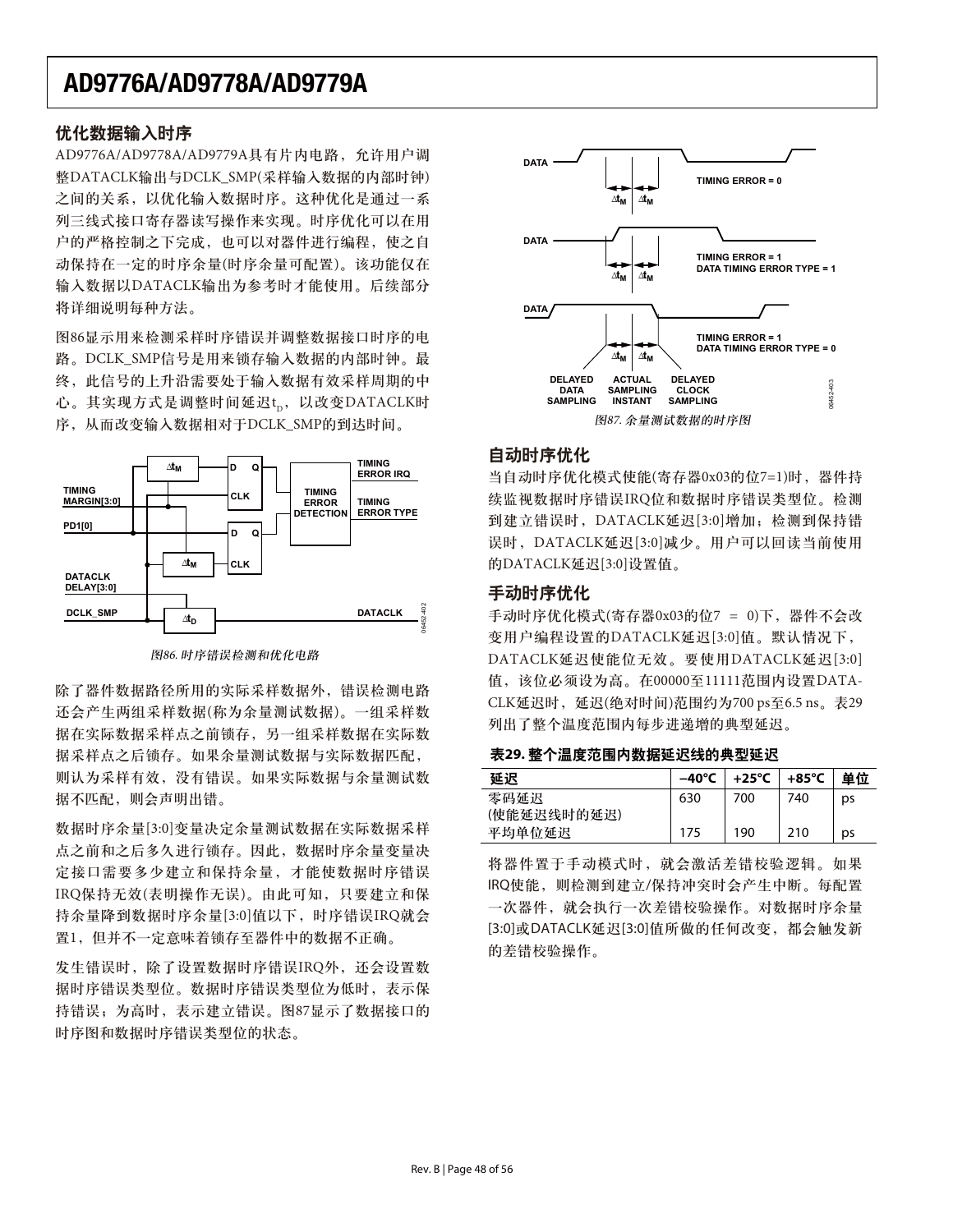## 器件同步

系统需求可能会对同步提出两种不同要求。某些系统要求 多个DAC彼此同步。支持发射分集或波束形成时就是这种 情况,因为需要使用多根天线来发射相关信号。此时, DAC输出需要彼此相位对准,但可能不要求DAC输出与系 统级参考时钟对准。在采用时分复用发射链路的系统中, 一个或多个DAC可能需要与系统级参考时钟同步。同步逻 辑概述部分和器件与系统时钟同步部分将说明这两种条件 下的器件同步选项。

### 同步逻辑概述

图88显示了片内同步逻辑的框图。同步逻辑的基本操作是 产生宽度为DACCLK周期的单个初始化脉冲, 以将时钟发 生状态机逻辑设置为已知状态。该初始化脉冲将时钟状态 [4:0]的值载入时钟发生状态机, 作为其下一个状态。如果 同步逻辑正确产生初始化脉冲, 则它将在每32个DACCLK 周期中的一个DACCLK周期内有效。时钟发生状态机有32 个状态以DACCLK速率工作, 因此在第一个脉冲之后接收 到的每个初始化脉冲都会加载状态机目前所在的状态,从 而使器件以正确的时钟工作。



名义上, 为了保持正确同步, SYNC\_I输入在每32个时钟周 期(或32个时钟周期的倍数)中应有一个上升沿。可以对脉 冲产生逻辑进行编程, 使之在输入SYNC\_I频率高于 DACCLK/32时抑制输出脉冲。多余脉冲可以按照表30所列

的比值进行抑制。只要脉冲产生电路以32个DACCLK周期 的倍数产生输出脉冲, SYNC\_I频率便可以低于 DACCLK/32。任何情况下, SYNC\_I的最大频率必须低于 f<br>Dataclk°

表30. 支持各种SYNC\_I频率所需的设置

| SYNC I<br>比值[2:0] | 同步脉冲所需的SYNC_I上升沿 |
|-------------------|------------------|
| 000               | (默认)             |
| 001               | 2                |
| 010               | 4                |
| 011               | 8                |
| 100               | 16               |
| 101               | 无效设置             |
| 110               | 无效设置             |
| 111               | 无效设置             |

例如, 如果使用频率为fDACCLK/4的SYNC\_I信号, 则对 于SYNC\_I比值[2:0], 011和100均为有效设置。011设置导 致每32个DACCLK周期产生一个初始化脉冲, 100设置导 致每64个DACCLK周期产生一个初始化脉冲。两种情况均 可实现正确的器件同步。

时钟状态[4:0]值是时钟发生状态机在初始化时的复位状 态。通过改变此值,可以调整内部时钟相对于SYNC\_I信号 的时序。时钟状态[4:0]值每递增1, 内部时钟就会提前一个 DACCLK周期。

### 同步时序错误检测

同步逻辑具有与输入数据时序相似的错误检测电路。 SYNC\_I时序余量[3:0]变量决定同步接口需要多少建立和保 持余量,才能使同步时序错误IRQ位保持无效(即表明操作 无误)。因此, 只要建立和保持余量降到SYNC\_I时序余量 [3:0]值以下, 同步错误IRQ位就会置1, 但这并不一定意味 着SYNC\_I输入锁存不正确。

当同步时序错误IRQ位置1时, 可以采取纠正措施以恢复时 序余量。一种措施是暂时减少时序余量, 直到同步时序错 误IRQ清0为止。然后将SYNC\_I延迟增加两个增量, 检查 时序余量是增加还是减少。如果时序余量增加, 则继续递 增SYNC\_I延迟的值, 直到余量达到最大为止。但是, 如果 递增SYNC\_I延迟导致时序余量减少, 则应缩短延迟, 直到 时序余量达到最佳为止。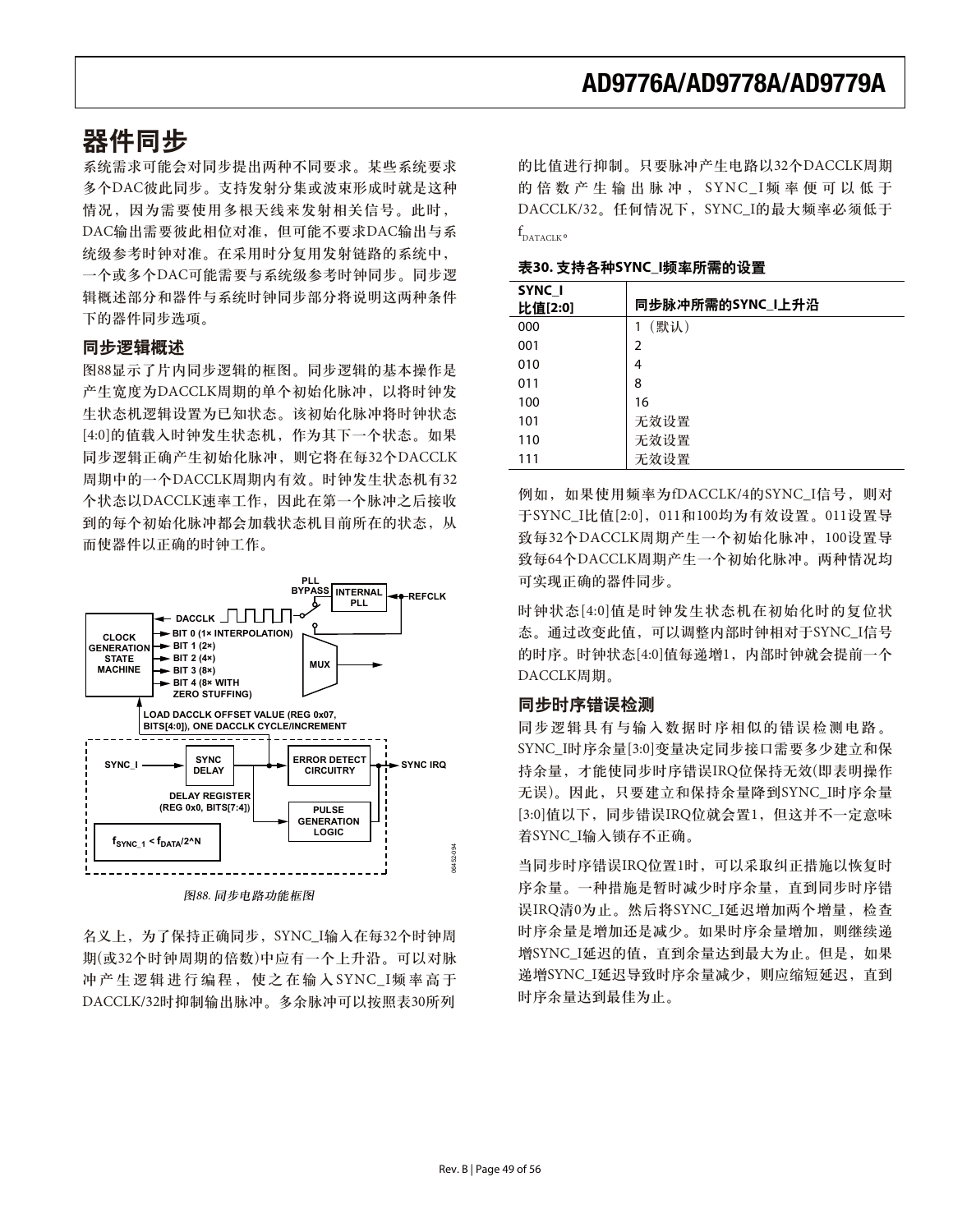### 器件与系统时钟同步

AD9776A/AD9778A/AD9779A提供了脉冲模式同步方案(见 图89), 可以将一个系统内多个器件的DAC输出与同一 DACCLK沿同步。内部时钟通过向SYNC I输入 (SYNC\_I+、SYNC\_I-)提供一个一次性脉冲或一个周期信 号而实现同步。SYNC\_I信号按照内部DACCLK采样速率时 钟进行采样。

SYNC\_I输入频率具有以下限制:

 $f_{SYNC}$   $I \leq f_{DATA}$ 

内部时钟同步时,所有器件的数据采样时钟均相位对准。 数据输入时序关系可以用REFCLK或DATACLK作为参考。

对干这种同步方案, 所有器件均为从器件, 系统时钟产生/ 分配芯片充当主器件。各DAC的SYNC\_I信号之间的时钟 偏移必须很低。同样, 各DAC的REFCLK信号之间的时钟 偏移也必须很低。DAC之间这些信号的任何偏移都必须在 时序预算中加以考虑。图89显示了时钟和同步输入方案示 例。

图90显示了SYNC I输入相对于REFCLK输入的时序。请注 意, 虽然该时序是相对于REFCLK信号而言, 但SYNC\_I是 以DACCLK速率进行采样。这意味着, SYNC\_I信号的上升 沿必须发生在前一DACCLK上升沿的保持时间之后, 而不 是在前一REFCLK上升沿处。

## 中断请求操作

当器件发生时序错误时, IRQ引脚(引脚71)用作报警, 应当 予以查询(通过读取寄存器0x19)以确定确切的故障条 件。IRQ引脚是开漏型低电平有效输出。应在器件外部拉 高IRQ引脚。此引脚可以连接到其它器件的开漏输出IRQ 引脚,以使这些引脚形成线"或"连接。

有两个不同的错误标志可以触发中断请求: 数据时序错误 标志和同步时序错误标志。默认情况下,只要有一个错误 标志置1, IRQ引脚便为低电平有效。可以屏蔽所有错误标 志或只屏蔽其中的一个,防止其激活IRQ引脚上的中断。

错误标志会被锁存并保持有效, 直到读取中断寄存器0x19 或者错误标志位被覆盖。



图90. 多器件彼此同步时, SYNC\_I相对于REFCLK的时序图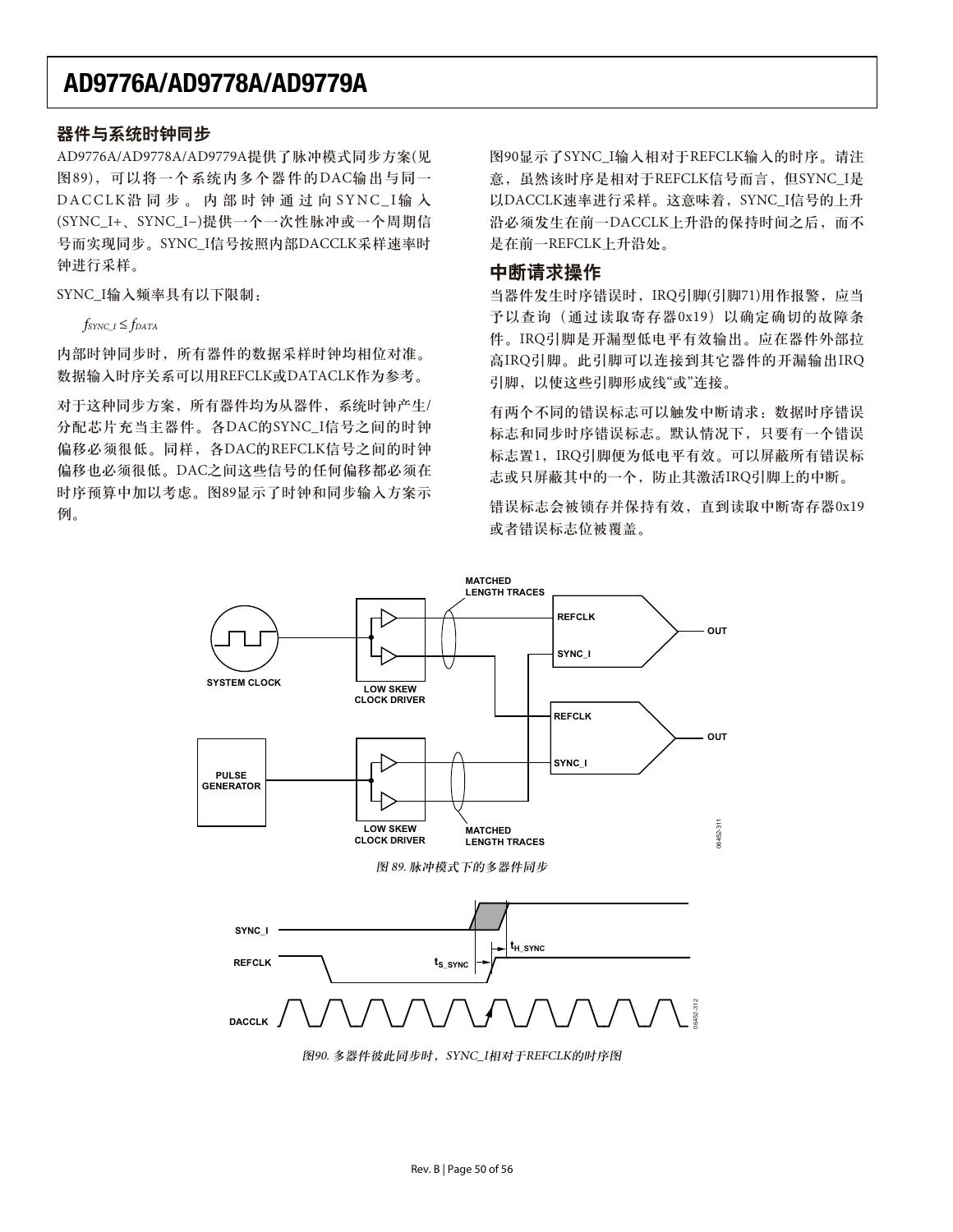## 功耗

图91至图99显示单DAC模式和双DAC模式下1.8 V和3.3 V数字和时钟电源的功耗。此外,单DAC模式下3.3 V模拟电源(与模 式和速度无关)的功耗/电流为102 mW/31 mA, 双DAC模式下为182 mW/55 mA。PLL使能时, 1.8 V时钟电源的电流/功耗增 加50 mA/90 mW。





Rev. B | Page 51 of 56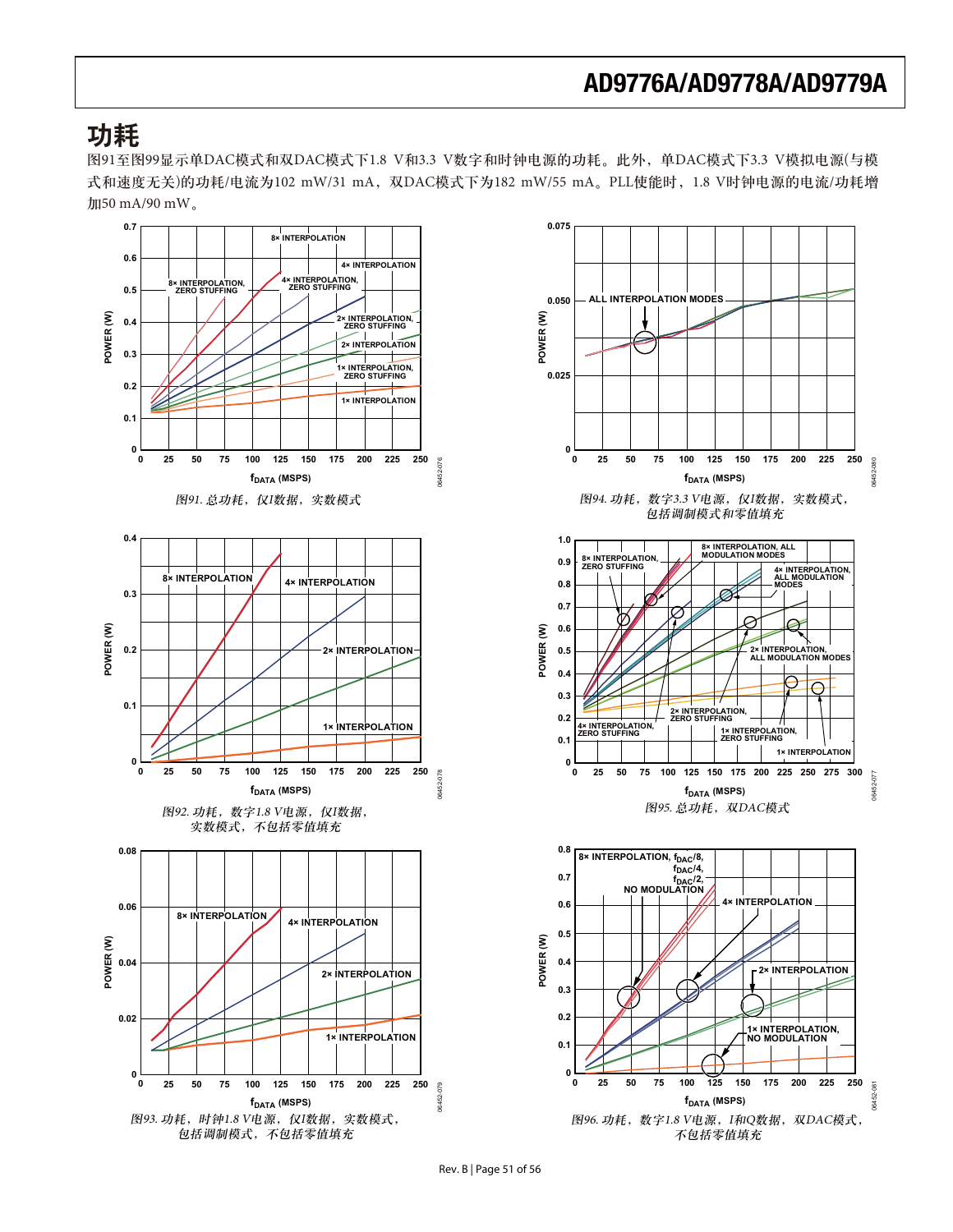



图99. 反Sinc滤波器的DVDD18功耗

### 掉电和休眠模式

AD9776A/AD9778A/AD9779A具有多种掉电模式, 数字引 擎、主TxDAC和辅助DAC可以分别或同时掉电。通过三线 式接口端口,可以将主TxDAC置于休眠或掉电模式。休眠 模式下, TxDAC输出关闭, 从而降低功耗。不过, 基准电 压源仍然保持通电, 以便能从休眠模式快速恢复。掉电模 式位(寄存器0x00的位4)置1时, 所有模拟和数字电路均掉 电,包括基准电压源。该模式下,三线式接口端口仍然保 持活动。该模式比休眠模式更省电,但启动时间也更长。 辅助DAC也可以通过三线式接口端口编程进入休眠模式。 自动掉电使能位(寄存器0x00的位3)控制器件数字部分的掉 电功能。自动掉电功能与TXENABLE引脚(引脚39)一起发 挥作用,详情见表31。

#### 表31

| <b>TXENABLE</b><br>(引脚39) | 描述                                                                                  |
|---------------------------|-------------------------------------------------------------------------------------|
| 0                         | 如果自动掉电使能位 = 0, 则用0清空数据路<br>径。                                                       |
|                           | 如果自动掉电使能位 = 1, 则清空多个REFCLK<br>周期的数据, 然后将数字引擎自动置于掉电状<br>态。DAC、基准电压源和三线式接口端口不受<br>影响。 |
|                           | 正常工作                                                                                |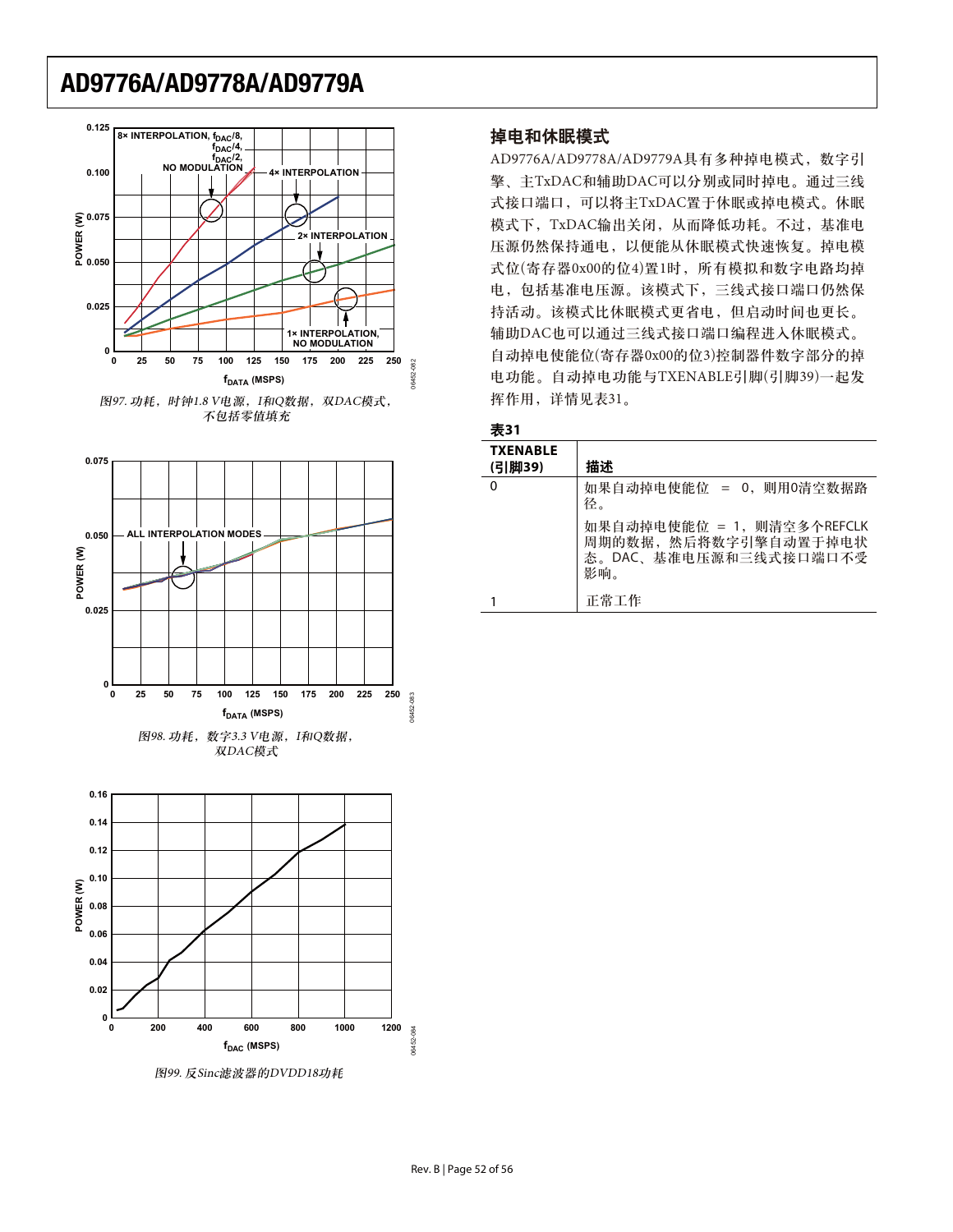## 评估板概述 评估板操作

AD9776A/AD9778A/AD9779A评估板旨在帮助用户快速熟 悉器件的操作,并评估器件的性能。要使用评估板,用户 需准备一台PC、5 V电源、时钟源和数字数据源。用户还 需要通过频谱分析仪或示波器来观察DAC输出。

典型评估设置如图100所示。可以用一个正弦波或方波时 钟作为DAC采样时钟源。时钟的频谱纯度会直接影响器件 性能。要求使用低噪声、低抖动时钟源。

评估板的所有必要连接详见图101。



图101. 显示所有连接的AD9776A/AD9778A/AD9779A评估板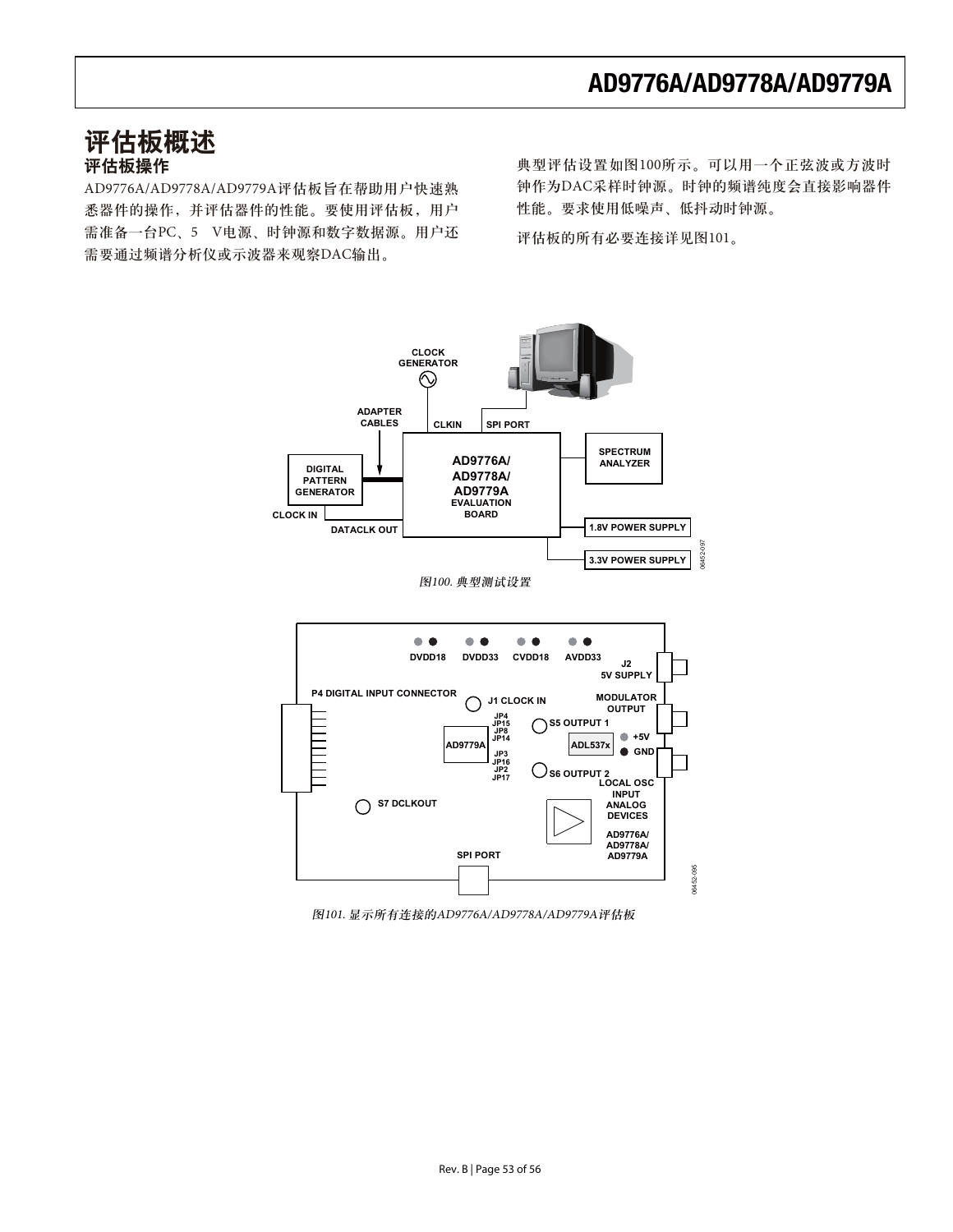利用评估板随附的软件,用户可以对片内配置寄存器进行 编程。通过三线式接口端口,可以将器件设置为任何可用 的工作模式。图102显示了该软件的默认窗口。

评估板上还有ADL537x调制器, 以便对RF子系统进行评 估。评估板的详细资料和三线式接口软件可以从ADI公司 网站下载。



图102. 三线式接口端口软件窗口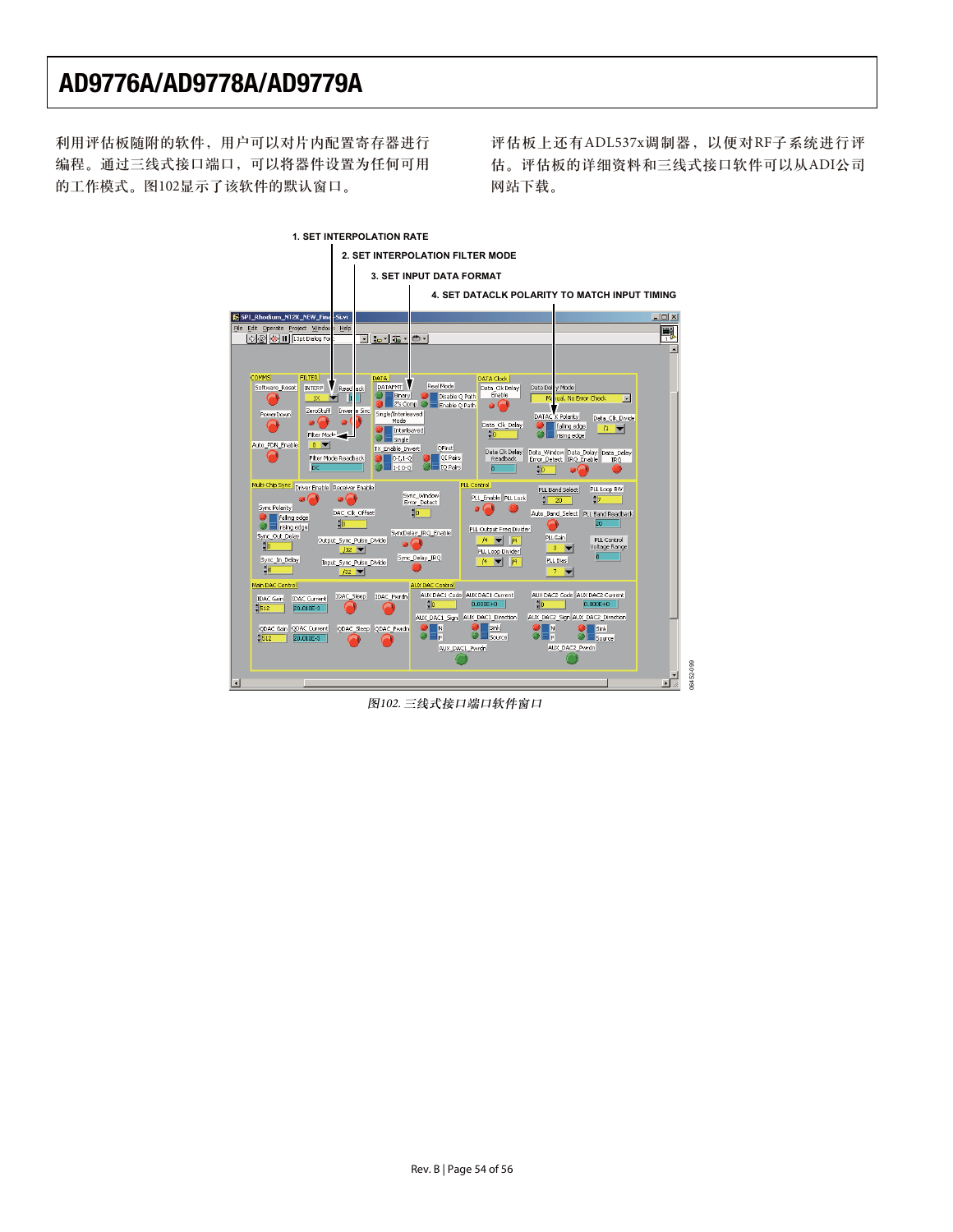

图103. 100引脚裸露焊盘、超薄四方扁平封装 [TQFP\_EP](SV-100-1)  $R$ 寸(单位: mm)

### 订购指南

| .                          |                         |                              |          |
|----------------------------|-------------------------|------------------------------|----------|
| 型号                         | 温度范围                    | 封装描述                         | 封装选项     |
| AD9776ABSVZ <sup>1</sup>   | –40℃ 至 +85℃             | 100引脚裸露焊盘、超薄四方扁平封装(TQFP_EP)  | SV-100-1 |
| AD9776ABSVZRL <sup>1</sup> | –40℃ 至 +85℃             | 100引脚裸露焊盘、超薄四方扁平封装(TQFP_EP)  | SV-100-1 |
| AD9778ABSVZ <sup>1</sup>   | –40℃  至 +85℃            | 100引脚裸露焊盘、超薄四方扁平封装(TQFP_EP)  | SV-100-1 |
| AD9778ABSVZRL <sup>1</sup> | –40℃  至 +85℃            | 100引脚裸露焊盘、超薄四方扁平封装(TQFP_EP)  | SV-100-1 |
| AD9779ABSVZ <sup>1</sup>   | $-40^{\circ}$ C 军 +85°C | 100引脚裸露焊盘、超薄四方扁平封装(TQFP_EP): | SV-100-1 |
| AD9779ABSVZRL1             | $-40^{\circ}$ C 军 +85°C | 100引脚裸露焊盘、超薄四方扁平封装(TQFP_EP)  | SV-100-1 |
| $AD9776A-EBZ1$             |                         | 评估板                          |          |
| $AD9778A-EBZ1$             |                         | 评估板                          |          |
| $AD9779A-EBZ1$             |                         | 评估板                          |          |

 $1$ Z = 符合RoHS标准的兼容器件。